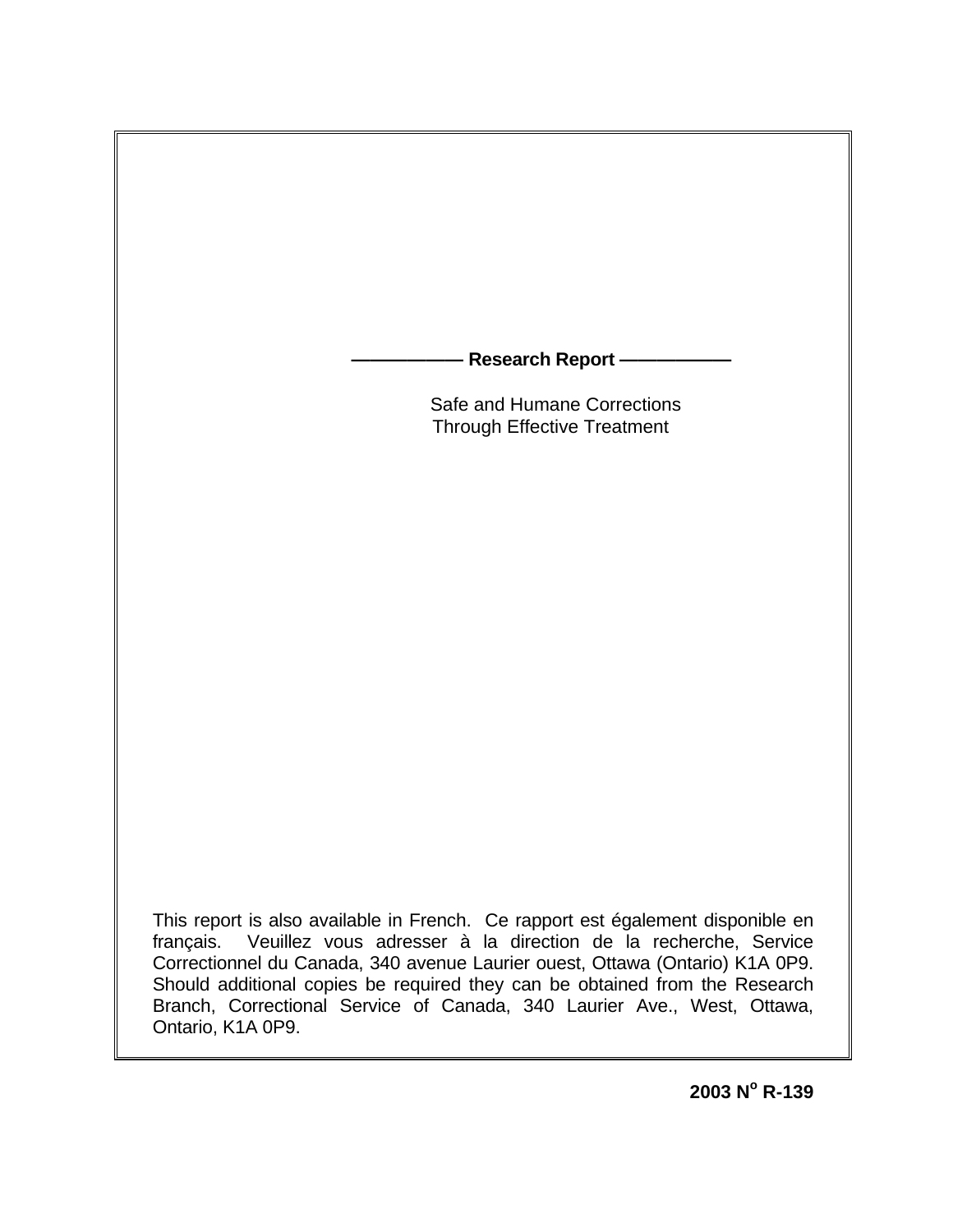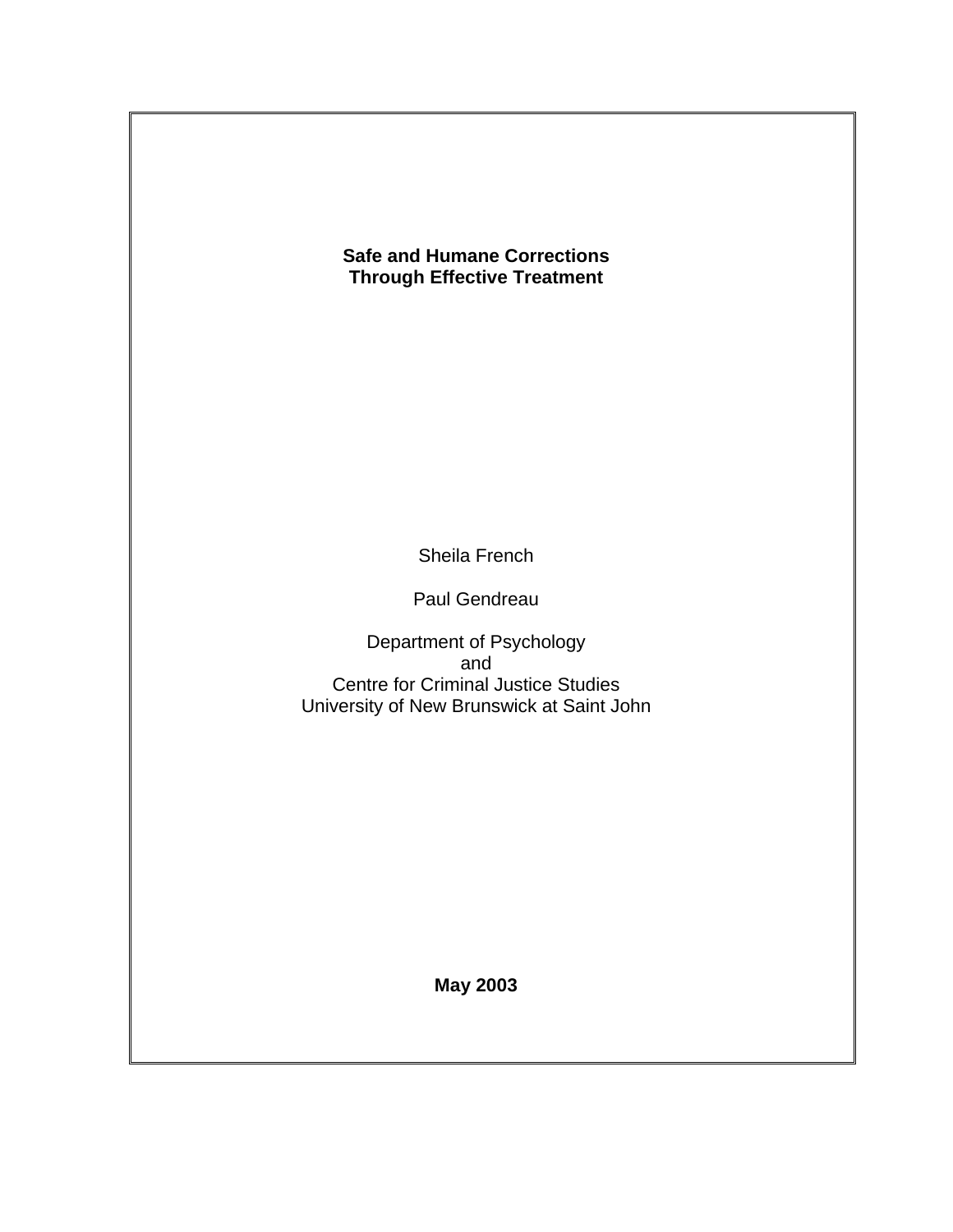### **Authors' Note**

Sheila French is a graduate student in the department of Psychology, University of New Brunswick, Saint John. The second author is University Research Professor and Director of the Centre for Criminal Justice Studies, University of New Brunswick, Saint John. The authors can be contacted by email: gendreau@unbsj.ca.

This project was funded by the Addictions Research Centre, Correctional Service of Canada, Research Contract no. 21120-1-6607.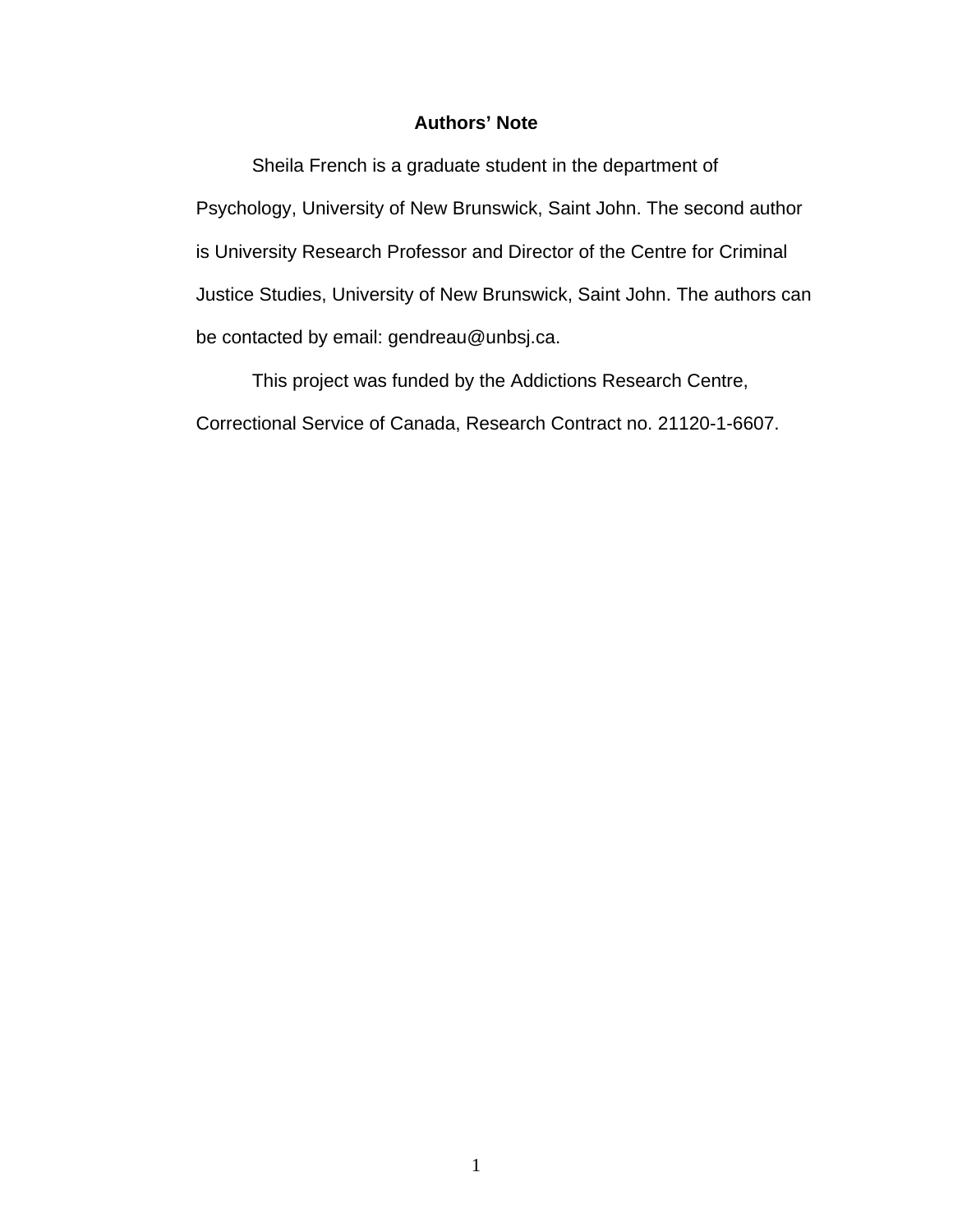#### **Abstract**

A meta-analysis was conducted examining the effects of prisonbased treatment programs on inmates' misconduct rates. A total of 70 studies generated 103 effect sizes in this regard. Behavioral treatment programs produced considerably larger effect size estimates (*r* = .26) compared to non-behavioral programs (*r* = .10), educational/vocational programs (*r* = .02), and an unspecified group of treatments (*r* = .02). The same result applied when effect sizes were weighted (*z<sup>+</sup>* ). Stronger research designs were associated with a larger reduction in misconducts in the case of *r* but not *z+* values. Yet, treatment programs that targeted more criminogenic needs and were rated higher on therapeutic integrity, generated greater the reduction in misconducts for both *r* and *z+* estimates. Generalization effects were also found: the greater the misconduct treatment effect, the larger the reductions in recidivism (*r* = .44) reported for those prison programs that followed their offenders into the community. As a result, the reductions in prison misconduct carried over to the community. In conclusion, despite the fact that the studies in the database lacked a good deal of essential information, the results offer the strongest support for the policy recommendation that offering more and better treatment programs in prison is the preferred choice for maintaining safe and humane prison environments.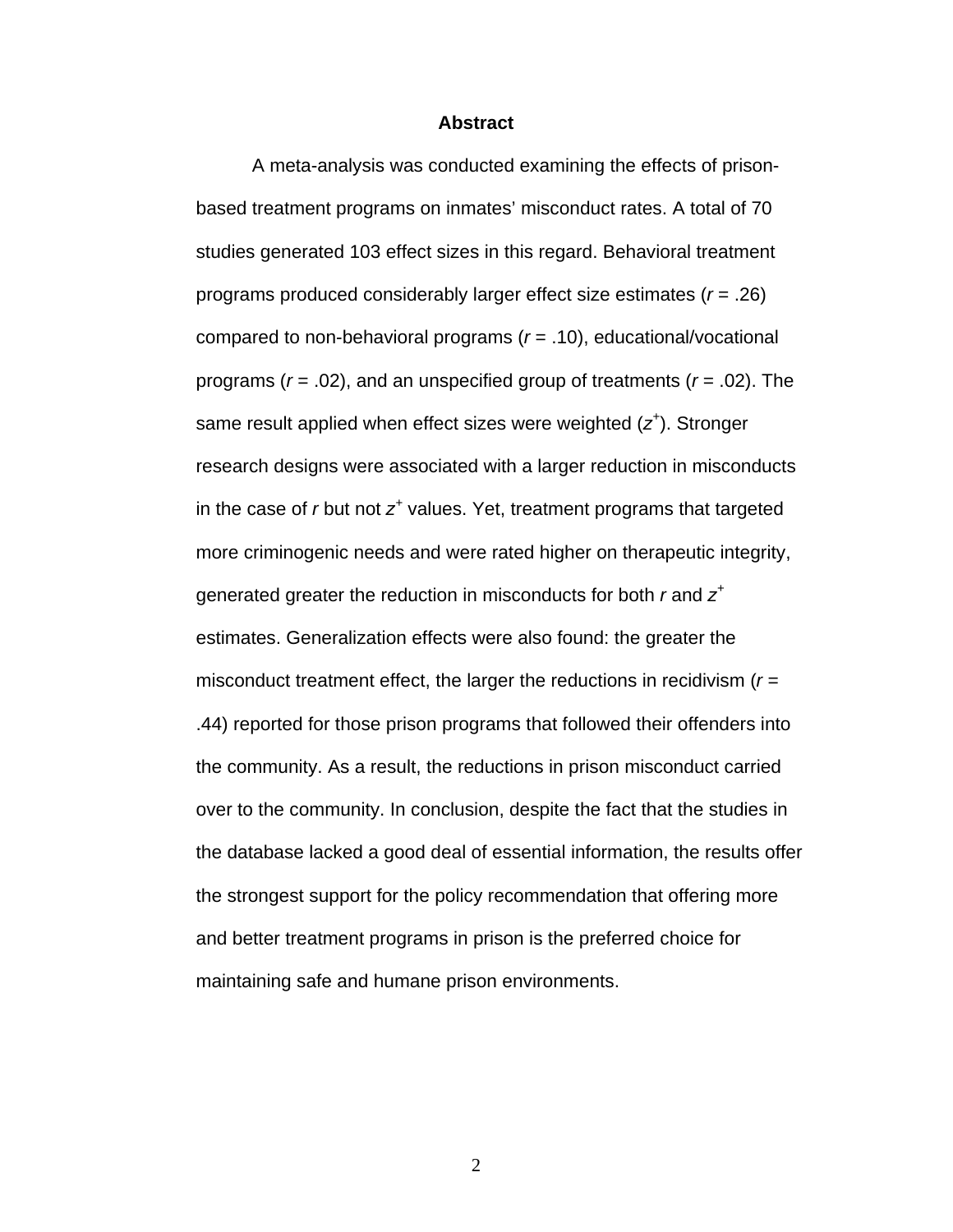#### **Introduction**

 At one time, prisons were truly closed institutions. Extensive lockups (e.g. 16- 24 hours daily) were not uncommon. Except for work details of various sorts, treatment programming and related activities were nominal. As a consequence, since movement and opportunity for social contact was restricted, the potential for inmate displays of antisocial behavior was minimized. By the 1970s, however, it certainly appeared to be the case that the modern prison, with its rehabilitative ethos and all the activities that entailed, was becoming difficult to manage (Gendreau, Tellier, & Wormith, 1985). Shortly thereafter, in response to these developments, a prison management literature began to emerge (e.g., DiIulio, 1987) which is now voluminous (Gendreau & Keyes, 2001).

A major theme in this body of knowledge has concerned itself with preventing prison antisocial behavior, which is typically operationalized in terms of prison misconducts (see Gendreau, Goggin, & Law, 1997). The general consensus in the literature nowadays is that in recent times disruptive prison misconduct behaviors have reached a serious level and the situation may be worsening (Armstrong, 2002; Byrne & Brewster, 1993; Gendreau, 2003; Walrath, 2001). While the evidence is persuasive that reducing the prevalence and incidence of misconduct behavior in prisons has enormous savings in cost and human terms and that measures should be taken (Gendreau & Keyes, 2001; Lovell & Jemelka, 1996), there has been differing views as to how to best accomplish this task.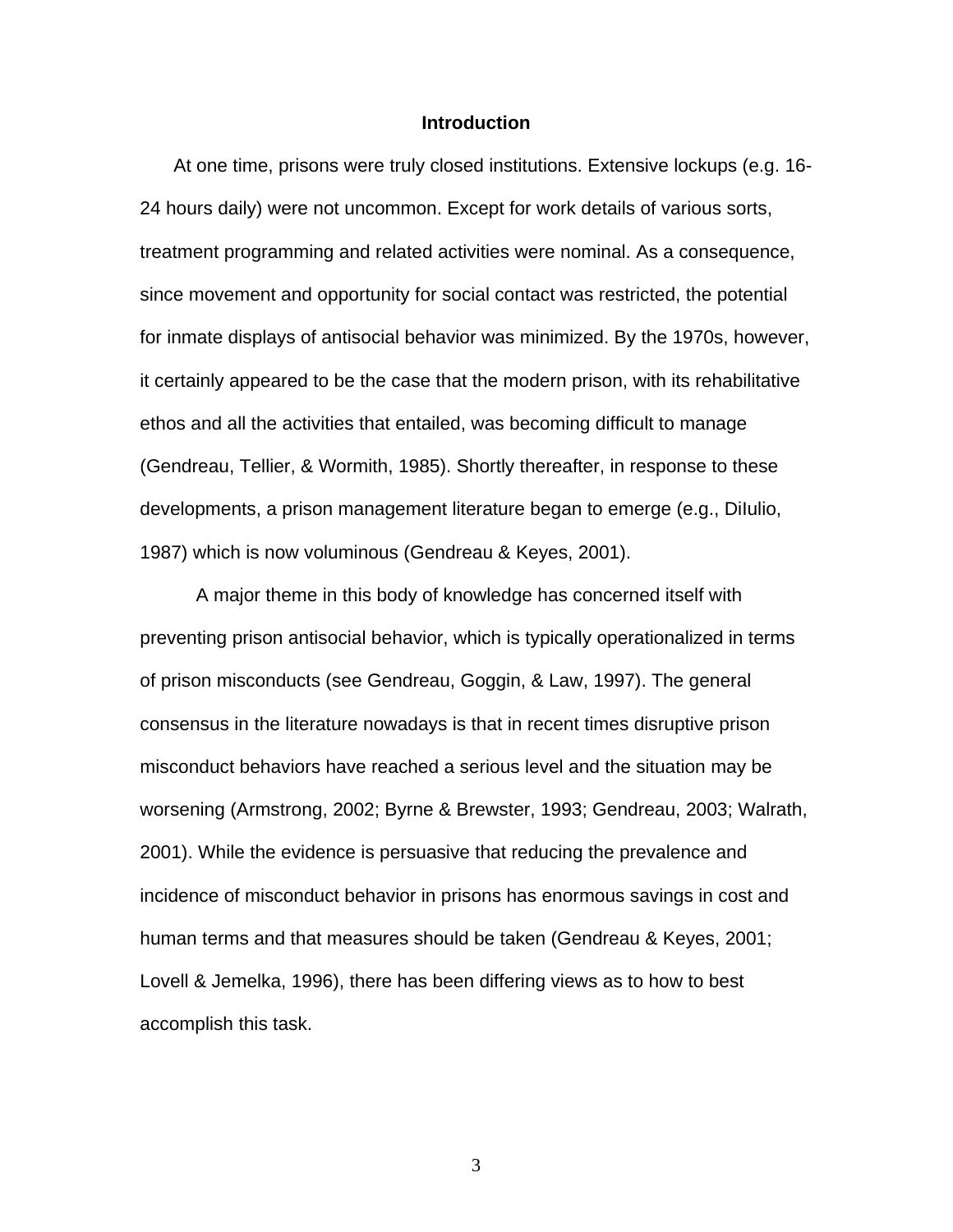Some "get tough" advocates of prison reform (Corcoran, 1993; Nossiter, 1994)) have suggested a return to "no frills" prisons (e.g., Pelican Bay, CA; see Haney, 2003) which feature, among a variety of things, less TV, recreation, visits, internal traffic, more use of solitary, more gun coverage, and a return of the lash and chain gangs (cf. Gendreau, Goggin, Cullen, & Paparozzi, 2002). While there exist little data on this topic, it has been shown that severe punishments or restrictions on inmates have not been associated with meaningful reductions in inmates' disruptive behavior (Bidna, 1975). Nevertheless, any evidence emanating from the Pelican Bay's of the world in the future might demonstrate otherwise, given the trend to resort to extreme physical restraints on offenders. On the other hand, it is hard to conceive how extreme lockup conditions would ever encourage prosocial behavior in prisons or deter future criminal behavior. As to the latter point, recent research has unequivocally shown no support for this view, even during the "get tough" era 30-50 years ago when some prisons resembled the Pelican Bays<sup>[1](#page-5-0)</sup> of today (Gendreau, Goggin, & Cullen, 1999).

The prison management literature has provided a wide range of other kinds of recommendations that may impact upon prison disruptive behavior (see Gendreau & Keyes, 2001). It should however be approached with caution, as

 $\overline{a}$ 

<span id="page-5-0"></span><sup>&</sup>lt;sup>1</sup> Pelican Bay is a landmark development in American corrections (see Haney, 2003). Exemplars of this form of incarceration offer complete isolation (i.e., no social interaction whatsoever) of offenders within a 60-80 square foot cell. In some cases, correctional officers monitor offenders by camera and communicate only via intercom. Computerized locking and tracking systems govern inmate movement and further reduce human contact. Typically, inmates are allowed one hour or less per day of "recreation" time in a caged or walled-in yard area. The offender must travel outside of his cell or unit and restraints are applied prior to movement via openings in cell doors. Inmates are never in the presence of another person (even physicians and psychiatrists) without restraint. In some institutions, visits with family, physicians, or psychiatrists are accomplished using a videoconferencing. Severe restrictions are placed upon personal possessions and on access to prison amenities.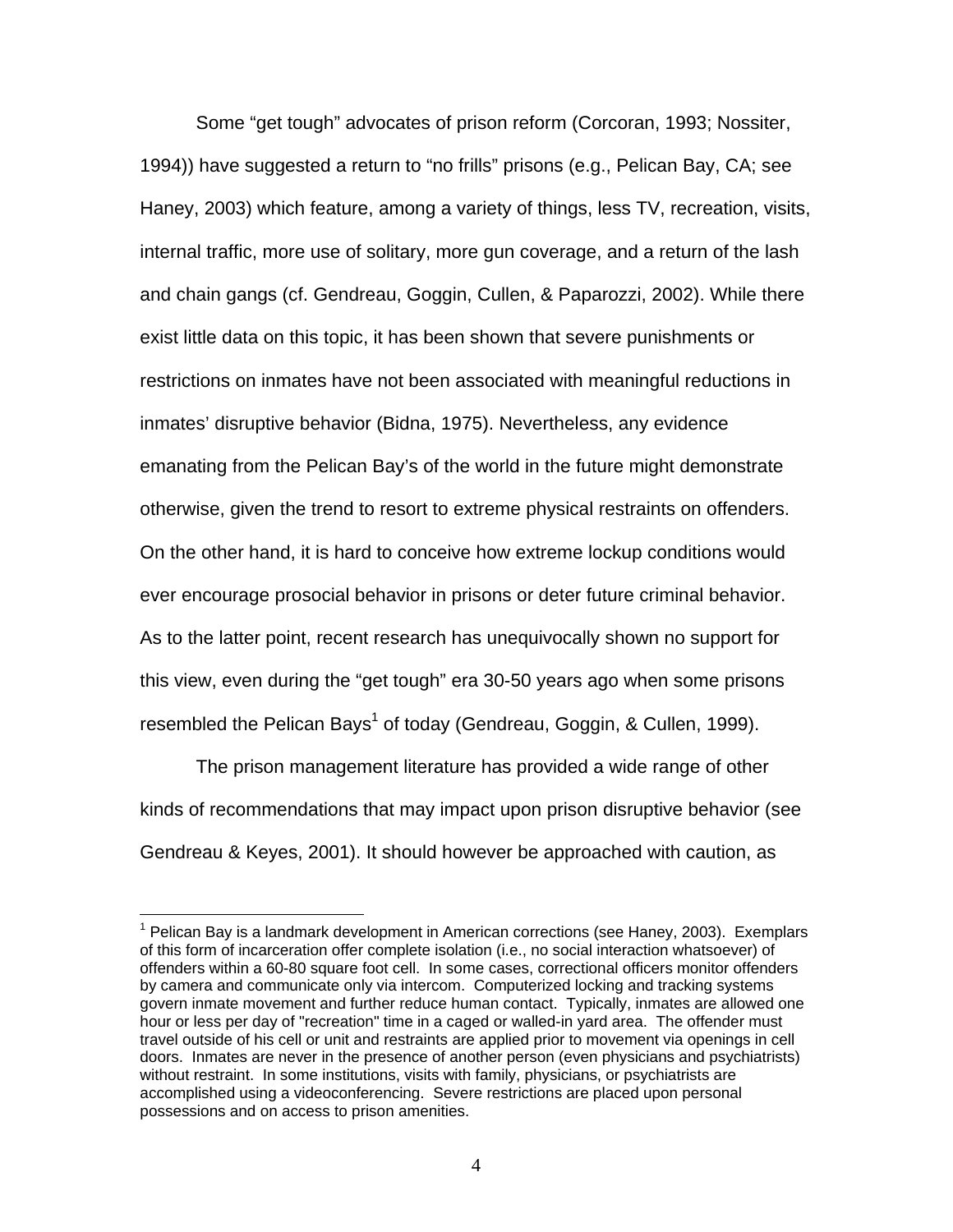most of the literature is characterized by case studies and the wisdom of prison management experts and clinicians. What policy recommendations and "hard" evidence that comment on the validity of some of the recommendations are as follows:

- 1. *Reduce overcrowding*. There is a sizeable body of evidence that indicates that overcrowding, typically defined as spatial density, has not played a major role in prison misconduct behavior (Bonta & Gendreau, 1990; Gendreau, et al., 1997). At first glance, this appears to be a contentious result, but it is likely that the rate of inmate turnover, type of inmate management style, and program availability are factors that mediate the overcrowding relationship with misconducts. Gendreau et al. (1997) proposed that inmates' perception of feeling overcrowded, not the spatial density of their living space, would be a better predictor of misconducts.
- 2. *"Good time"*. It has been suggested that prisons will become safer environments if inmates are given presumptive parole dates contingent upon good conduct (i.e., if good time is taken away; inmates cannot earn time off their sentence which is preferable strategy according to behavior modification principles, see Gendreau, 2003). Results of the few and admittedly dated studies in this area have not produced clear cut results on misconducts one way or the other (Emshoff & Davidson, 1987; Shafer, 1982; Stone-Meierhoeffer & Hoffman, 1982).
- 3. *Prison "structural/operational" issues.* Based on a minimal amount of evidence and quasi-experimental designs, there is tentative evidence that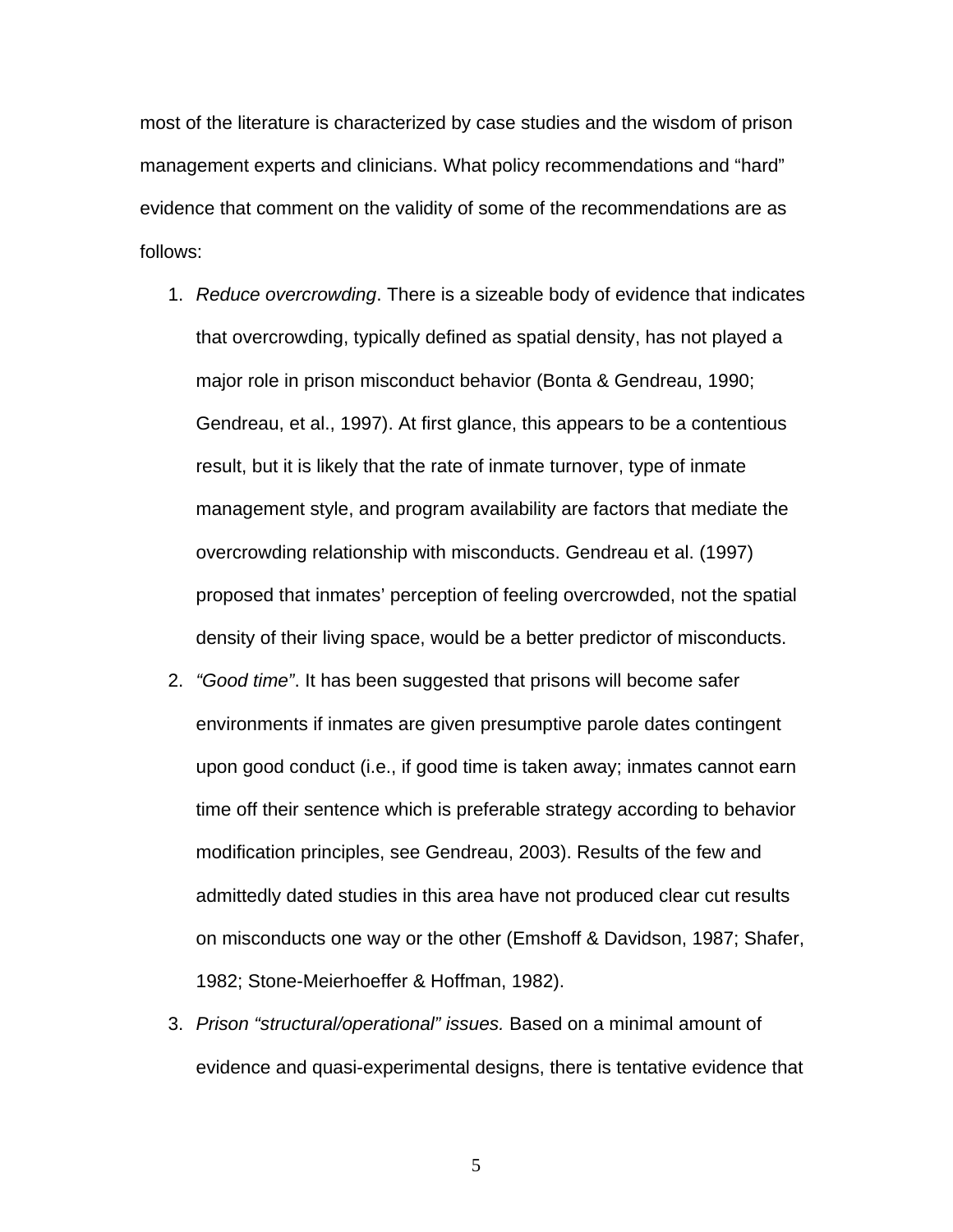three prison "structural/operational" variables may have some influence on prison misconducts. They are: the weather<sup>[2](#page-7-0)</sup> (Haertzen, Buxton, Covi, & Richards, 1993), the use of podular designs whereby correctional officers manage cell blocks, i.e., mini prison units where there is more face to face contact and bottom-up decision making (Senese, 1997), and food services (Schoenthaler, 1983c). The latter is not a flippant observation; a good nutrition habit on the part of inmates has been shown to reduce prison infractions by about 10% (a few studies in this area involved strong designs, e.g., Gesch, Hammond, Hampson, & Eves, 2002).

4. *Effective classification.* Better classification methods is a frequently nominated proposal in the management literature. In fact, there is a reasonable amount of empirical support for this policy. Gendreau, et al. (1997) conducted a meta-analysis that reported on several hundred correlations between various offender and prison situational factors, and prison misconduct behavior. While the database had serious limitations, some useful relationships were reported. First, they found that situational predictors were associated with serious prison disruptions (e.g., frequent inmate turnover among high risk youths and sentence length)<sup>[3](#page-7-1)</sup>. Secondly, they discovered that the dynamic and static predictors of prison misconducts and offender recidivism were almost identical. The convergence in these two risk prediction literatures means that at-risk

<span id="page-7-1"></span><u>.</u>

<span id="page-7-0"></span> $2$  Anyone who has the pleasure of working in the summer in a maximum security prison is a strong proponent of air-conditioning.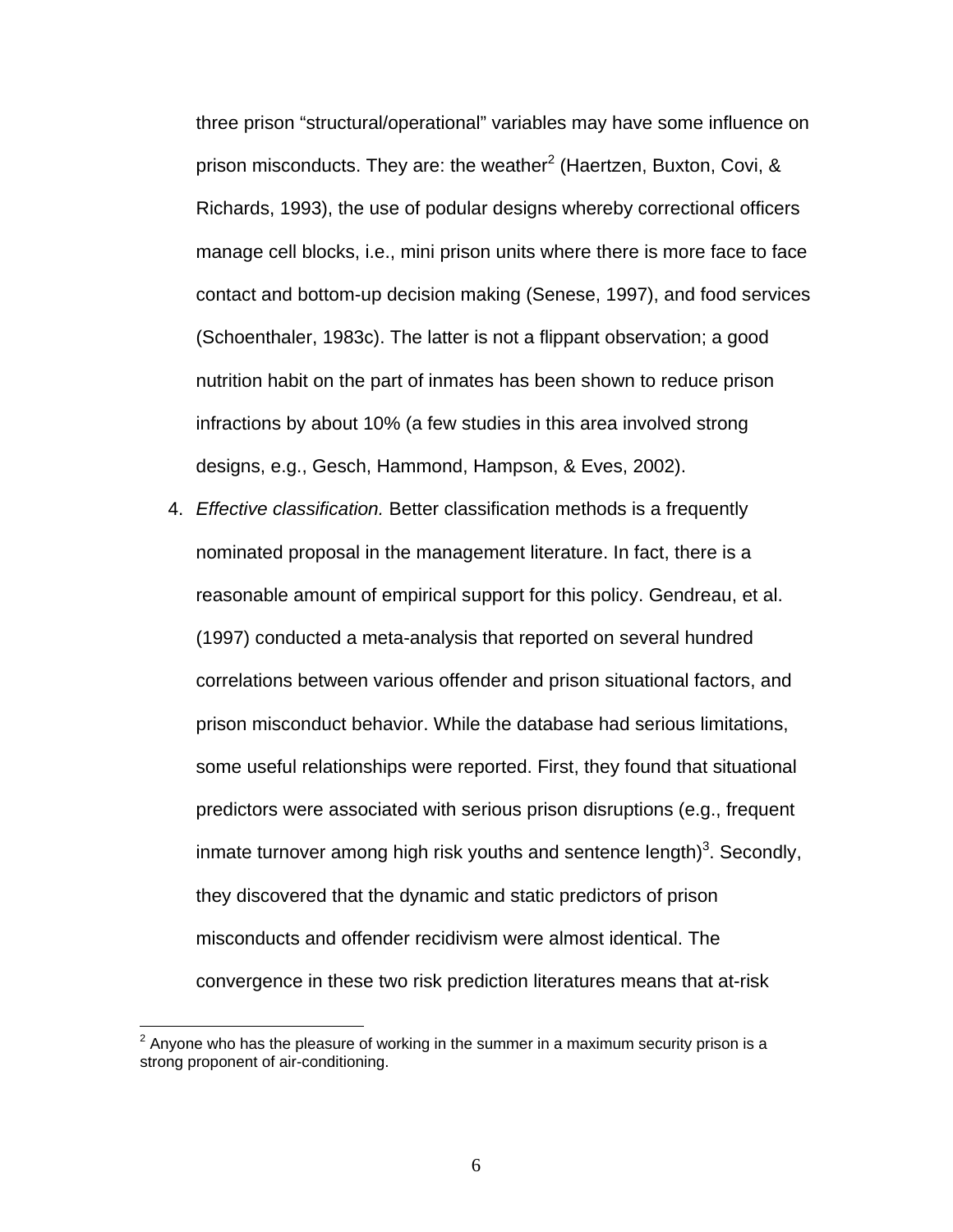offenders for prison disruptions can be identified $4$  and placed in programs that target their criminogenic needs, which will not only result in reduced prison offending but likely lower recidivism rates. This point nicely segues into the final and pre-eminent management policy recommendation, which is at the core of this paper's research investigation.

5. *Effective treatment.* Of the hundreds of management recommendations for reducing prison misconducts, the most favoured, by far, has been to increase treatment programming (Gendreau & Keyes, 2001). To our knowledge, Keyes (1996) provided the first quantitative synthesis of the "treatment of prison misconduct" outcome literature. He gathered 33 effect sizes categorized along the lines suggested by Andrews, et al. (1990). Fifteen of them were designated "appropriate" (e.g., radical behavioral, social learning, and cognitive behavioral treatments) and 18 were determined to be "inappropriate" (e.g., psychodynamic, non-directive, group milieu, and intermediate sanctions). The overall (*N* = 33) effect size estimate was  $r = .06<sup>5</sup>$  $r = .06<sup>5</sup>$  $r = .06<sup>5</sup>$ , while the effect sizes for the 15 appropriate and 18 inappropriate categories were *r* = .17 and *r* = -.02, respectively. Seventyone percent of the time, appropriate treatments produced larger reductions in misconducts. Effect sizes were also greater for stronger designs and juvenile samples.

3 The evidence for situational factors is in urgent need of replication. In addition, some of the data is reported in aggregate form, which inflates correlations (Freedman, Pisani, Purves, & Adhikari, 1991).

<span id="page-8-0"></span> $4$  CSC already employs a useful risk measure (CNIA) and there are others that could be used that perform well in predicting prison misconducts (LSI-R, HCR-20)<br><sup>5</sup> These syglues can be interpreted at face value (see Cullen at

<span id="page-8-1"></span>These *r* values can be interpreted at face value (see Cullen and Gendreau, 2000; Rosenthal, 1991). This means that *r* = .06 is equivalent to a 6% reduction in misconducts.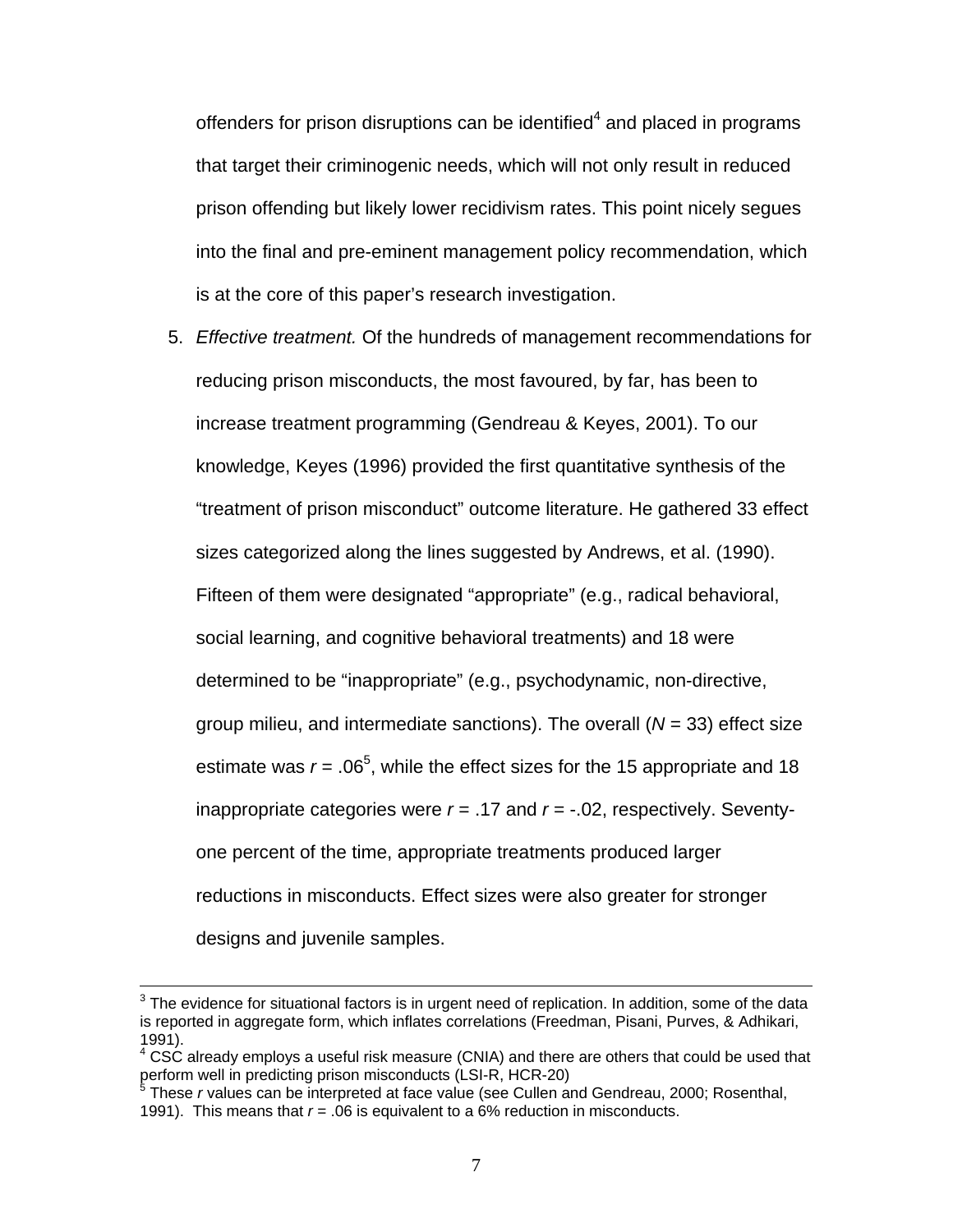Subsequently, Morgan & Flora (2002) reported on 13 effect sizes for prison group psychotherapy programs. Our estimate of their effect size was *r* = .21 for misconduct outcomes. Behavioral/cognitive approaches tended to produce better results, but a precise estimate was not available as the results reported in this comparison encompassed other outcomes. As with Keyes (1996), Morgan and Flora (2002) remarked on the vast amounts of missing information in the studies in their database.

The purpose of this investigation was twofold. The first and primary objective, also central to the interests of prison managers, was to confirm the existing findings from the quantitative summaries of the effects of treatment programming on prison misconducts and to provide a more precise estimate of the treatment effect sizes on a much expanded database. Treatment programs were categorized as appropriate, inappropriate and "other" (e.g., educational/vocational). The second goal was to assess whether the results of these studies generalize to reductions in recidivism in the community. The latter issue is an important one, as it has been asserted that misconduct behavior in prison is a proxy for antisocial behavior in the community (see Gendreau et al., 1997). Thus, those studies that are associated with a reduction in prison misconducts after programming should provide a similar effect on recidivism upon release. If the answer to this question is affirmative, then the role of treatment programs in prison will be shown to have viable long-term consequences and provide additional support to the effective correctional treatment literature, which has convincingly demonstrated that behaviorally-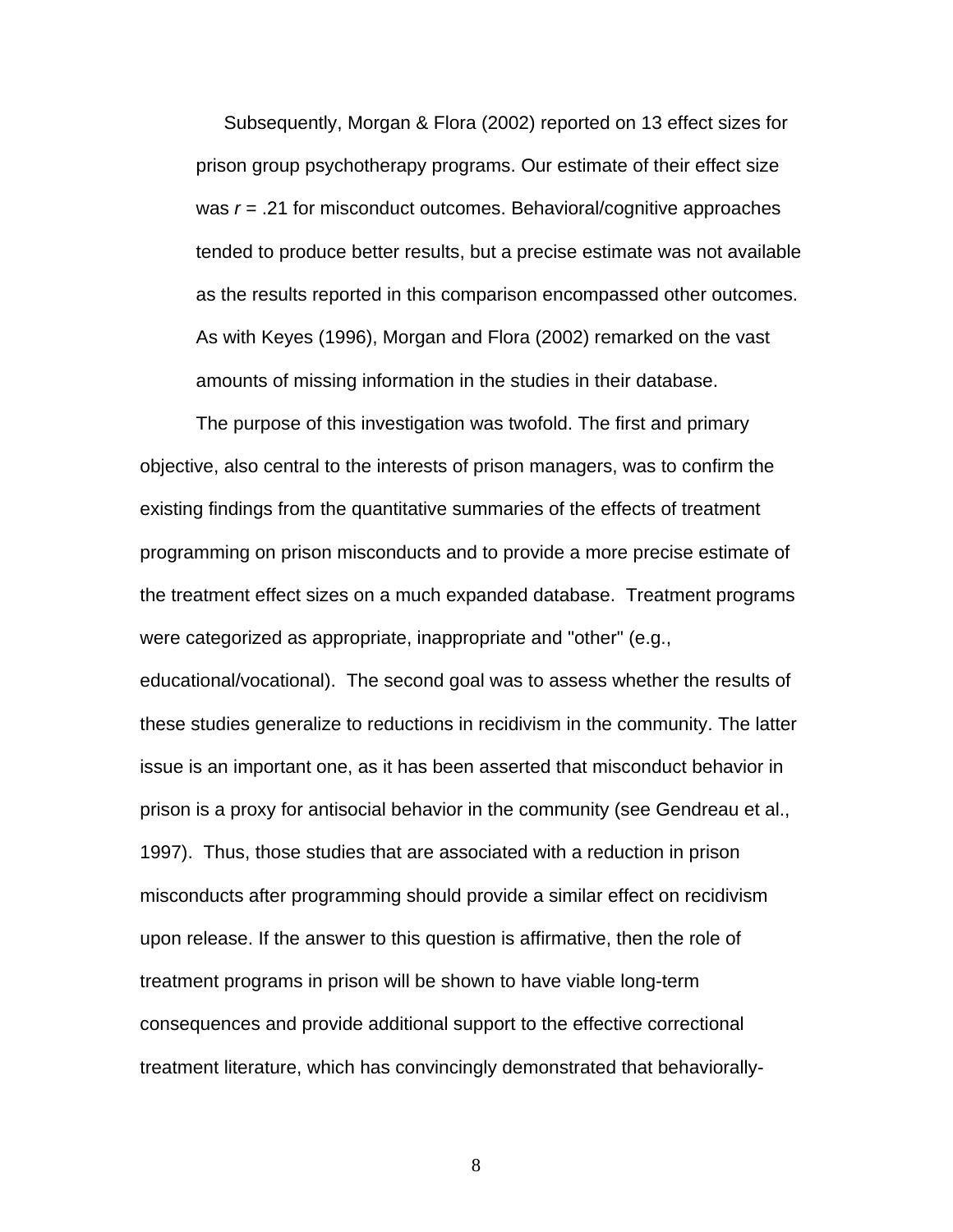oriented programs produce the greatest reductions in criminal behavior (Andrews & Bonta, 2003; Cullen & Gendreau, 2000). In addition, this study assessed the relationship of the various moderators on misconduct effect size magnitude. The moderators, identified in the literature as possible sources of variability, were design strength, the therapeutic integrity of the treatment program, the number of criminogenic needs targeted and experimenter involvement, among others (Andrews & Bonta, 2003).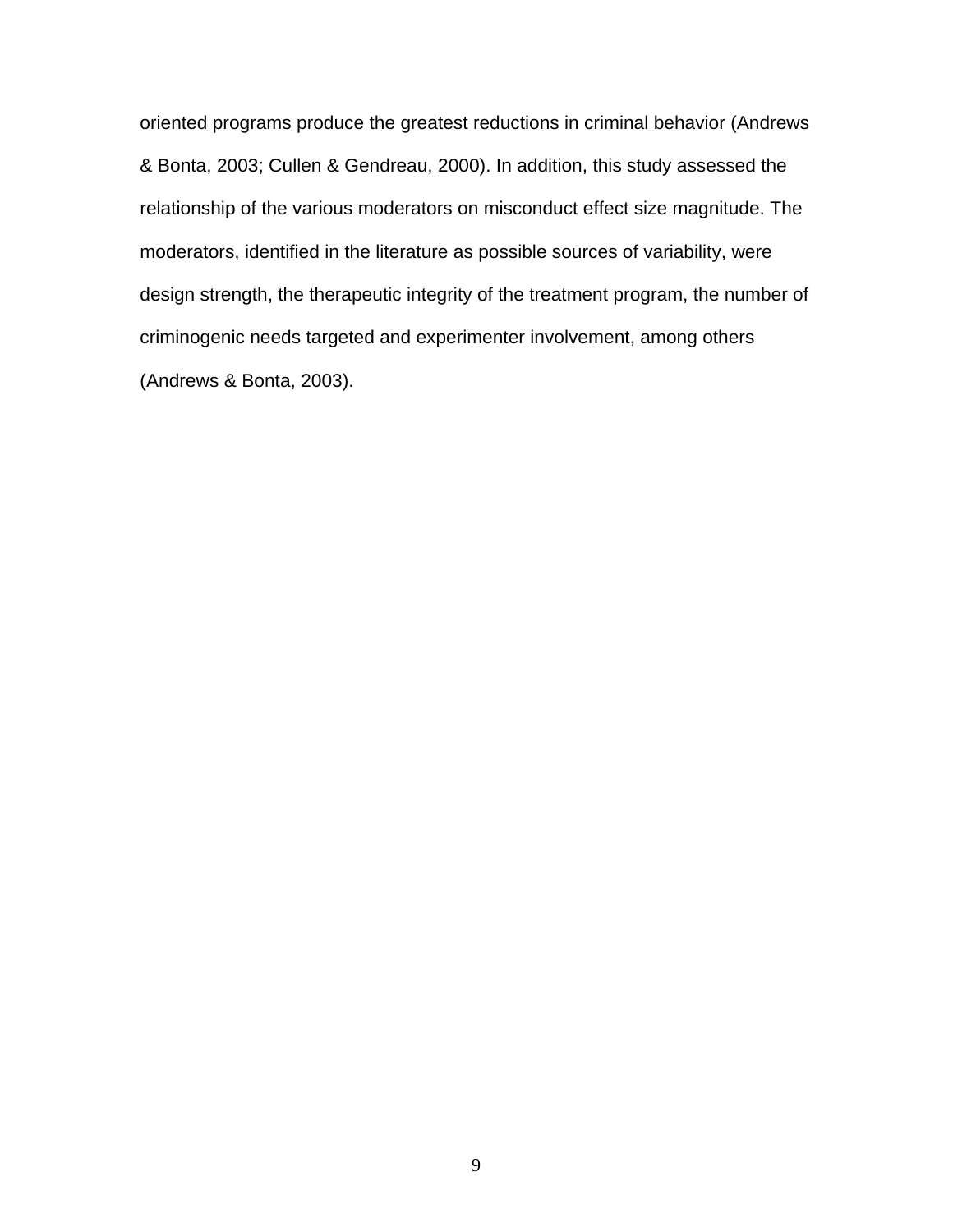#### **Method and Procedure**

### *Sample of Studies*

 Using library abstracting services (PsycINFO, Medline, Academic Search Elite) and the ancestry method, a literature search was conducted for studies examining prison treatment programs/interventions and their relation to inmate misconduct which was defined as violent/serious misconduct, non-violent misconduct, unspecified misconduct, disciplinary infraction, or institutional adjustment measures. To be included, studies were required to employ a randomized or comparison control group and to contain sufficient data to calculate an effect size (i.e., Pearson *r*/phi coefficient) between the treatment and criterion. In each study, data from the largest sample, the longest follow-up period, and the most serious outcome was recorded. The levels of outcome in order of seriousness included violent misconduct, non-violent misconduct, misconduct unspecified, and institutional adjustment rating/scale indices. A study could contribute more than one effect size if the treatment and/or control groups were distinct as to their content/composition (see Andrews et al, 1990). Recidivism data was recorded when available. Appendix A lists the studies included in the meta-analysis with their treatment categorization, sample size, and effect size.

#### *Coding of Studies*

 The coding guide consisted of 100 items. The general coding categories with examples of their sub-components were as follows: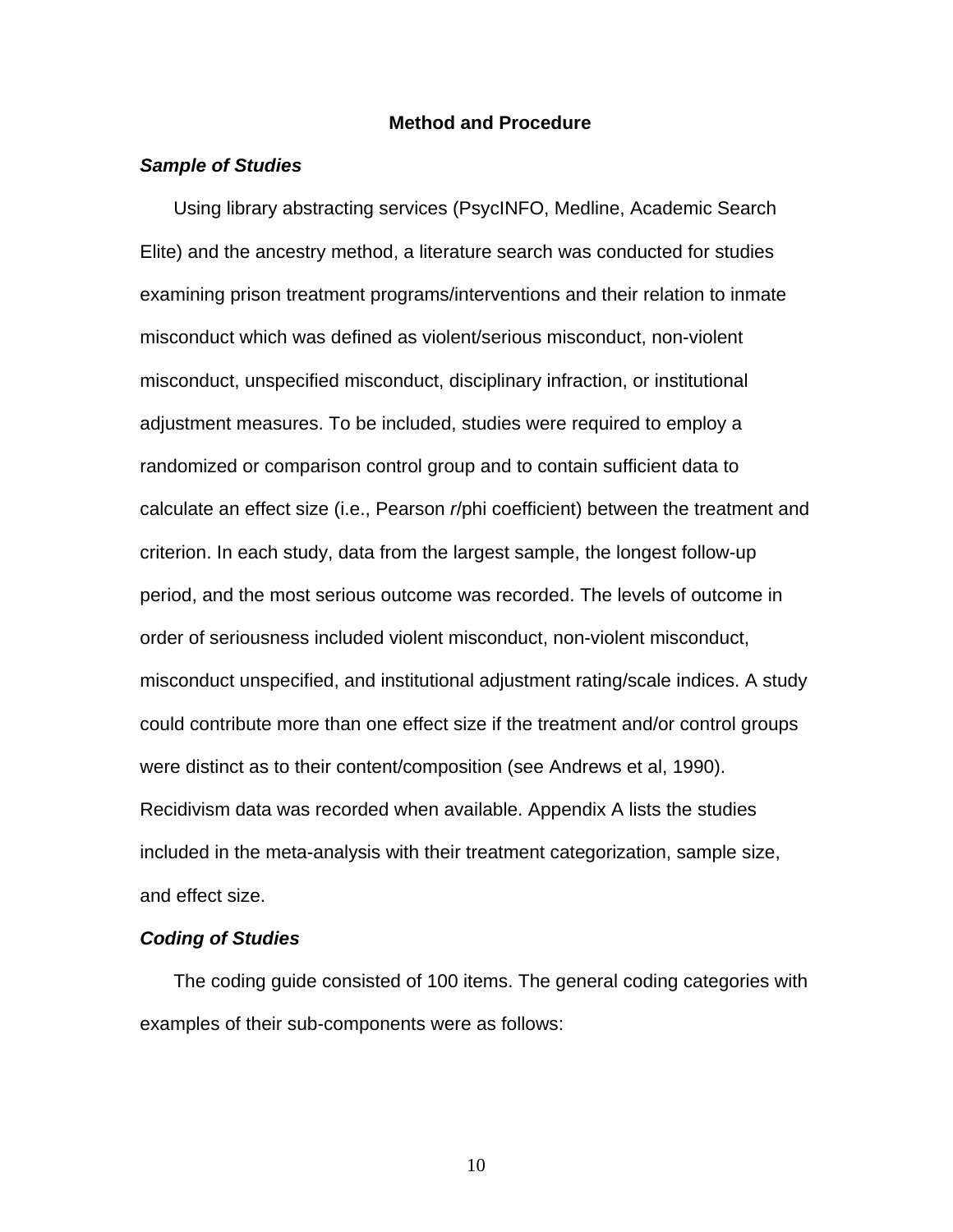- 1. Study/author characteristics (e.g., type of publication, author affiliation, publication year).
- 2. Institutional factors (e.g., security level, institution type, location).
- 3. Sample variables (e.g., adult/juvenile, race, gender).
- 4. Research design (e.g., type of design, attrition, sample size, length of follow-up).
- 5. Treatment descriptors (e.g., type of treatment, control groups, treatment dosage). Treatment type was coded into one of three categories: behavioral (e.g., radical behavioral, social learning, cognitive behavioral, or punishment), non-behavioral (e.g., non-directive therapy, psychodynamic, group milieu), educational/vocational, and a nonspecified grouping.
- 6. Therapeutic integrity descriptors (e.g., director qualifications, staff training, responsivity assessment, risk principle, criminogenic needs targeted).
- 7. Effect size descriptors (e.g., type of outcome, calculated effect size).

The coding manual for this meta-analysis can be found in Appendix B.

#### *Effect Size Calculation*

Phi coefficients (φ) were calculated using contingency tables for those studies providing information with respect to the frequency or proportion of posttreatment misconduct (and recidivism, if applicable) for both experimental and control groups. Where statistics other than *r* were reported (i.e., F, t,  $\chi^2$ , p), the appropriate formula for conversion to *r* was employed (Rosenthal, 1991). In cases where a report of non-significance or a *p* value greater than .05 was the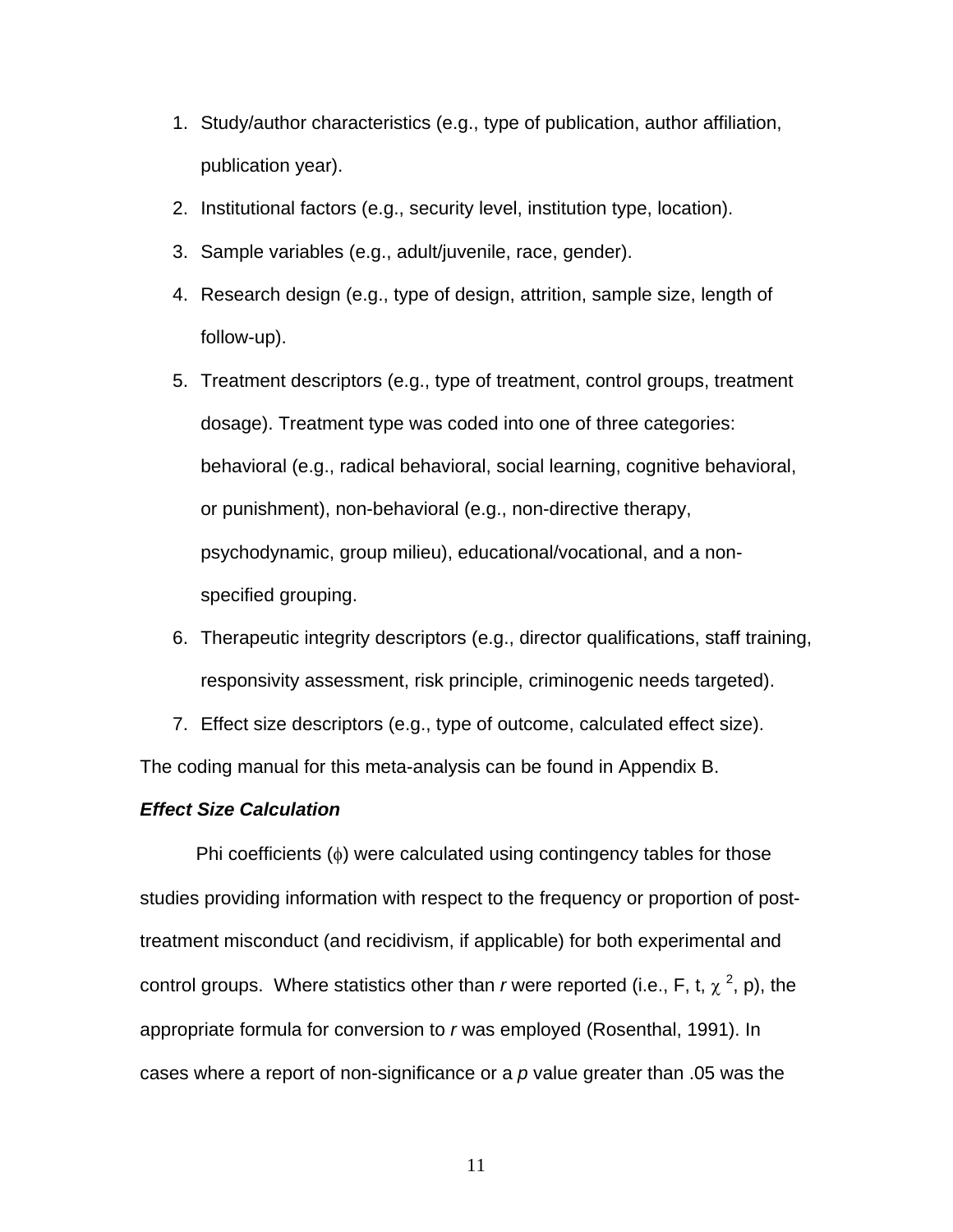only significance information provided, a Pearson r of .00 was assigned. Finally, according to the procedures outlined in Hedges & Olkin (1985), weighted *r* values  $(Z<sup>+</sup>)$  that account for both the influence of sample size per effect and the number of effect sizes per category of interest (e.g., treatment type, level of therapeutic integrity, or number of criminogenic needs targeted) were calculated.

#### *Effect Size Magnitude*

 The metrics used to estimate the magnitude of misconduct/institutional adjustment effect sizes were  $r$  and  $Z^+$  along with the associated 95% confidence intervals (*CI*). Significance testing is not emphasized (see Gendreau, 2002; Schmidt, 1996); yet, for those readers wedded to "p < .05", the *CI*s reported in this study can be interpreted as significance tests if the *CI* includes zero.

#### *Effect Size Heterogeneity*

 The influence of outliers for the comparison of treatment types was determined using the *Q* statistic (Rosenthal, 1991). For each effect size, a *q* value was calculated using the formula  $\big[(n-3)*\big(z_r - z^+\big)^2\big]$ , where  $n$  is the total sample size per treatment type;  $z_r$  is the standardized *r* per effect size; and  $z^*$  is the weighted *r* for each treatment type. These *q* values were then summed for each type of treatment, yielding *Q*, which is an estimate of the heterogeneity of the effect sizes within each treatment category. To evaluate its significance, the *Q* for each treatment category was evaluated using the critical value of  $\chi^2$  with (*k* – 1) degrees of freedom. If significant heterogeneity was indicated, outlying effect sizes  $[(z<sub>i</sub>)(n-3)]$  positioned above or below the mean of the treatment category by two or more standard deviations were identified and removed.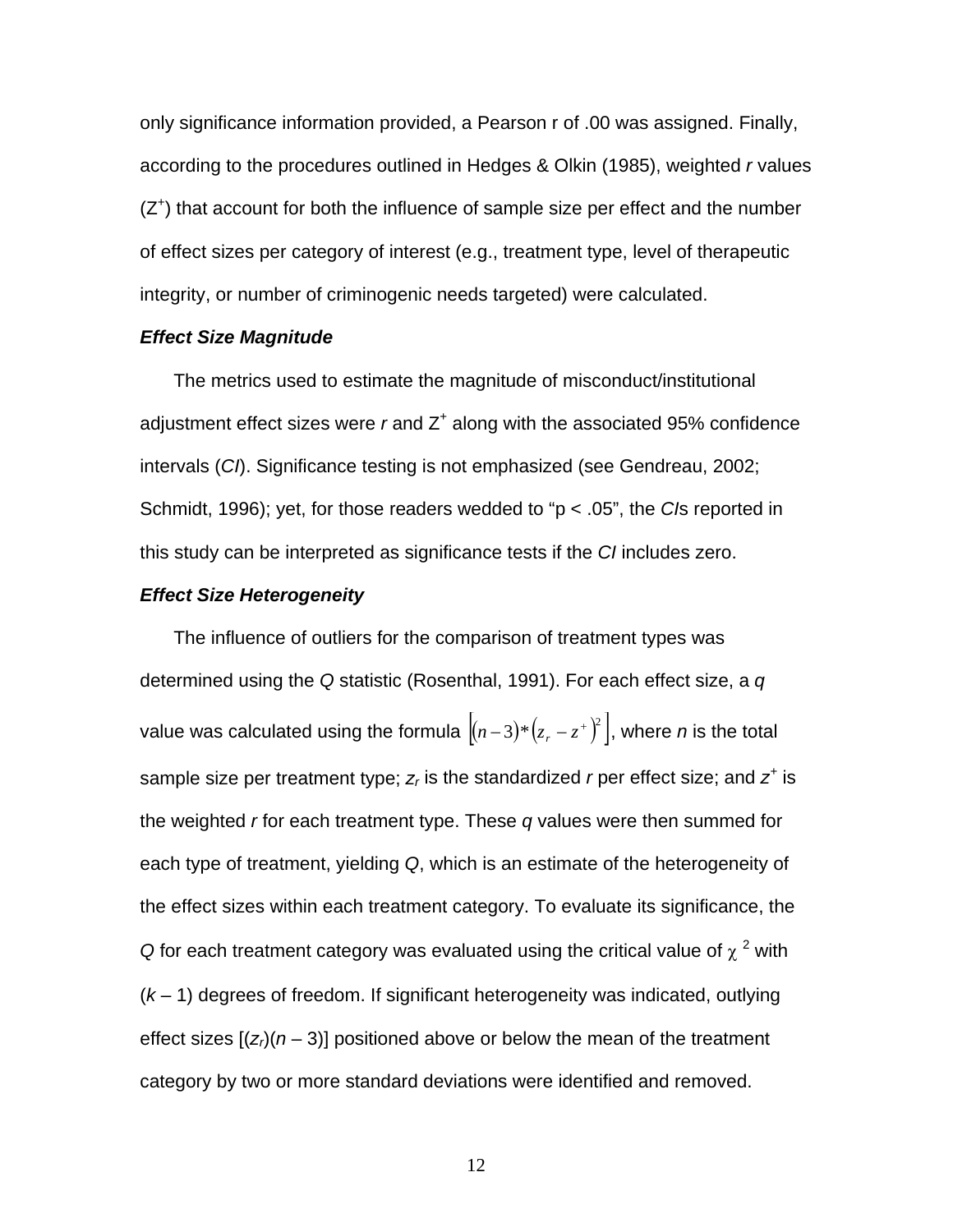This process was repeated until non-significance was achieved, or until the originally obtained *Q* was reduced by 50 % (Bonta, Law & Hanson, 1998).

#### *Common Language Effect Size Indicator*

 McGraw and Wong's (1992) common language effect size indicator (*CL*) was used to determine the practical utility of each of the treatment types. The *CL* statistic converts an effect size into a probability that a score (i.e., an effect size) sampled from the distribution of one group will be larger than a score sampled from that of another. Note the *CL* statistic cannot be calculated for a *z<sup>+</sup>* estimate of effect size, as this statistic does not produce a standard deviation.

### *Fail Safe Estimation*

 A fail safe estimate was employed to provide an index of how many previously uncovered or "file drawer" effect sizes would be required to alter the obtained results. An index of the number of effect sizes (*r* = .00), needed for a treatment type of greater efficacy in the reduction of misconduct to approach that equal to one of lesser efficacy, was calculated using the formula  $[(k_{B}(r_{B}-r_{A}))]/(r_{A}-r_{B=0})$  (see Gendreau et al., 2002), where  $r_{B=0}$  indicates a null effect for the more efficacious treatment type.

As applied to this meta-analysis, we assume that the mean effect size Treatment Type A is .30 ( $k = 50$ ) and that of Treatment Type B is .35 ( $k = 40$ ). An estimate of the number of B treatments with  $r = 0$  to negate its supremacy using the above formula is seven. In other words, seven additional Treatment Type B effect sizes, each with a magnitude of  $r = .00$ , would have to be located to conclude that the two treatments were at parity.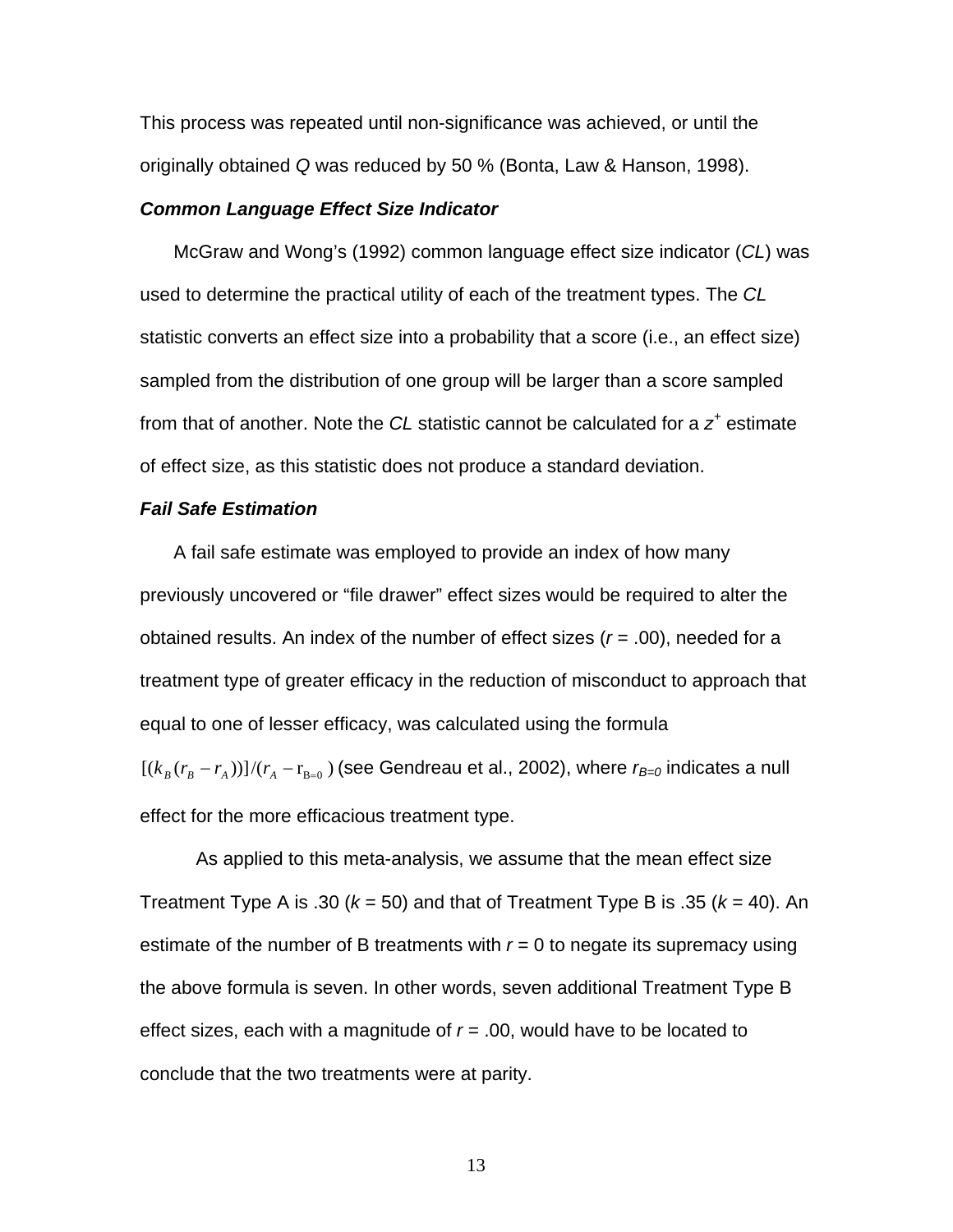#### **Results**

#### *Effect Size/Study Characteristics*

 Seventy studies produced 103 correlations between various types of treatment programs and prison misconduct.

The majority of studies provided little information as to their study characteristics. We report on study characteristics in terms of effect size percentages and for only those coding categories where information was available on 50% of the items. Within a coding category, unless otherwise noted, we report on sub-components where the frequency was 20% or greater.

 Eighty-one percent of the effect sizes were reported in journal articles. The literature search began in 1952 and extended to 2002. The percentages of effect sizes produced by decades were: 1952-1960 (8%), 1961-1970 (18%), 1971-1980 (29%), 1981-1990 (25%), and 1991-2002 (18%). Eighty-two percent of the effect sizes originated from U. S. prisons, 73% were based on male samples, and 39% and 50 % of effect sizes were from adult and juvenile samples, respectively.

 Seventy-seven percent of the effect sizes could be coded as belonging to a specific treatment modality. Thirty-eight percent of those were designated behavioral (e.g., 15% mixed, 12% cognitive behavioral, and 7% social learning) and 37% non-behavioral (e.g., 7% group milieu, 5% non-directive and diet). Thirty eight percent of effect sizes were from programs that targeted criminogenic needs. Thirty three percent of effect sizes were from programs rated higher (5 – 21) on a 37-item scale of program therapeutic integrity (an abridged version of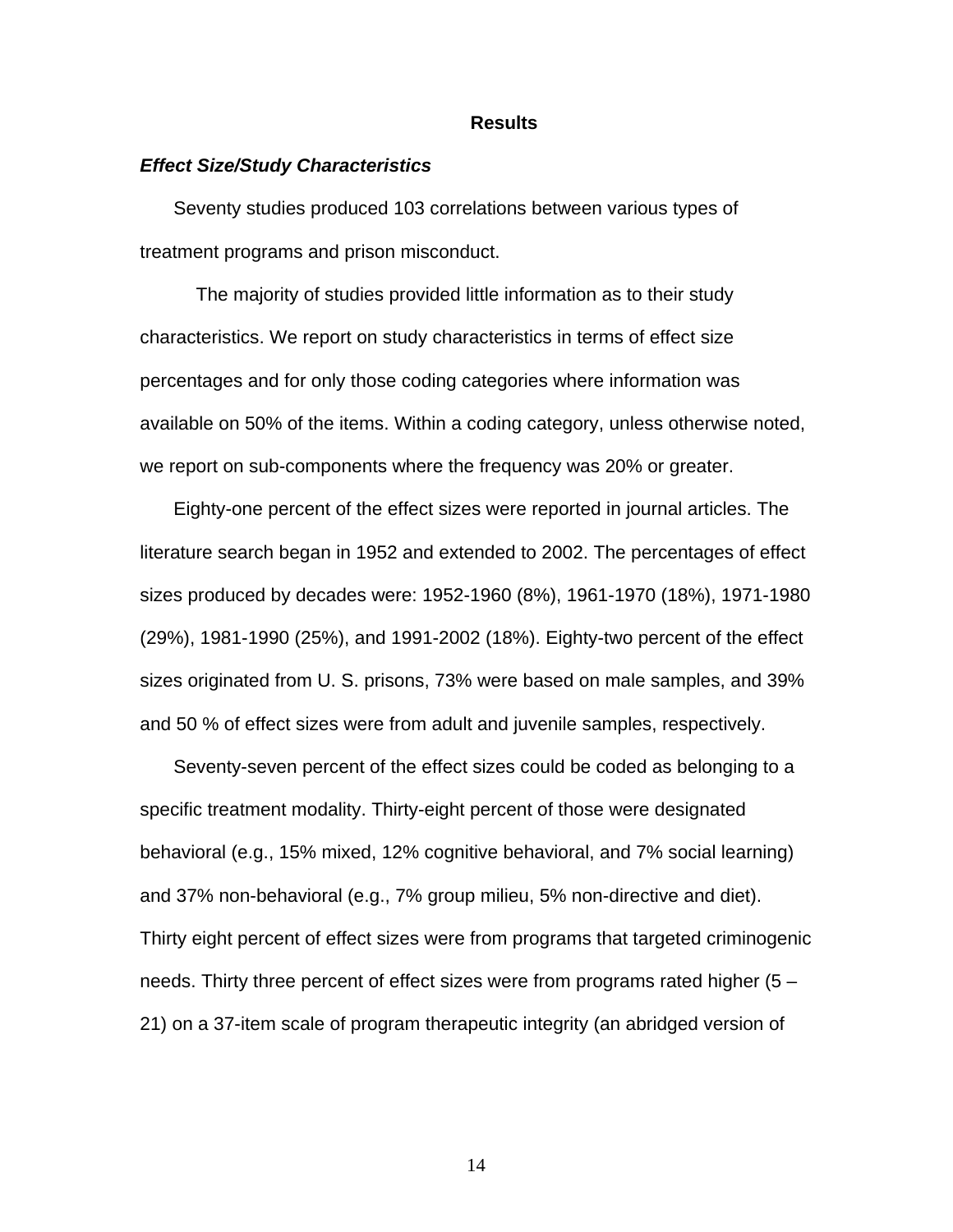the *Correctional Program Assessment Inventory*, Gendreau & Andrews, 2001), while 35% came from studies rated lower (< 5).

 Sample sizes ranged from 5 to 1478 for the treatment and comparison groups.

The percentage of effect sizes by length of follow-up was: less than 6 months 46%, 6 to 11 months 17%, and 12 months or longer 15%.

 The frequency of missing information in terms of effect size percentages ranged from 51% to 100% for the following categories: a) prison characteristics (security, location, population, crowding, treatment orientation, prison climate, location of treatment programs); b) offender characteristics (race, risk level, misconduct history); c) staff characteristics (program director and staff qualifications, experience, education and training, therapeutic skills); d) treatment characteristics (specific responsivity, risk principle, and program manual); e) the criterion (i.e., type of misconducts and recidivism; and f) the precise metric used (i.e., *r*, *t, F* values).

#### *Treatment Type: Effect on Misconduct*

 A total of 103 effect sizes were cumulated involving 21,370 inmates. The mean *r* was .13 (*CI* .09 to .18), and after weighting by sample size and number of effect sizes, the weighted effect size (*z<sup>+</sup>* ) was .14 (*CI* .13 to .15). The mean effect sizes for misconduct by treatment type are summarized in Table 1 for all 103 effect sizes. For example, consider row one in Table 1, where there were 40 behavioral treatment effect sizes reported involving 5809 offenders. The mean *r* was .26 with a *CI* of .18 to .34, and after weighting by sample size and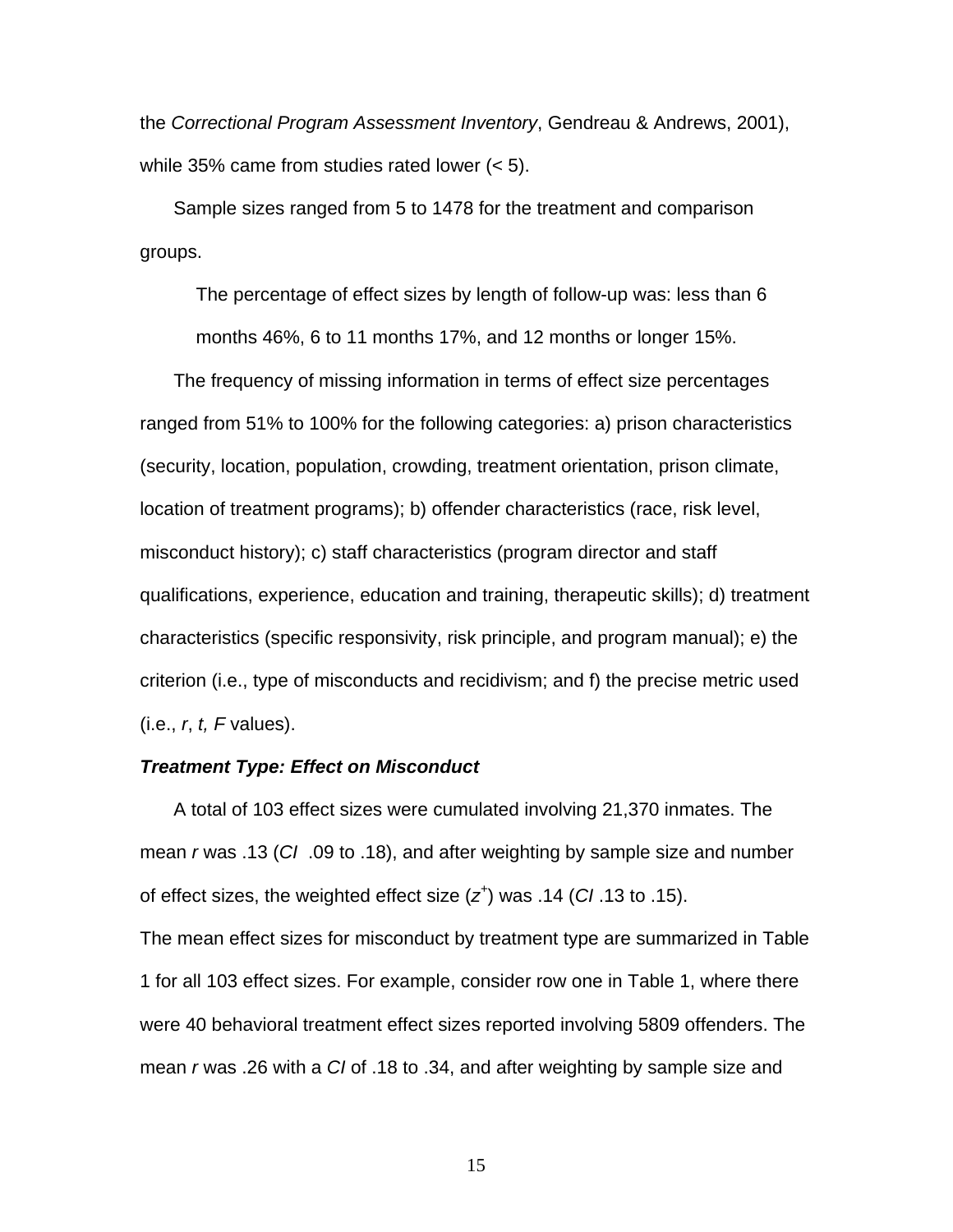the number of effect sizes, the weighted effect size (*z<sup>+</sup>* ) was .39 with a *CI* of .36 to .42. By comparison, the mean *r* for the 31 non-behavioral treatment effect sizes (N = 7629) was .10, with an associated *z<sup>+</sup>* of .05. The 95% *CI*s about mean *r* and *z<sup>+</sup>* for the behavioral group did not overlap with the *CI*s for the other treatment categories. According to the *CL* statistic, behavioral treatments produced greater reductions in misconduct 68% of the time versus nonbehavioral treatments, and 77% and 92% of the time in the case of educational/vocational and unspecified treatments.

 Fail safe analysis indicated that, in order for the behavioral treatment effect to be reduced to the effect size level for non-behavioral treatment, 64 additional behavioral treatment studies all with an *r* equal to .00 would need to be located. Testing for effect size heterogeneity using the Rosenthal (1991) procedure resulted in the eliminations of 3, 7, and 4 effect sizes for the behavioral, nonbehavioral, and unspecified categories.

Table 2 depicts the effect size estimators for  $r$  and  $z<sup>+</sup>$  with outliers eliminated. The results for each treatment category are markedly similar to those reported in Table 1. As a result, we did not remove outliers in future analyses (also see Hunter & Schmidt, 1990, for a critique of the practice of eliminating outliers based on significance testing)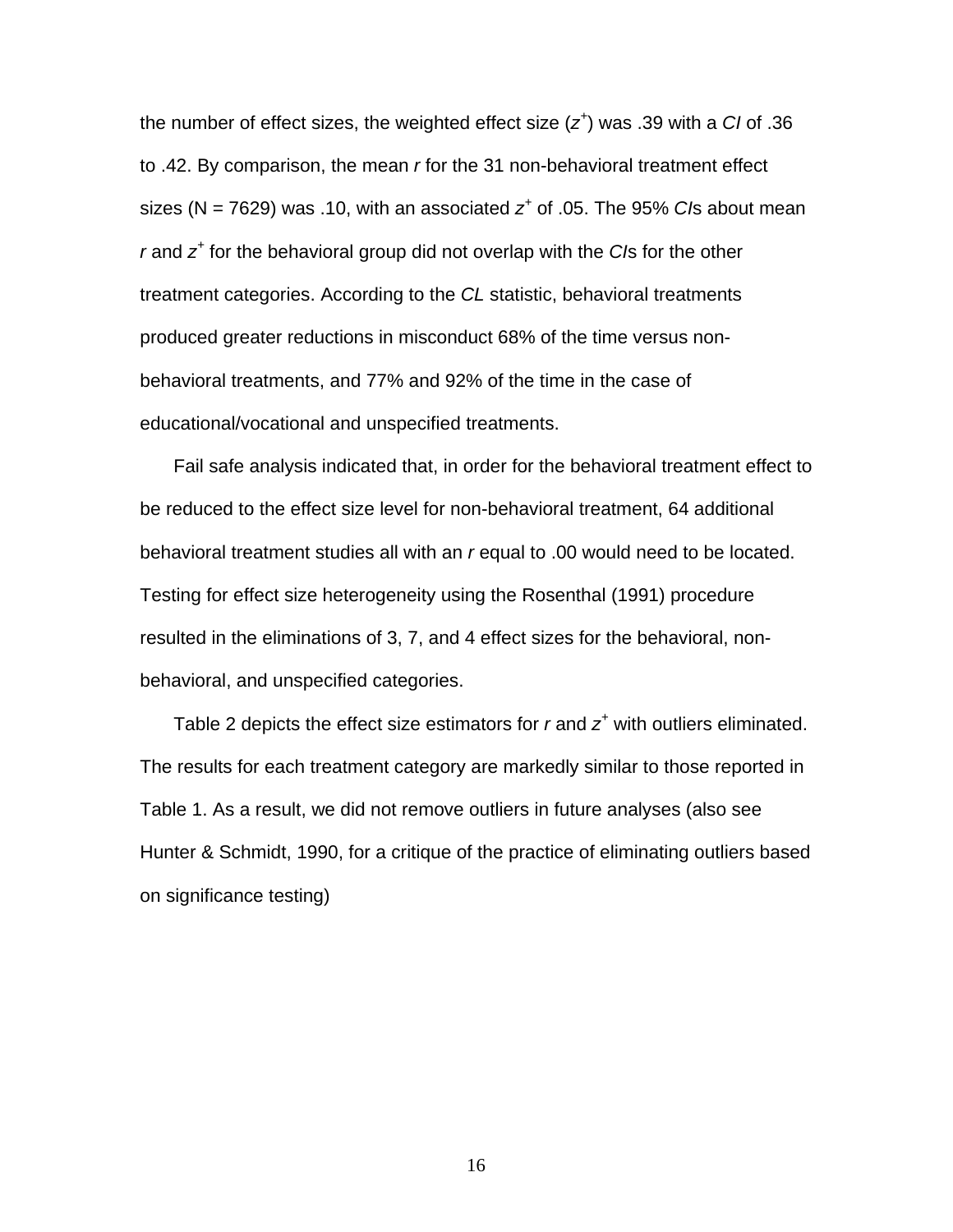### Table 1

# *Mean Effect Sizes for Misconduct by Treatment Type: All Effect Sizesa*

| Treatment Type $(k)$          | N    | Mr(SD)    | $Cl_r$           | $Mz^+$ | $Cl_{Z+}$        |
|-------------------------------|------|-----------|------------------|--------|------------------|
| 1. Behavioral (40)            | 5809 | .26(.24)  | .18 to .34       | .39    | $.36$ to $.42$   |
| 2. Non-Behavioral (31)        | 7629 | .10(.21)  | .02 to .17       | .05    | .03 to .07       |
| 3. Educational/Vocational (8) | 1117 | .02(0.19) | $-14$ to $.18$   | .00    | $-0.06$ to $.06$ |
| 4. Unspecified (24)           | 6815 | .02(0.14) | $-0.03$ to $.08$ | .06    | .04 to .08       |

*Note. K* = effect sizes per treatment type; *N* = offenders per treatment type; *Mr*(*SD*) = mean Pearson *r* and standard deviation between treatment type and recidivism;  $C_l$  = 95% confidence interval about mean Pearson  $r$ ,  $z^+$  = weighted  $r$ value that accounts for both the influence of sample size per effect and the number of effect sizes per treatment type; *CI*z+ = 95% confidence interval about *z+.* 

*<sup>a</sup>* Common language effect size indicators for mean *r* values; behavioral vs. non-behavioral treatment 68%; behavioral vs. educational/vocational strategy 77%; behavioral vs. unspecified treatment strategy 92%.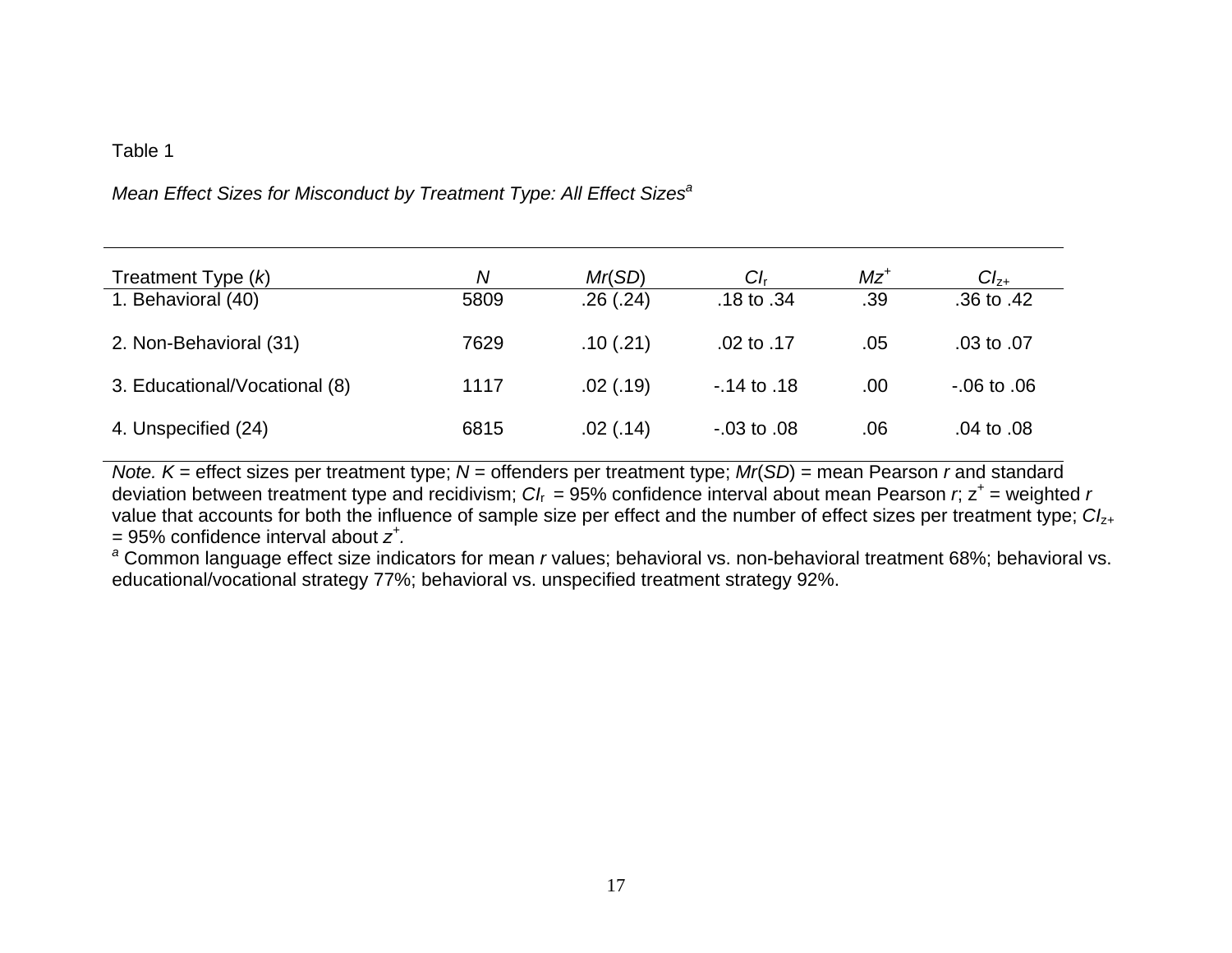# Table 2

### *Mean Effect Sizes for Misconduct by Treatment Type: Outliers Eliminated*

| Treatment Type $(k)$          | Ν    | Mr(SD)    | Cl <sub>r</sub>  | $Mz^+$ | $Cl_{7+}$             |
|-------------------------------|------|-----------|------------------|--------|-----------------------|
| 1. Behavioral (37)            | 2266 | .26(.24)  | .18 to $.34$     | .39    | $.36 \text{ to } .42$ |
| 2. Non-Behavioral (24)        | 3894 | .11(.21)  | .02 to $.20$     | .05    | $.02$ to $.08$        |
| 3. Educational/Vocational (8) | 1117 | .02(0.19) | $-14$ to $.18$   | .00    | $-06$ to $.06$        |
| 4. Unspecified (20)           | 3000 | .02(.12)  | $-0.04$ to $.08$ | .06    | $.02$ to $.10$        |

*Note. K* = effect sizes per treatment type; *N* = offenders per treatment type; *Mr*(*SD*) = mean Pearson *r* and standard deviation between treatment type and recidivism;  $C_l$  = 95% confidence interval about mean Pearson  $r$ ,  $z^+$  = weighted  $r$ value that accounts for both the influence of sample size per effect and the number of effect sizes per treatment type; *CI*z+ = 95% confidence interval about *z+.*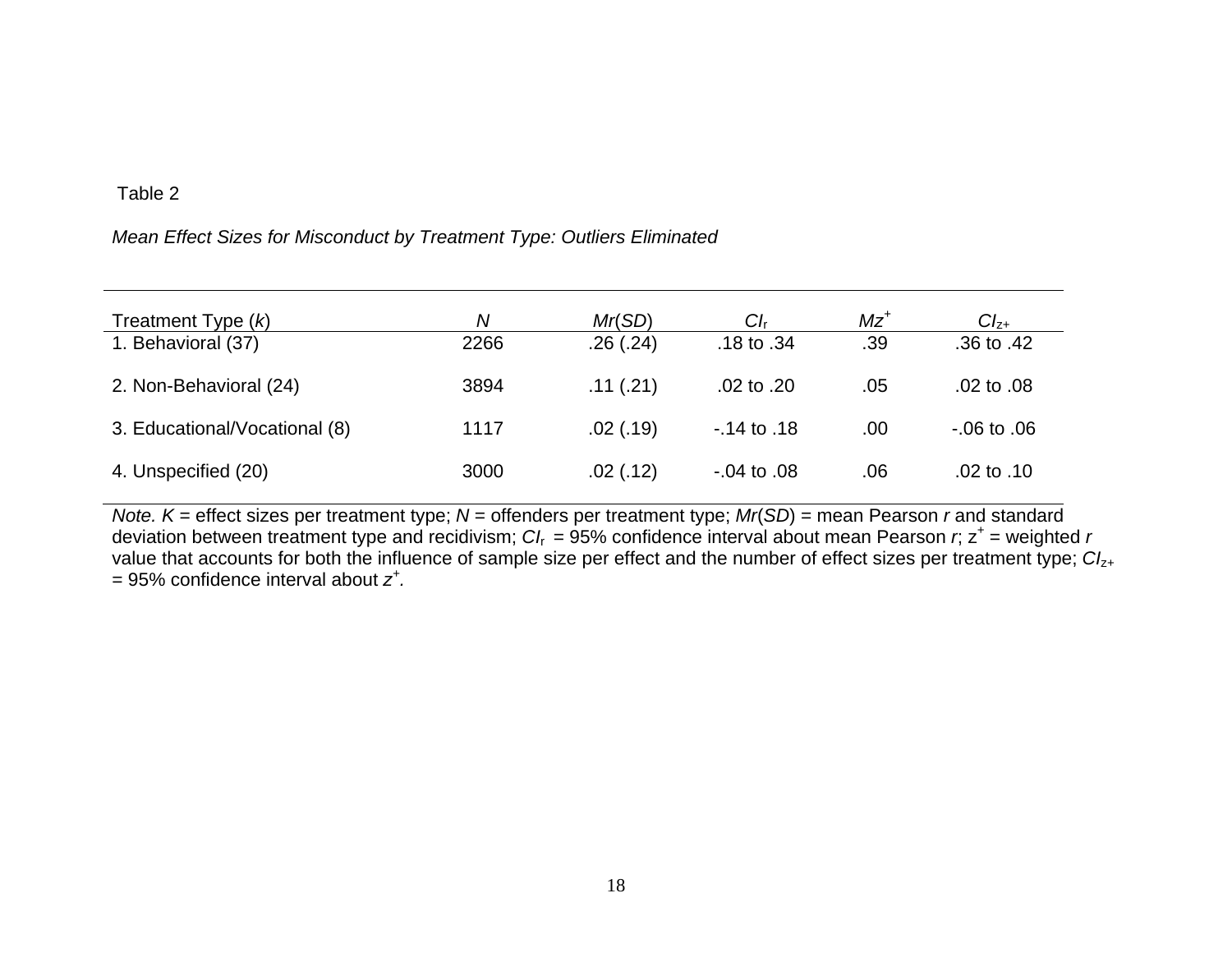# *Design Strength*

 Mean effect sizes after allowing for design strength as a moderator are outlined in Table 3. Inspection of Table 3 indicates that stronger designs were associated with larger

effect sizes for behavioral and non-behavioral treatment for *r*, but not when sample sizes were weighted. There was considerable variation in educational/vocational *r* and *z<sup>+</sup>* effect size estimates, but there were very few effect sizes involved in the analysis.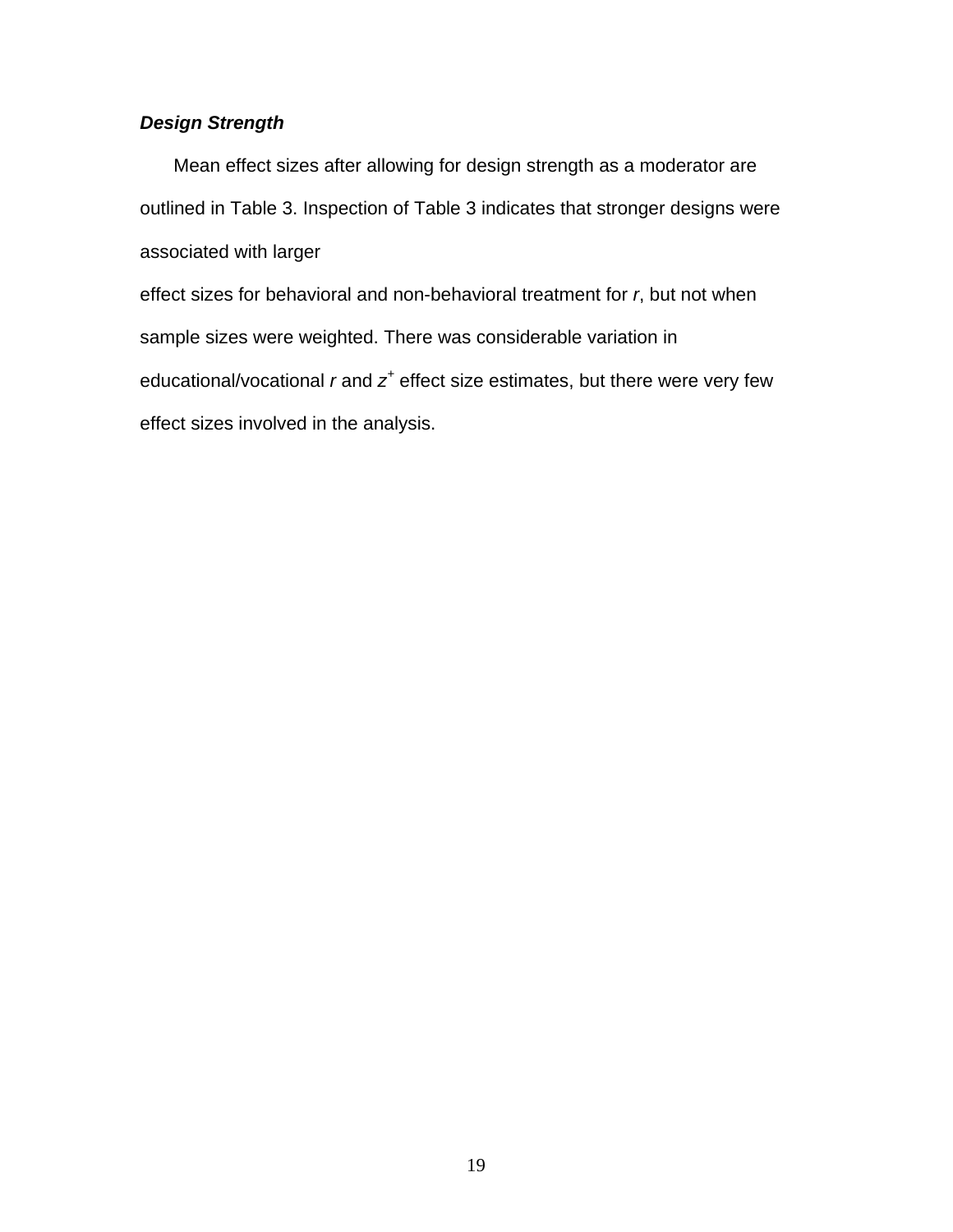### Table 3

| Mean Enect Sizes for Misconduct by Treatment Type. Strong and Weak Experimental Designs |      |             |                    |        |                    |
|-----------------------------------------------------------------------------------------|------|-------------|--------------------|--------|--------------------|
|                                                                                         | N    | Mr(SD)      | $Cl_{r}$           | $Mz^+$ | $Cl_{Z+}$          |
| <b>Strong Design</b>                                                                    |      |             |                    |        |                    |
| 1. Behavioral (12)                                                                      | 429  | .36(.25)    | .20 to .52         | .40    | .29 to .49         |
| 2. Non-Behavioral (13)                                                                  | 1747 | .15(.16)    | $.06$ to $.25$     | .07    | .02 to .12         |
| 3. Educational/Vocational (2)                                                           | 224  | $-.22(.11)$ | $-0.1.18$ to $.73$ | $-19$  | $-0.32$ to $-0.06$ |
| 4. Unspecified (13)                                                                     | 2343 | .02(.05)    | $-.01$ to $.05$    | .03    | $-0.01$ to $.07$   |
| Weak Design                                                                             |      |             |                    |        |                    |
| 1. Behavioral (28)                                                                      | 5380 | .21(.23)    | $.12$ to $.30$     | .39    | .35 to .41         |
| 2. Non-Behavioral (18)                                                                  | 5882 | .06(.23)    | $-06$ to $.17$     | .04    | .01 to .07         |
| 3. Educational/Vocational (6)                                                           | 893  | $-.11(.13)$ | $-0.03$ to $.24$   | .05    | $-0.02$ to $.12$   |
| 4. Unspecified (11)                                                                     | 4472 | .03(.20)    | $-.10$ to $.17$    | .08    | .04 to .10         |

*Mean Effect Sizes for Misconduct by Treatment Type: Stronga and Weakb Experimental Designs* 

*Note. K* = effect sizes per treatment type; *N* = offenders per treatment type; *Mr*(*SD*) = mean Pearson *r* and standard deviation between treatment type and recidivism;  $CI_r = 95\%$  confidence interval about mean Pearson r,  $z^+$  = weighted r value that accounts for both the influence of sample size per effect and the number of effect sizes per treatment type;  $Cl_{z+} = 95\%$  confidence interval about  $z^*$ .

<sup>a</sup> Strong experimental designs were those designs employing randomization of participants to treatment and control or where a treatment group was matched to a comparison group on five or more criminal risk factors. <sup>b</sup> The criteria for classification as a weak experimental design were as follows: > 20 % attrition in experimental or control group; comparison group matched on fewer than five criminal risk factors; or studies calculating postdictive correlational analyses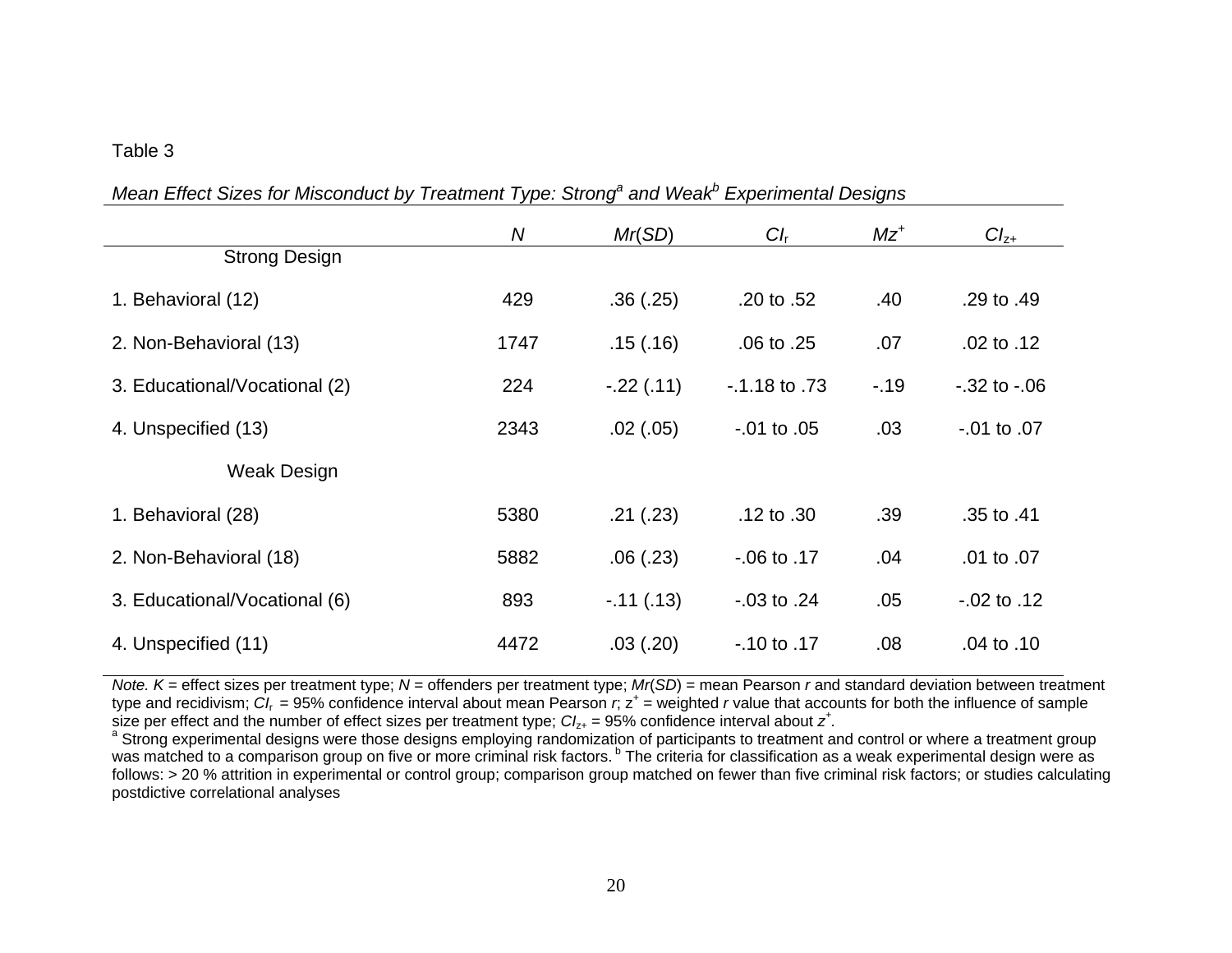#### *Therapeutic Integrity*

 Analysis of the relationship of therapeutic integrity with misconducts was conducted using the following categorizations: treatment strategies receiving a score lower than five on the therapeutic integrity score variable were designated as having a lower level of therapeutic integrity, while strategies scoring five or higher were designated as rating higher. The mean effect for those treatments with higher therapeutic integrity ( $k = 34$ ,  $r = .24$ ,  $Cl = .15$  to .33) was superior to that resulting from treatments ( $k = 36$ ,  $r = .12$ ,  $Cl = .04$  to .20) with lower levels of therapeutic integrity. The higher level of therapeutic integrity produced larger effect sizes 63% of the time.

#### *Comparison of Criminogenic Needs Targeted*

 There were a total of 81 effect sizes, involving 13,309 inmates, for which the number of criminogenic needs targeted could be determined. Table 4 contains the results.

For example, reading across the first row, it can be seen that there were 24 effect sizes where three to eight criminogenic needs were targeted (*N* = 4586). The mean *r* was .29, while weighting by sample size substantially increased the mean effect size  $(z^+ = .47)$ . By comparison, those studies targeting one to two or no criminogenic needs produced lower effect sizes. *CI*s for these latter two categories overlapped. The *CL* index favored those studies targeting three to eight criminogenic needs over those targeting one to two 54% of the time, and those targeting no criminogenic needs 73% of the time.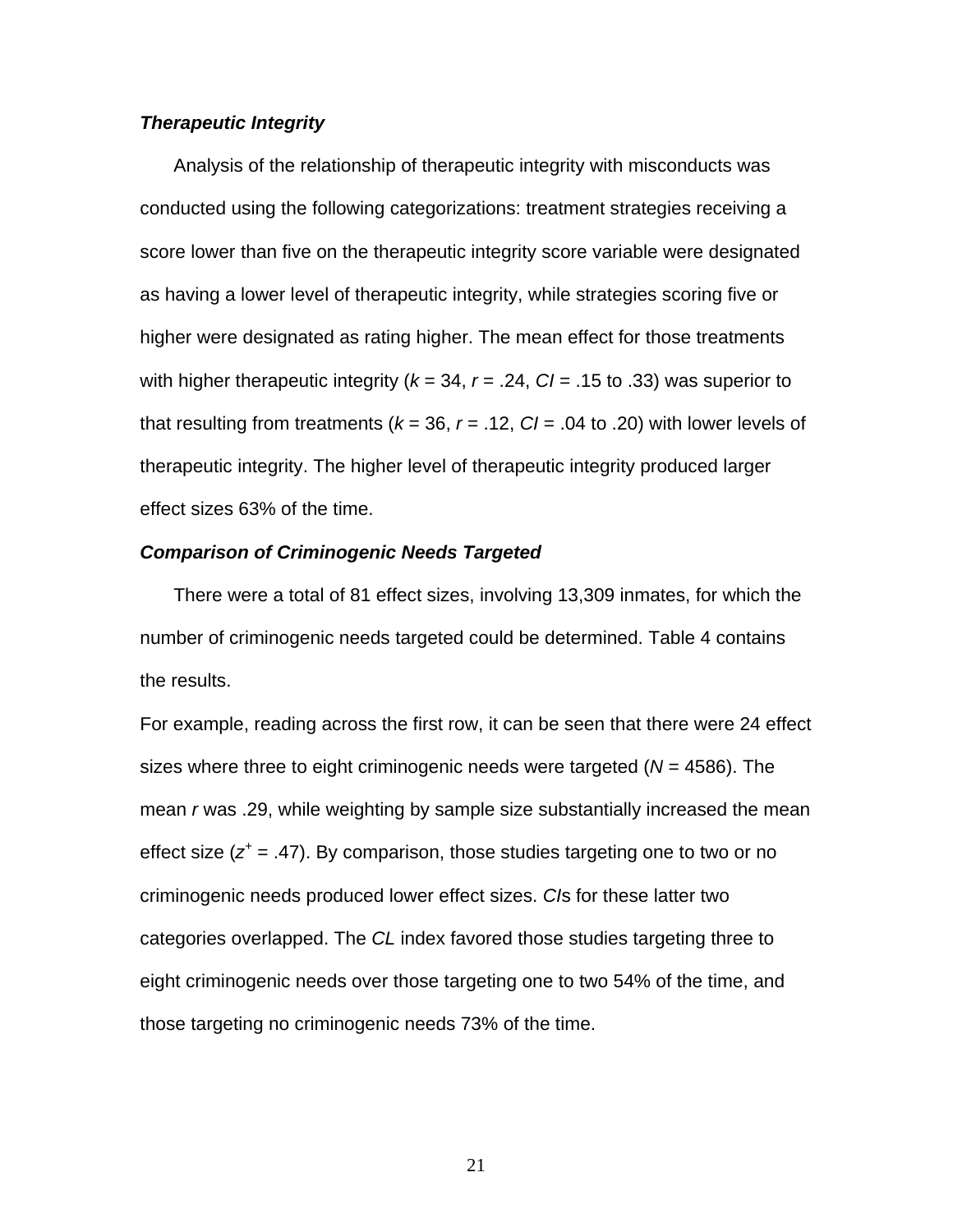### Table 4

# *Mean Effect Sizes for Number of Criminogenic Needs Targeted<sup>e</sup>*

| Criminogenic Needs (k)                       | Ν    | Mr(SD)    | $Cl_r$           | $Mz^+$ | $Cl_{Z+}$      |
|----------------------------------------------|------|-----------|------------------|--------|----------------|
| 1. Three to eight (24)                       | 4586 | .29(.23)  | .20 to .39       | .47    | .44 to $.50$   |
| 2. One to two $(40)$                         | 4289 | .15(.23)  | $.08$ to $.23$   | .05    | $.02$ to $.08$ |
| 3. Zero criminogenic needs <sup>b</sup> (17) | 4434 | .06(0.17) | $-0.03$ to $.14$ | .04    | .01 to .07     |

*Note. k* = effect sizes per category; *N* = offenders per category; *Mr*(*SD*) = mean Pearson *r* and standard deviation between category and misconduct;  $CI_f = 95\%$  confidence interval about mean Pearson *r*;  $z^+$  = weighted *r* value that accounts for both the influence of sample size per effect and the number of effect sizes per category;  $Cl_{z+} = 95\%$ confidence interval about z+.

<sup>a</sup> Common language effect size indicators for mean *r* values; three to eight vs. one to two 54%; three to eight vs. no criminogenic needs targeted 63%.

<sup>b</sup> Those studies targeting no criminogenic needs targeted from zero to six non-criminogenic needs.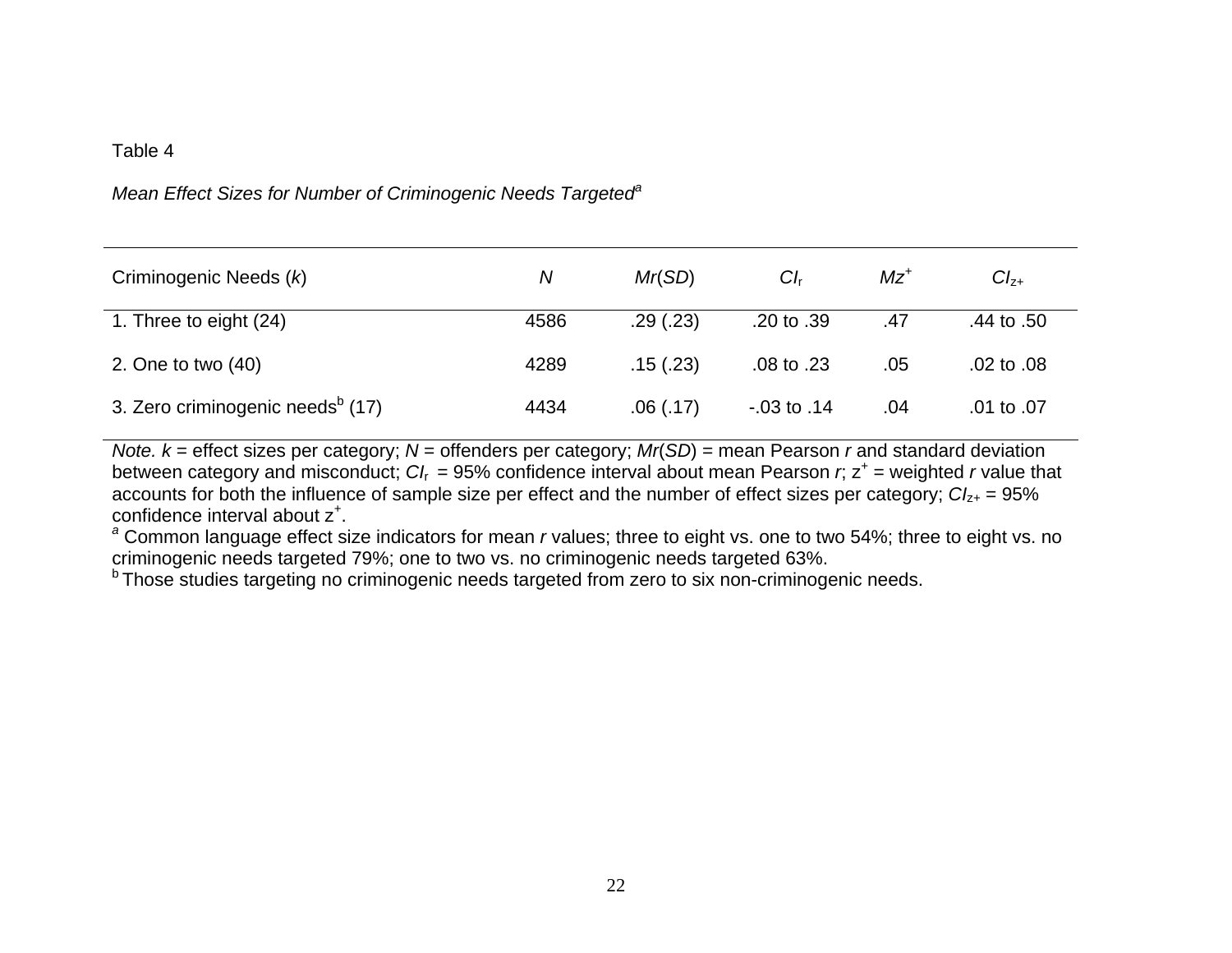#### *Recidivism Outcomes*

The relationship between the degree to which treatment programs  $(k = 23)$ produced reductions in misconducts and reductions in recidivism was assessed. The results indicated a positive correlation in this regard (*r* = .44, *CI* = .10 to .78).

The largest reductions in recidivism were found for those misconduct treatment programs that targeted the most criminogenic needs  $(k = 7)$ . The effect size was *r* = .16 (*CI* = .02 to .30) and *z<sup>+</sup>* = .12 (*CI* = .02 to .19).

Turning to therapeutic integrity, 14 effect sizes ( $N = 1159$ ) were recorded where the treatments involved could be categorized as having a higher therapeutic integrity score. In other words, these treatments were found to have recorded favorable results on five or more of the 37 therapeutic integrity descriptors. The mean *r* for recidivism was .06 (*CI* = -.07 to .19) with an associated *z<sup>+</sup>* equal to .06. There were eight effect sizes scoring lower on the index of therapeutic integrity (fewer than five favourable responses out of 37 descriptors coded for) resulting in a mean  $r = .03$  ( $Cl = -.19$  to .24), with a  $z^*$  of .06. The *CL* index was 54% in favor of higher therapeutic integrity and reductions in recidivism.

#### *Supplementary Analyses*

Five contingency management studies, primarily featuring token economy procedures, were located that employed within-subject designs (Bornstein, et al. 1980; Colman & Baker, 1969; Cullen and Seddon, 1981; Ellis, 1993; Marquis, Gendreau, Cousins, & Wormith, 1974).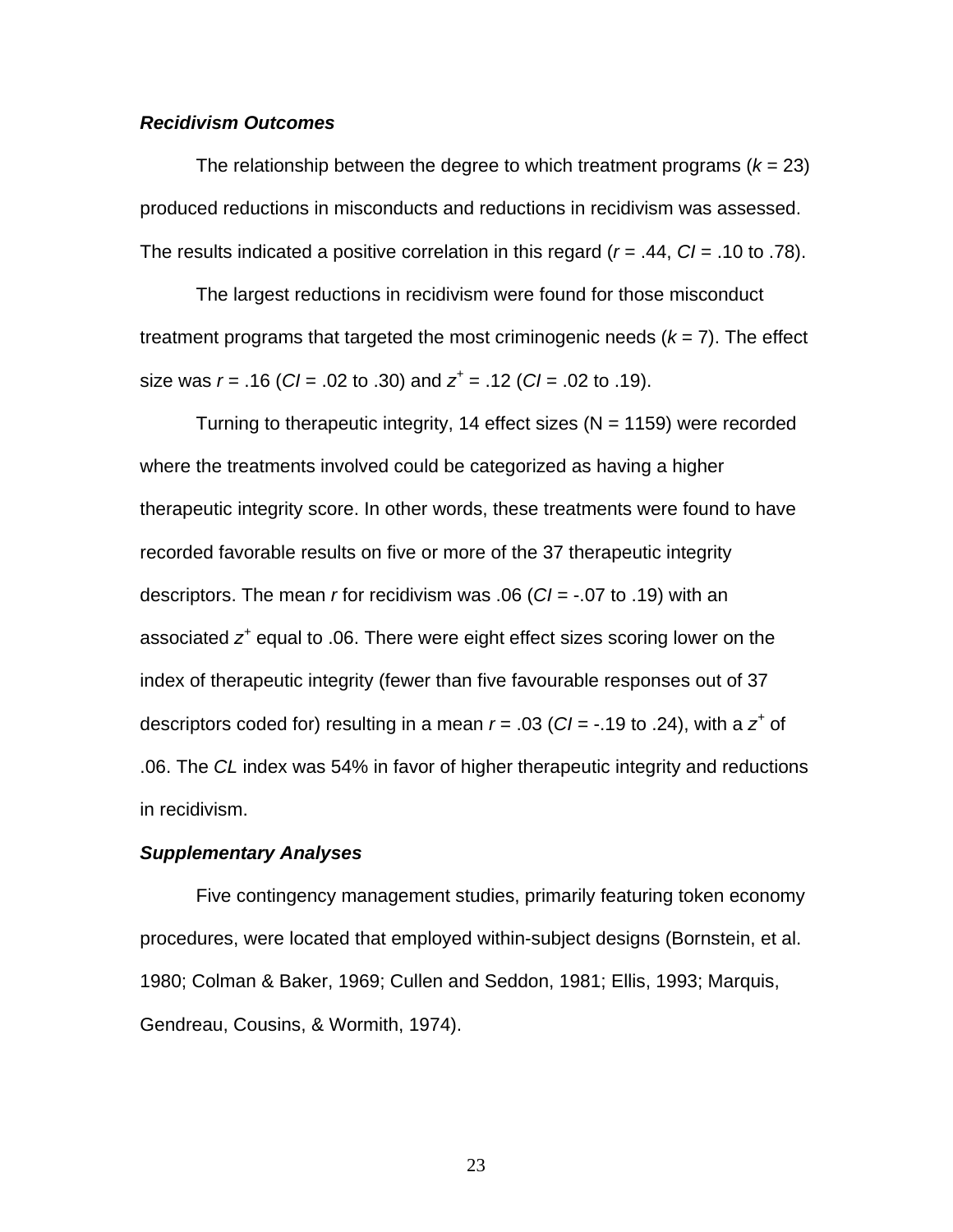They were not included in the meta-analysis because they did not have control group comparisons nor could an *r* value effect size be calculated. Collectively, these studies generated large reductions in misconducts (up to five fold decreases depending on the metric used to describe effect size).

Other analyses of note were: experimenter being involved in the treatment program was associated with a lower effect size (*r* = -.18, *CI* = -.37 to .00), treatment location separate from the rest of the prison was linked with a higher effect size (*r* = .23, *CI* = .05 to .41), programs with adults were associated with larger effect size than for juveniles (*r* = .17, *CI* = -.03 to .37), longer length of follow-up was related to a lower effect size (*r* = -14, *CI* = -.09 to -.19), and the correlation with the number of weeks in the program, our estimate of dosage, was associated with a greater effect size (*r =* .25, *CI* = .07 to .43).

#### **Discussion**

Previous meta-analysis on the effects of prison-based treatment programs on misconducts reported on a total of 46 effect sizes (Keyes, 1996; Morgan & Flora, 2002). The present study increased the database to 103 effect sizes and a sample of 21,000 inmates, which is considerable for the purposes of deriving useful policies for managing prisons in a more safe and humane manner.

Before discussing the results, however, it must be noted that there were serious limitations regarding the quality of the information provided, which, unfortunately, is consistent with our findings from previous meta-analyses on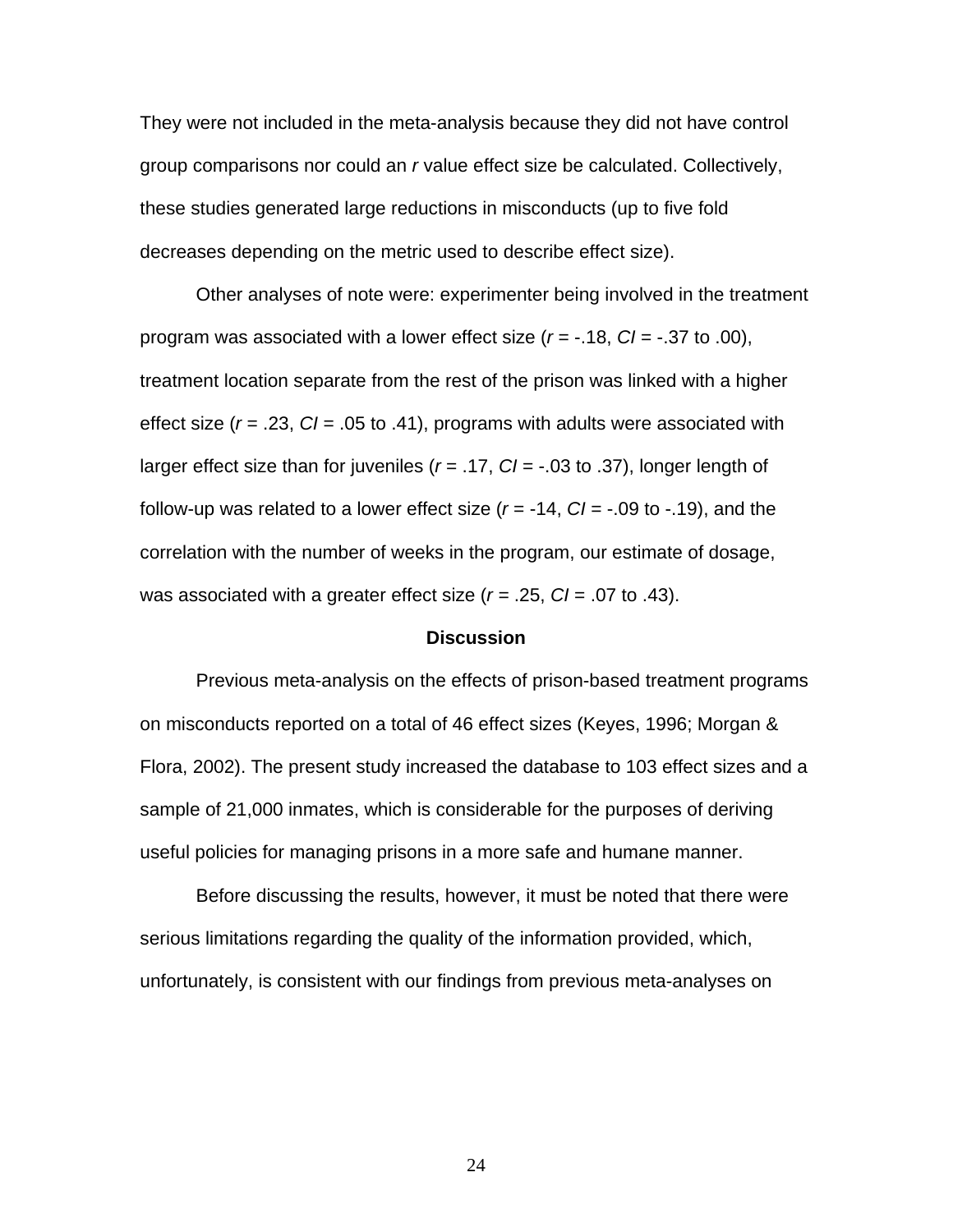prison research (Gendreau et al., 1997; 1999).<sup>[6](#page-26-0)</sup> The lack of information on key variables is of concern, as it was impossible to uncover important moderator influences on effect size estimations. As noted in the results, virtually no information was reported on the context within which the treatment programs occurred. Essential inmate characteristics such as risk level and misconduct history were almost invariably unrecorded, as were therapeutic integrity factors. As to the latter, only 2% of effect sizes were associated with a treatment program that scored 50% on the truncated version of the *Correctional Program*  Assessment Inventory (Gendreau & Andrews, 2001).<sup>[7](#page-26-1)</sup> Some of the critical principles of what is known to work in offender rehabilitation (e.g., risk principle, targeting criminogenic need, cf. Andrews, Dowden, & Gendreau, 1999; Gendreau, 1996) were ignored, although one must be mindful of the fact that 80 % of the effect sizes were produced in studies before there was widespread dissemination of the "what works" literature.

In about a quarter of the effect sizes, it was impossible to identify the nature of the treatment; similarly, the precise outcome metric was not available 52% of the time. For example, the reporting of "non-significance" served to underestimate treatment effects. In some cases, there were seemingly modest to strong effects to report, but the authors

dismissed their findings because sample sizes were to small to produce the magical p< .05 arbitrator of success. The only recourse, as a meta-analytic

 $\overline{a}$ 

<span id="page-26-1"></span><span id="page-26-0"></span> $6$  While the prison literature is an easy target for criticism, the correctional treatment literature is not that much better in our view, particularly when it comes to therapeutic integrity (e.g., Andrews, Dowden, & Gendreau, 1999).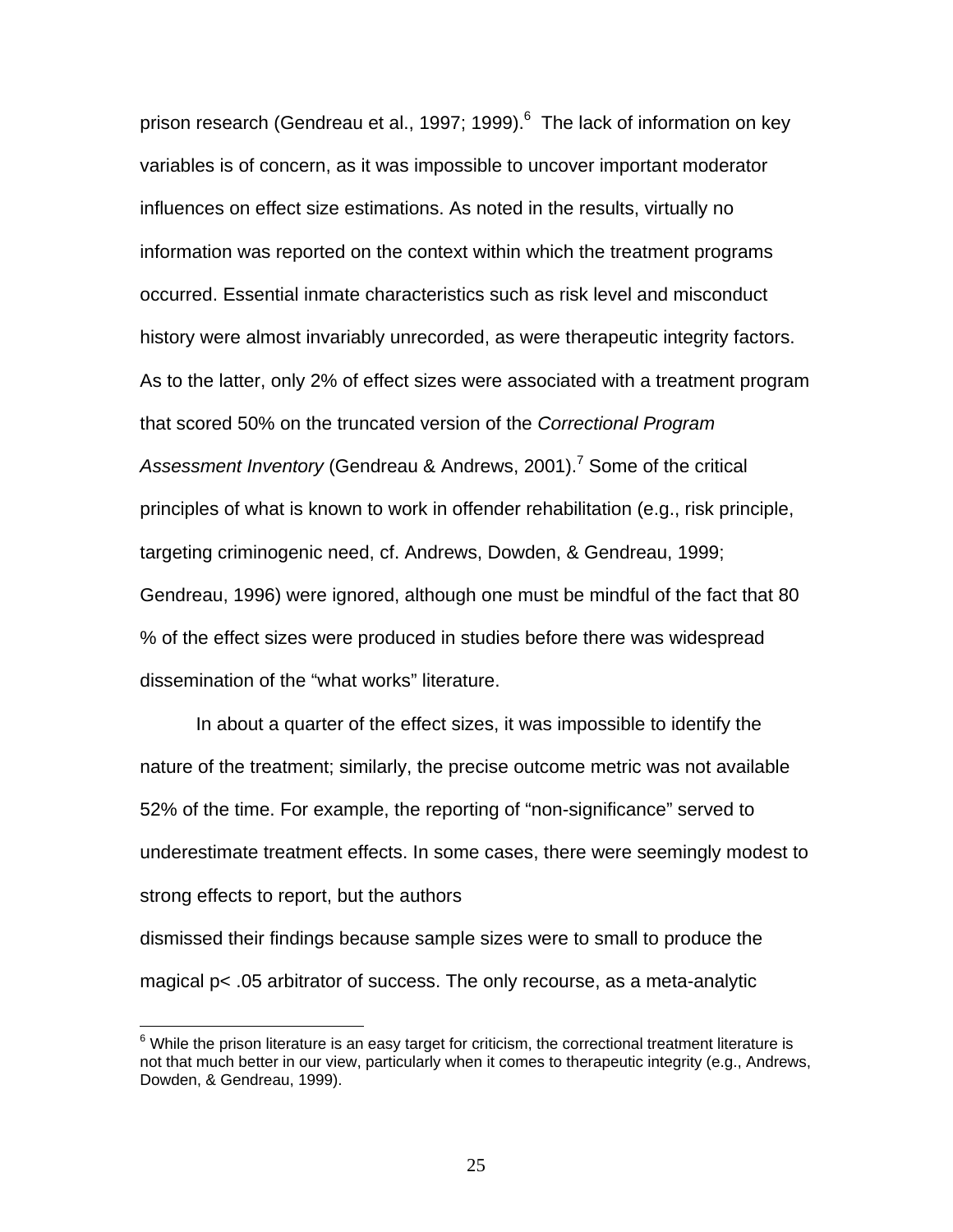coder, in these cases is to assign an *r* value equal to zero. This may seem harsh, but there are more than a few cases in the treatment literature where programs produce increases in recidivism (Andrews et al., 1990), thus a zero estimate is prudent.

Granted these important caveats, the results that emerged from the present study were remarkably consistent with the limited data from the previous two meta-analyses and, possibly more significantly, the correctional treatment literature. Keyes (1996) and Morgan and Flora (2002) reported that behavioral treatments produced reductions in misconducts of approximately *r* = .20. This meta-analysis confirmed their results and indicated that effects of such treatments were more robust ( $r = 0.26$ ,  $z + 1.39$ ). In our experience, it is unusual for weighting to vary outcomes much, but in this case, one very large sample and effect size outcome inflated the z+ value (Prendergast, Farabee, & Cartier, 2001). While not a strong design (recall that strong designs were not associated with lower effect sizes), this study's program scored relatively high on therapeutic integrity. Two other small sample but large effect size reports (Leeman, Gibbs, & Fuller, 1993) came from the Arnold Goldstein group, who have a long and distinguished association with effective service delivery programs for juveniles (Goldstein et al., 1987).

The pragmatic consequences of these results should not be underestimated. Correlational values can be interpreted at face value (Cullen & Gendreau, 2000). By applying Rosenthal's (1991) widely used BESD statistic to

This very low estimate is in part due to limited page space in journals and the fact that concern<br>This very low estimate is in part due to limited page space in journals and the fact that concern over therapeutic integrity in treatment is a somewhat recent issue (Gendreau, 1996).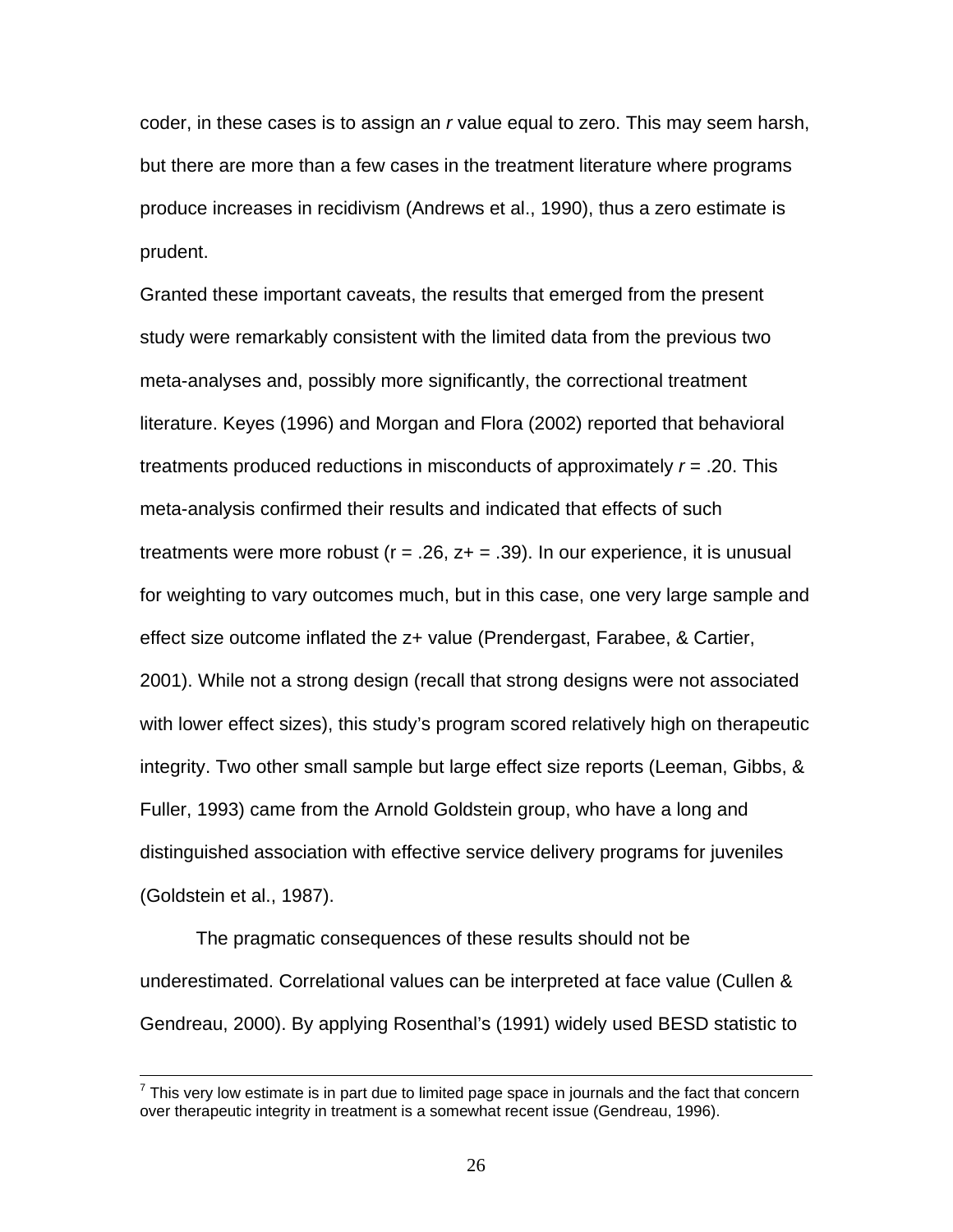the more conservative estimate of *r* = .26, misconducts can be reduced by about 26%, or if choosing the CI, a range of 18%-34%, a finding that any prison administrator would eagerly embrace as a powerful effect<sup>[8](#page-28-0)</sup>. Another practical effect size index, the CL statistic, strongly supports the use of behavioral programs. Sixty-eight percent and 77% of the time, they produced a better result than non-behavioral and academic/vocational programs<sup>[9](#page-28-1)</sup>. Secondly, nonbehavioral programs, still common in many prisons (Gendreau, Goggin, & Smith, 2001), will never achieve the level of behavioral programs. This study found that the next generation of behavioral programs would have to perform abysmally (64 consecutive effect sizes of  $r = 0$  reported in the literature) to be reduced in effectiveness to that of the non-behavioral category. Finally, behavioral programs certainly seem to be more useful than some of the alternative management strategies noted in the introduction.

When it comes to comparing the results to the correctional treatment literature,the assumption is that misconduct behaviors correlate highly with antisocial behavior. Fully recognizing the vagaries of misconduct data in some situations (see Light, 1990), the consensus is that misconduct records have reasonable validity (Gendreau et al., 1997; Van Voorhis, 1994). Consider the following results. The correlation between reducing misconducts and eventual recidivism was *r* = .44, a most gratifying result that demonstrates the beneficial long-term consequences of one type of sound management policy in prison. In

 $\overline{a}$ 

<span id="page-28-1"></span><span id="page-28-0"></span> $8$  For those readers with experience working in prisons, a small reduction (e.g., 5%-10%) in misconduct behavior might be the difference between a prison in turmoil and one that is coping adequately with the usual pressures.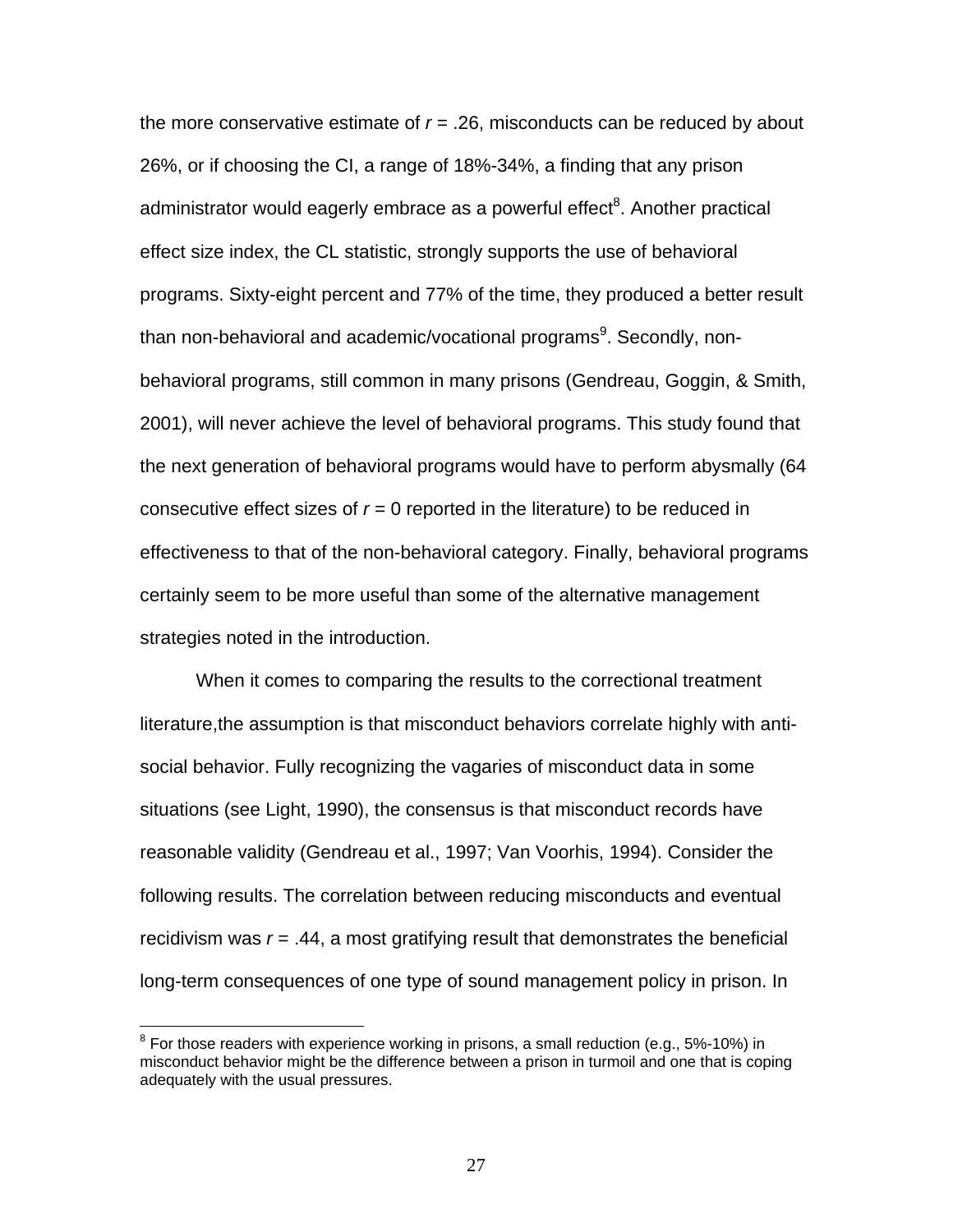the correctional treatment literature, the correlation between five types of criminogenic needs targeted and recidivism ranged from *r* = .06 to *r* = .39, with a mean *r* = .29 (Andrews & Bonta, 2003). The correlation in this study between criminogenic needs targeted and each of misconducts and recidivism was *r* = .31. In addition, of the 23 effect sizes involved in this database, those few programs that targeted at least three to eight criminogenic needs produced a reduction in recidivism of *r* = .16, almost identical to the effect size reported (*r* = .17) for prison-based programs ( $k = 30$ ) and recidivism that adhered to the principles of effective treatment (Andrews & Bonta, 2003). Finally, the correlation of treatment dosage and recidivism in the Andrews and Bonta (2003) database was *r* = .20; in this study the correlation between dosage and reduction in misconduct was *r* = .25.

Before becoming too enthusiastic about the congruence in results, it should be recorded that comparisons across different types of databases are at best approximations and there were instances where this study produced a result at variance with the recidivism literature (e.g., experimenter involvement with the program was associated with lower instead of higher effect sizes).

In closing, this meta-analysis, based on a large sample of incarcerates, indicated that, on average, prison-based programs have a modest effect (*r* = .13, *CI* = .09 to .18) on misconducts and that one type of treatment - behavioral programs – produce large effects (*r* = .26, *CI* = .18 to .34) that may carry over into the community. This result, indeed, represents a significant advance in

9 This is not derogatory towards academic/vocational programs. They serve a very useful purpose in and of themselves and can be useful adjuncts to treatment programs.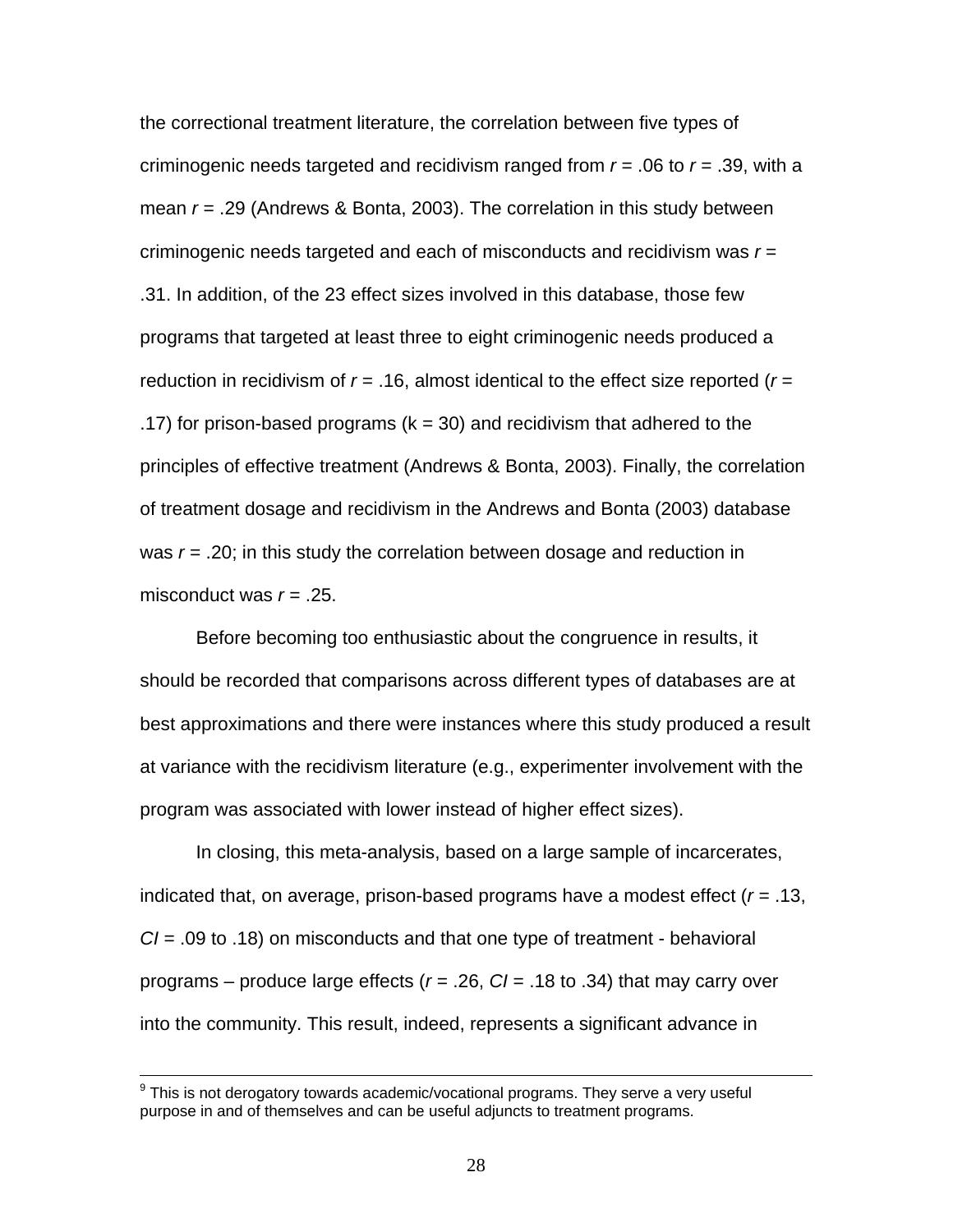knowledge concerning the prison management literature. However, given the quality of some of the literature in this field, more primary studies are needed. It is our expectation that future primary studies that pay close attention to issues of therapeutic integrity for prison programs might well produce much better outcomes (e.g., approximately 35%-50%) than those reported herein.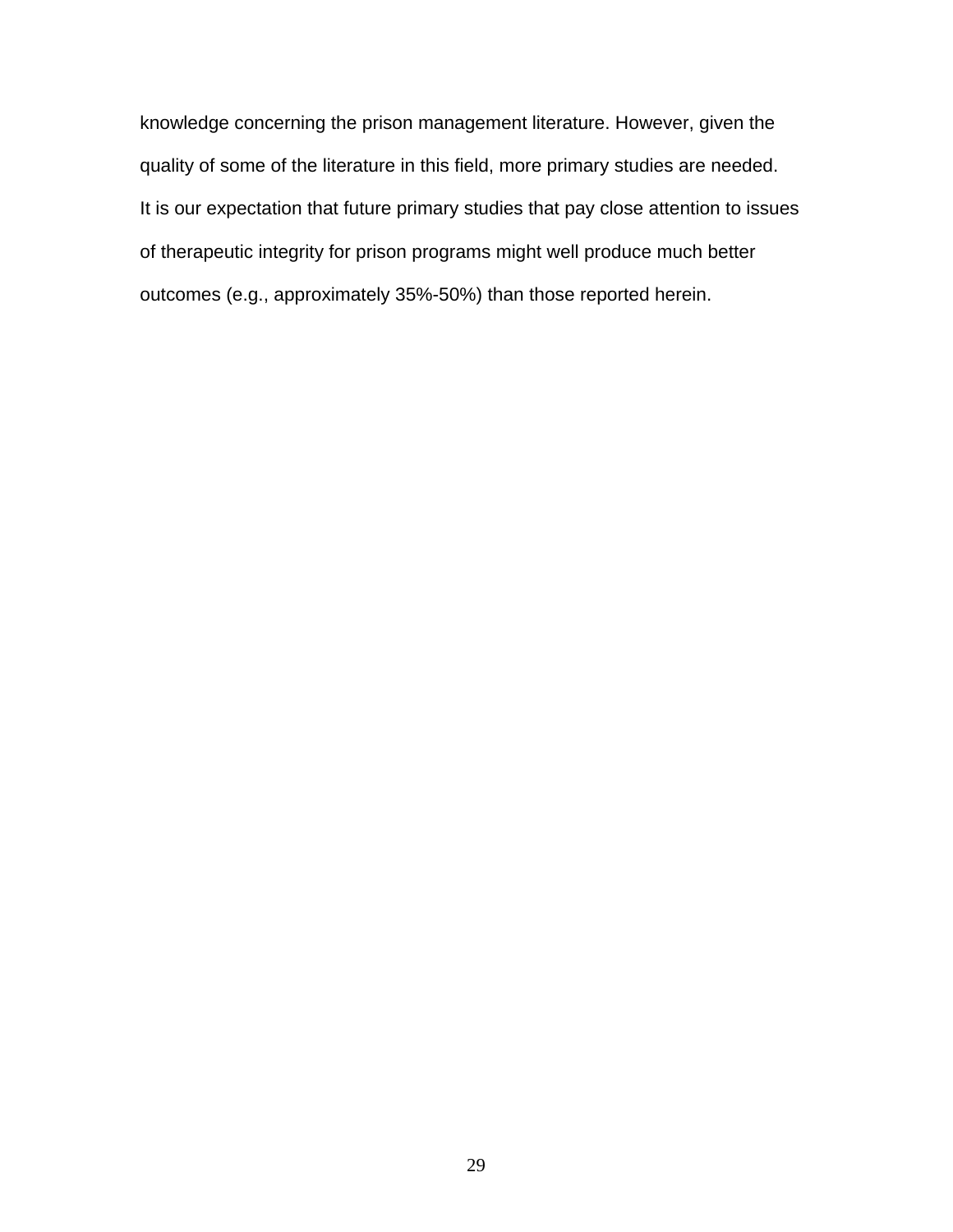#### **References**

References marked with an asterisk indicate studies included in the meta-analysis.

- \*Abrams, A. I., & Siegel, L. M. (1978). The transcendental meditation program and rehabilitation at Folsom State Prison. *Criminal Justice and Behavior, 5,* 3-30.
- Andrews, D. A., & Bonta, J. (1998). *The psychology of criminal conduct* (2nd ed.)*.* Cincinnati, OH: Anderson.
- Andrews, D. A., & Bonta, J. (2003). *The psychology of criminal conduct* (3rd ed.). Cincinnati, OH: Anderson.
- Andrews, D. A., Dowden, D., & Gendreau, P. (1999). *Clinically relevant and psychologically informed approaches to reduced re-offending: A metaanalytic study of human service, risk, need, responsivity, and other concerns in justice contexts.* Carleton University, Ottawa, Canada.
- \*Andrews, D. A., & Young, J. G. (1974). Short-term structured group counselling and prison adjustment. *Canadian Journal of Criminology and Corrections, 16,* 5-13.
- Andrews,D. A., Zinger, I., Hoge, R. D., Bonta, J., Gendreau, P., & Cullen, F. T. (1990). Does correctional treatment work? A psychologically informed meta-analysis. *Criminology, 28,* 369-404.
- \*Armstrong, T. A. (2002). The effect of environment on the behavior of youthful offenders: A randomized experiment. *Journal of Criminal Justice, 30,* 19- 28.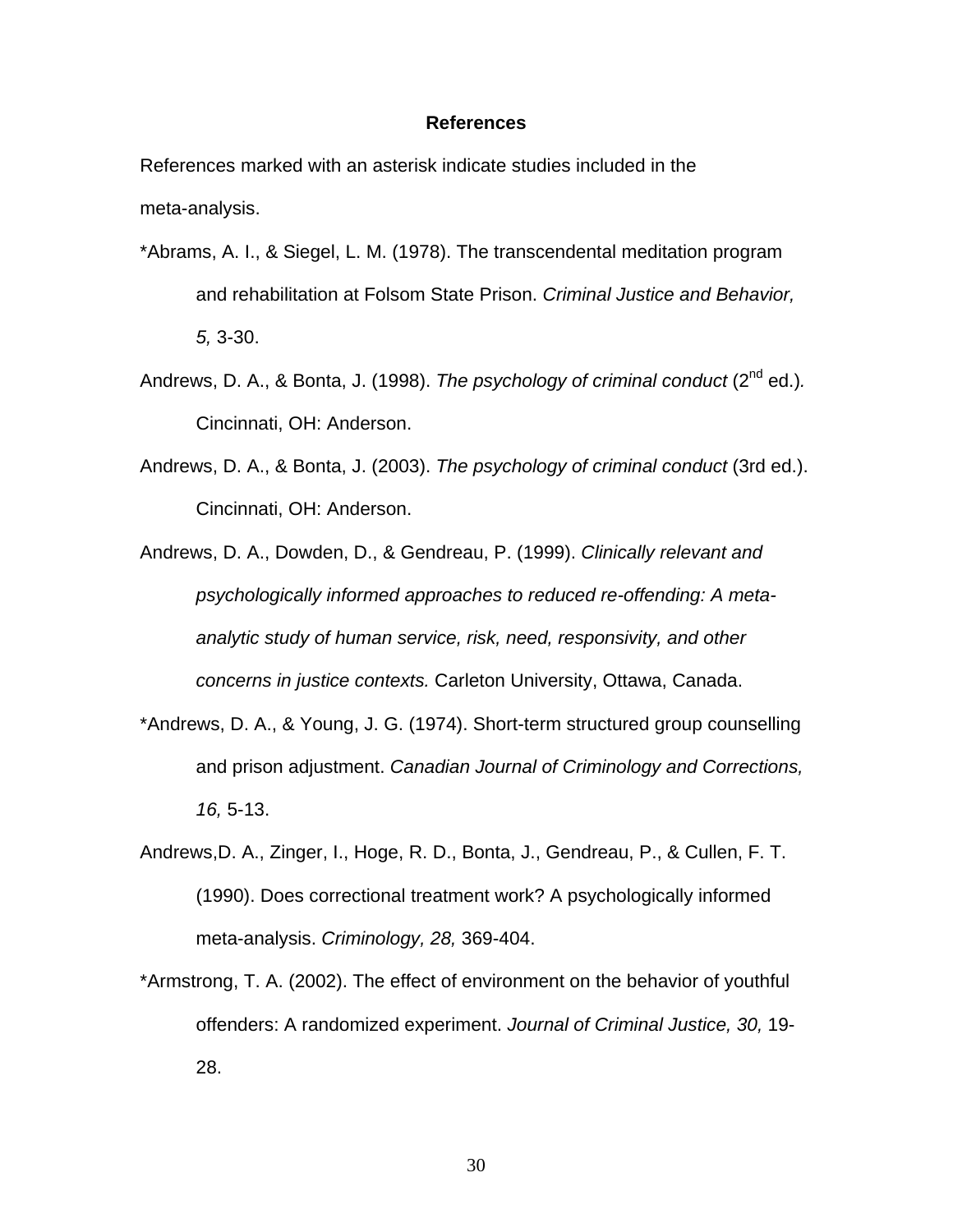- \*Barratt, E. S., Stanford, M. S., Felthous, A. R., & Kent, T. A. (1997). The effects of phenytoin on impulsive and premeditated aggression: A controlled study. *Journal of Clinical Psychopharmacology, 17,* 341-349.
- Bidna, H. (1975). Effects of increased security on prison violence. *Journal of Criminal Justice, 3,* 33-46.
- Bonta, J., & Gendreau, P. (1990). Reexamining the cruel and unusual punishment of prison life. *Law and Human Behavior, 14,* 347-372.
- Bonta, J., Law, M., & Hanson, K. (1998). The prediction of criminal and violent recidivism among mentally disordered offenders: A meta-analysis. *Psychological Bulletin, 123,* 123-142.
- Bornstein, P. H., Rychtarik, R. G., McFall, M. E., Bridgewater, C. A., Guthrie, L., & Anton, B. (1980). Behaviorally specific report cards and self-determined reinforcements: A multiple baseline analysis of inmate officers. *Behavior Modification, 4,* 71-81.
- \*Brill, R. (1978). Implications of the conceptual level matching model for treatment of delinquents. *Journal of Research in Crime and Delinquency, 15,* 229-246.
- Byrne, J., & Brewster, M. (1993). Choosing the future of American corrections: Punishment of reform? *Federal Probation, 57,* 3-9.
- \*Cavior, H. E., & Schmidt, A. (1978). A test of the effectiveness of a differential treatment strategy at the Robert F. Kennedy Center. *Criminal Justice and Behavior, 5,* 131-139.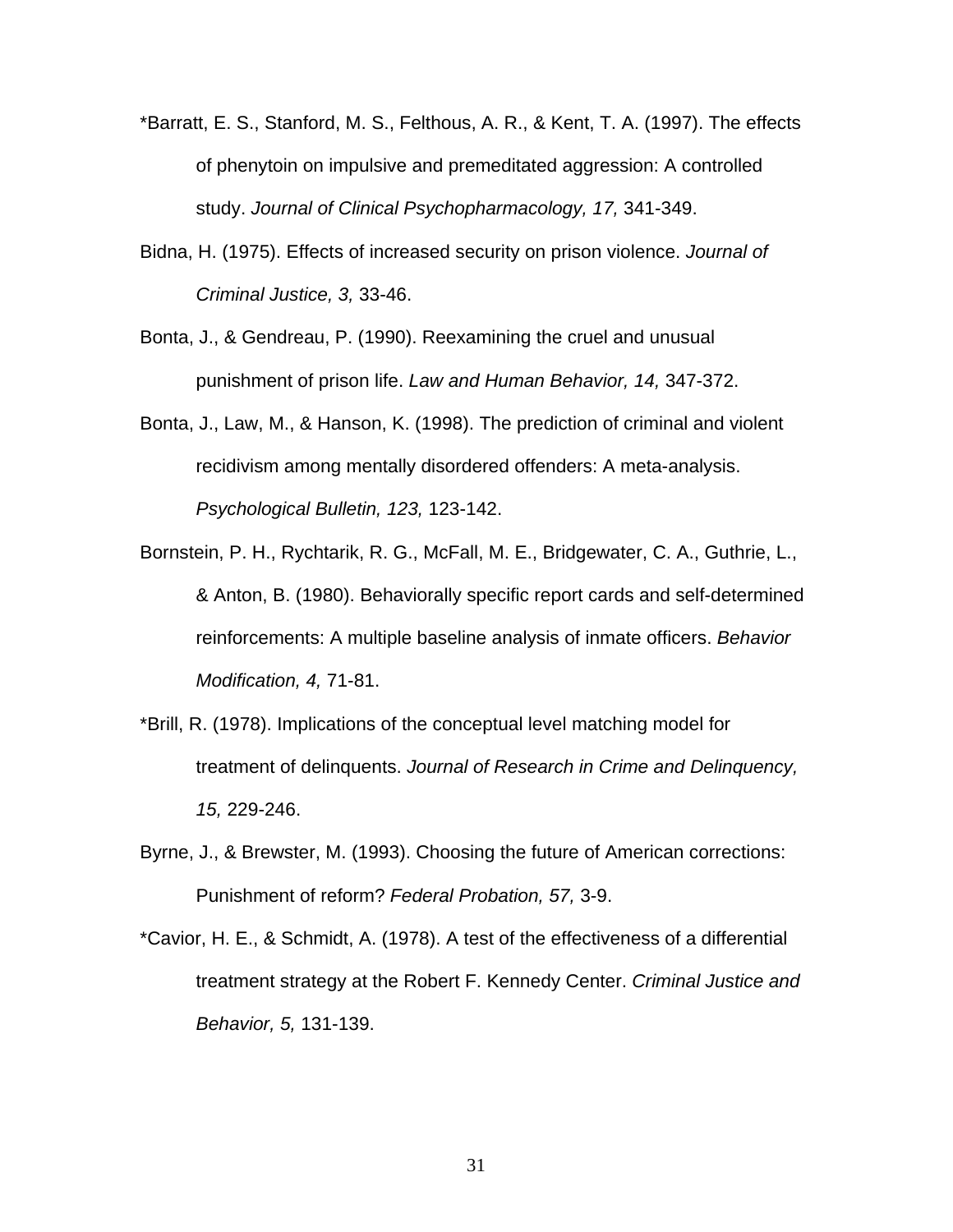- \*Clear, T. R., & Myhre, M. (1995). A study of religion in prison. *The IARCA Journal, 6,* 20-25.
- Colman, A.D., & Baker, S. L. (1969). Utilization of an operant conditioning model for the treatment of character and behavior disorders in a military setting. *American Journal of Psychiatry, 125,* 1395.
- Corcoran, L. (1993). Comfortable prisons push recidivism rates. *Peacekeeper, 2,* 7-8.
- \*Craft, M., Stephenson, G., & Granger, C. (1964). A controlled trial of authoritarian and self-governing regimes with adolescent psychopaths. *Journal of Orthopsychiatry, 34,* 543-554.
- \*Cullen, E. (1987). Group-based treatments for serious institutional offending. In B. J. McGurk, D. M. Thornton, & M. Williams (Eds.), *Applying psychology to imprisonment: Theory and practice* (pp. 315-327). London: Her Majesty's Stationery Office Books.
- Cullen, F., & Gendreau, P. (2000). Assessing correctional rehabilitation: Policy, practice, and prospects. In J. Horney (Ed.), *Criminal Justice 2000* (pp.109- 175). Washington, DC: U.S. Department of Justice, NIJ.
- Cullen, J. E., & Seddon, J. W. (1981). The application of a behavioral regime to disturbed young offenders. *Personality and Individual Differences, 2,* 282- 292.
- \*Davis, R. (1988). Education and the impact of the family reunion program in a maximum security prison. *Journal of Offender Counseling, Services, and Rehabilitation, 12,* 153-159.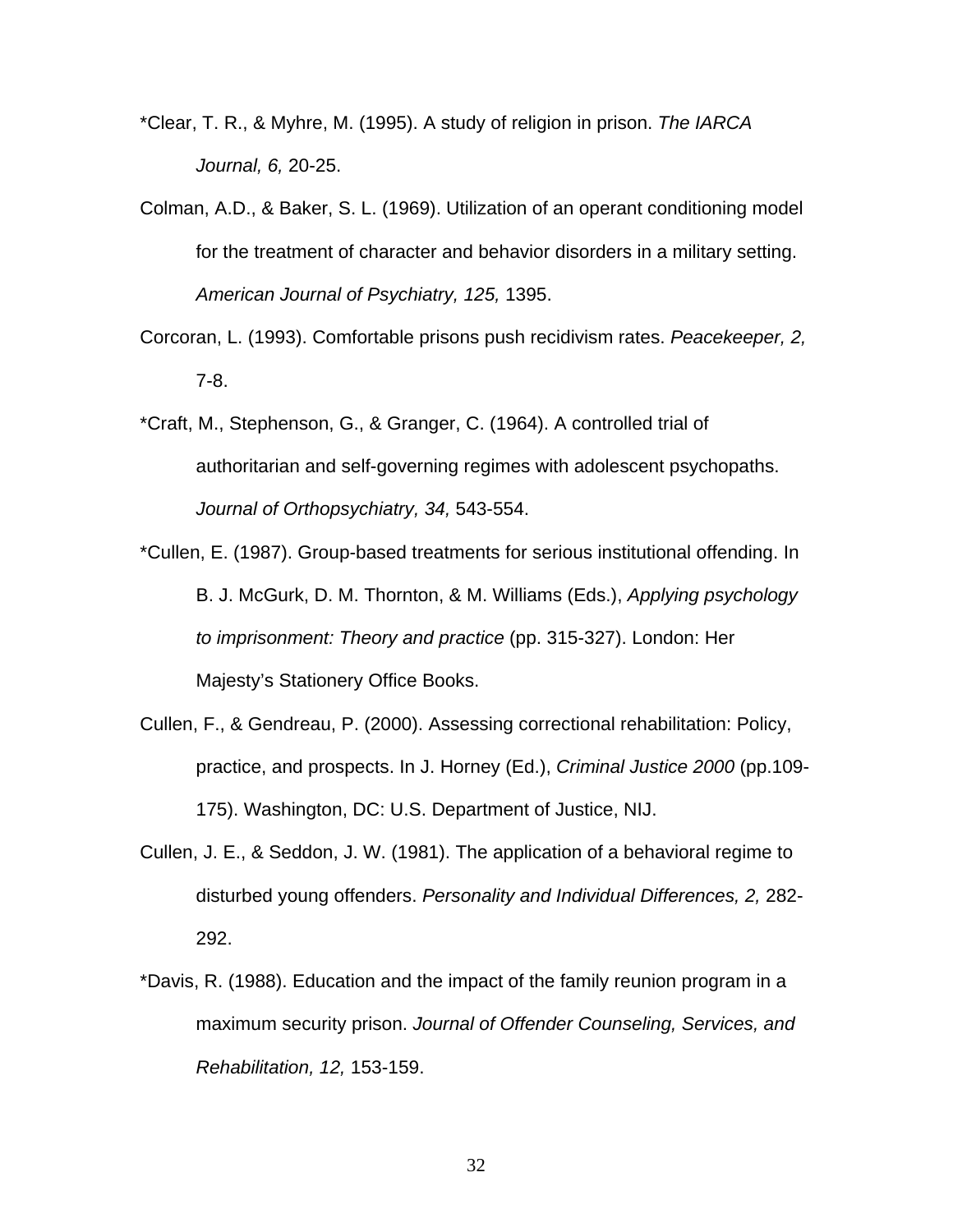- DiIulio Jr., J. J. (1987). *Governing prisons: A comparative study of correctional management.* NY: Free Press.
- \*Eisenberg, L., Lachman, R., & Moling, P. A. (1963). A psychopharmacologic experiment in a training school for delinquent boys: Methods, problems, findings. *American Journal of Orthopsychiatry, 33,* 431-447.
- Ellis, J. (1993). Security officer's role in reducing inmate problem behaviors. *Journal of Offender Rehabilitation, 20,* 61-72.

\*Empey, L., & Lubeck, S. (1971). *The Silverlake experiment.* Chicago: Aldine.

- Emshoff, J. G., & Davidson, W. S. (1987). The effect of "good time" credit on inmate behavior. *Criminal Justice and Behavior, 14,* 335-351.
- \*Feder, B. (1962). Limited goals in short-term group psychotherapy with institutionalized delinquent adolescent boys. *International Journal of Group Psychotherapy, 12,* 503-507.
- \*Fox, V. (1954). The effect of counseling on adjustment in prison. *Social Forces, 32,* 285-289.
- Freedman, D. R., Pisani, R., Purves, R., & Adhikari, A. (1991). *Statistics* (2nd ed.). NY: W. W. Norton.
- \*Friedland, D. M. (1960). *Group counseling as a factor in reducing runaway behavior from an open treatment institution for delinquent and predelinquent boys.* Unpublished doctoral dissertation, New York University, NY.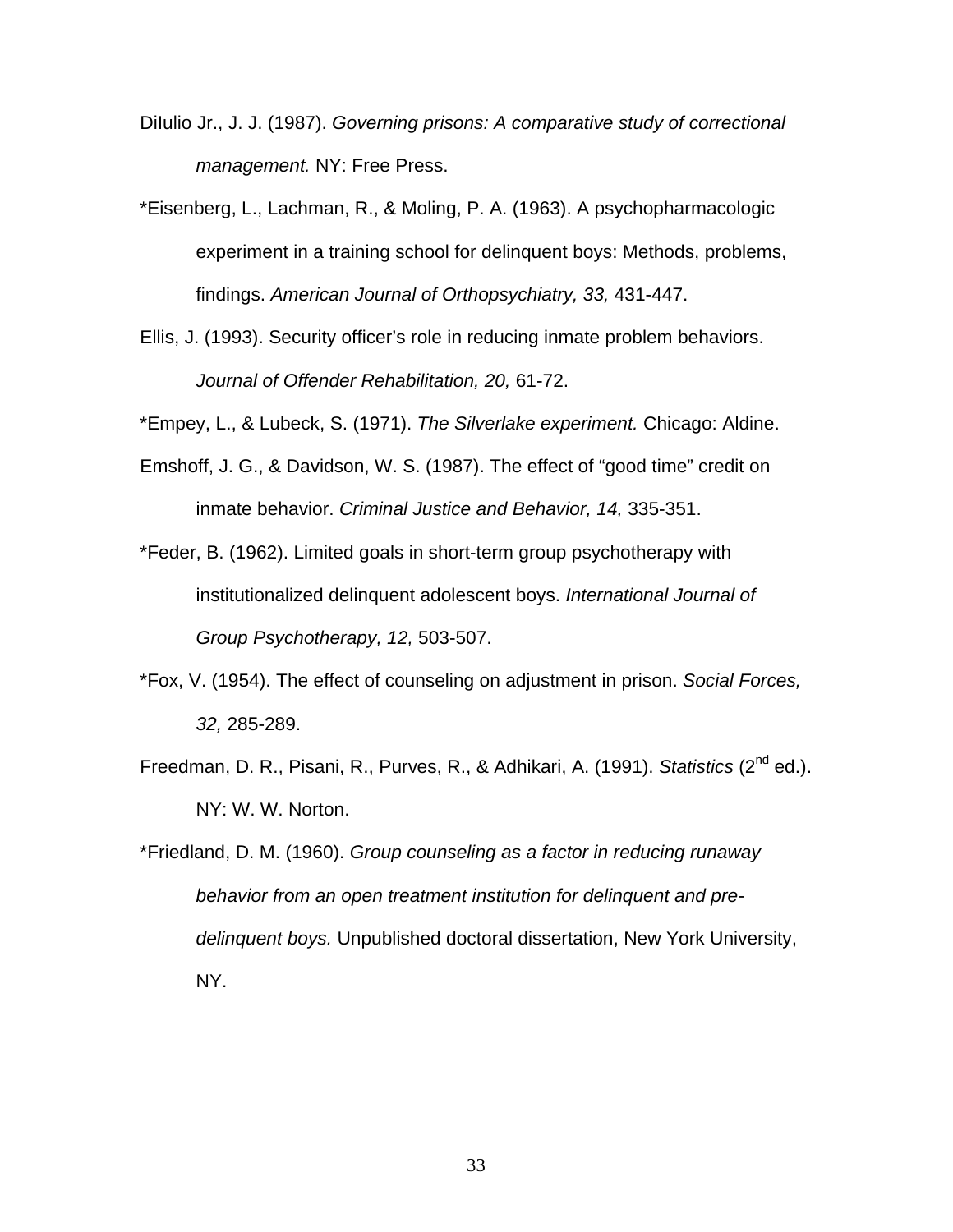- Gendreau, P. (1996). The principles of effective intervention with offenders. In A. T. Harland (Ed.), *Choosing correctional options that work* (pp. 117-130). London: Sage.
- Gendreau, P. (2002). We must do a better job of cumulating knowledge. *Canadian Psychology, 43,* 205-210.
- Gendreau, P. (2003). Encouraging "good" behavior in prisons. (Research Contract No. 2112026620), Ottawa, Canada: Correctional Service of Canada.
- Gendreau, P., & Andrews, D. A. (2001). *Correctional program assessment inventory – 2000.* Ottawa, Canada: T3 Associates.
- Gendreau, P., Goggin, C., & Cullen, F. (1999). The effects of prison sentences on recidivism. Report to the Corrections Research and Development and Aboriginal Policy Branch (Cat. #J42-87/1999E), Solicitor General of Canada. Ottawa, Canada: Public Works & Government Services Canada.
- Gendreau, P., Goggin, C., Cullen, F., & Paparozzi, M. (2002). The common sense revolution and correctional policy. In J. McGuire (Ed.), *Offender rehabilitation and treatment: Effective programs and policies to reduce reoffending* (pp. 359-386). Chichester: John Wiley & Sons.
- Gendreau, P., Goggin, C., & Law, M. A. (1997). Predicting prison misconducts. *Criminal Justice and Behavior, 24,* 414-431.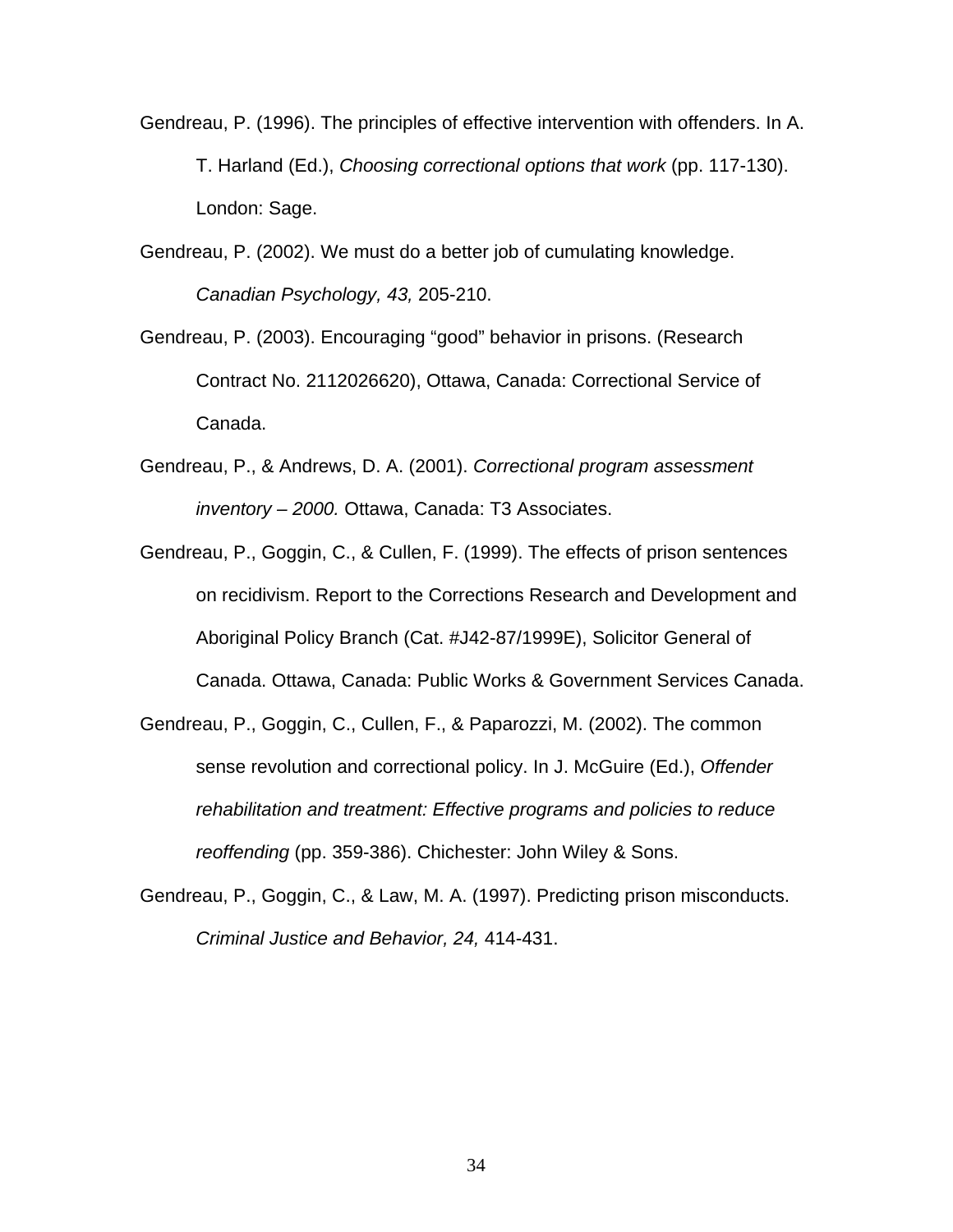- Gendreau, P., Goggin, C., & Smith, P. (2001). Implementation guidelines for correctional programs in the 'real world." In G. A. Bernfeld, D. P. Farrington, & A. W. Leschied (Eds.), *Offender rehabilitation in practice* (pp. 247-268). Chichester, England: Wiley.
- Gendreau, P., & Keyes, D. (2001). Making prisons safer and more humane environments. *Canadian Journal of Criminology, 43,* 123-130.
- \*Gendreau, P., Ross, R. R., & Izzo, R. (1985). Institutional misconduct: The effects of the UVIC program at Matsqui penitentiary. *Canadian Journal of Criminology, 27,* 209-217.
- Gendreau, P., Tellier, M. C., & Wormith, J. S. (1985). Protective custody: The emerging crisis within our prisons. *Federal Probation, 44,* 55-63.
- \*Gesch, C. B., Hammond, S. M., Hampson, S. E., & Eves, A. (2002). Influence of supplementary vitamins, minerals and essential fatty acids on the antisocial behaviour of young prisoners: Randomized, placebo-controlled trial. *British Journal of Psychiatry, 181,* 22-28.
- \*Goldenberg, F., & Cowden, J. F. (1977). An evaluation of intensive group psychotherapy with male offenders in isolation units. *Corrective and Social Psychiatry and Journal of Behavior Technology, Methods and Therapy, 23,* 68-72.
- \*Goldstein, A. P., Glick, B. Reiner, S., Zimmerman, D. & Coultry, M. (1987). *Aggression replacement training: A comprehensive intervention for aggressive youth.* Champaign, IL: Research Press.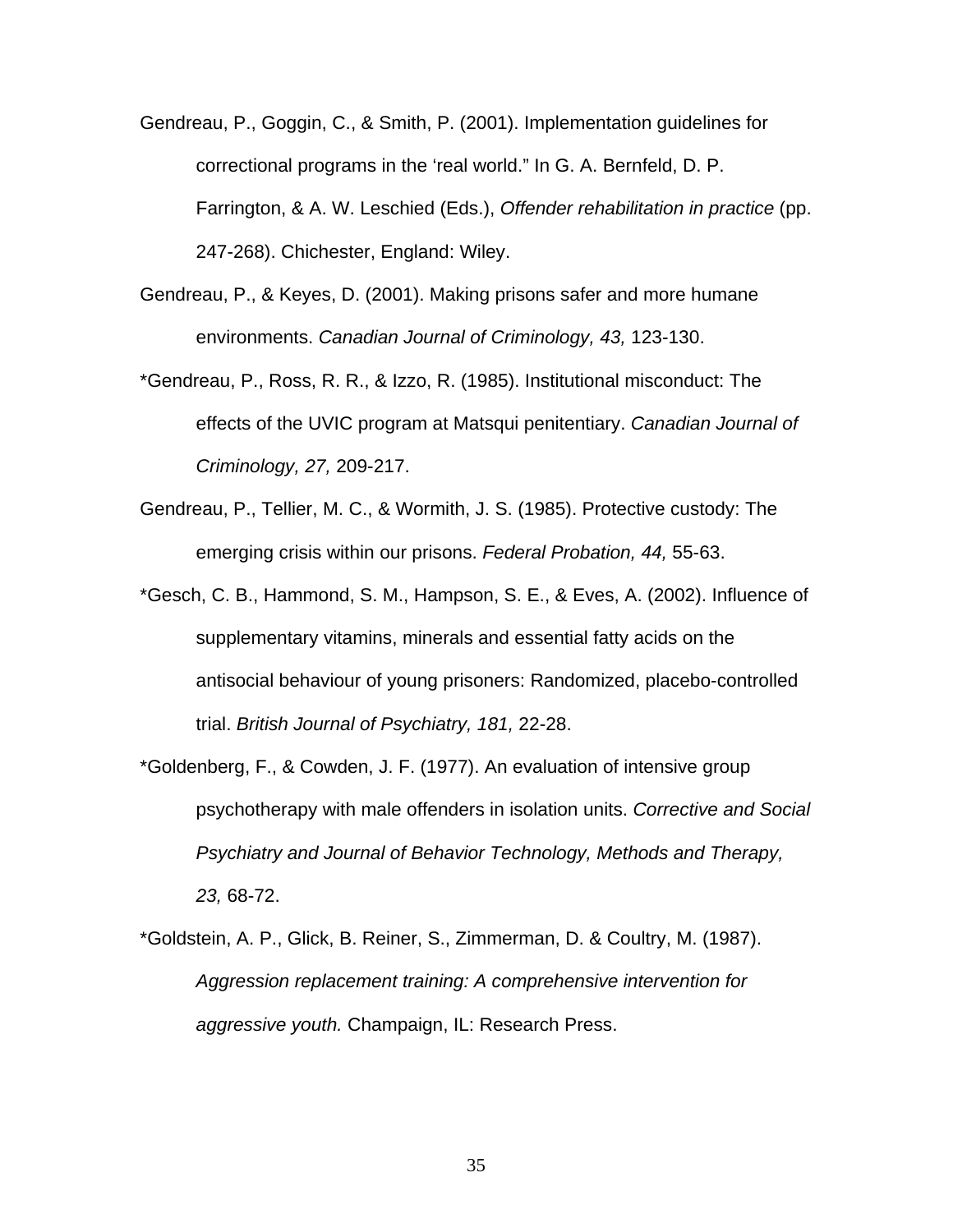- \*Guerra, N. G., & Slaby, R. G. (1990). Cognitive mediators of aggression in adolescent offenders: 2. Intervention. *Developmental Psychology, 26,*  269-277.
- \*Guttman, E. S. (1963). *MMPI measured changes in treated and untreated youth authority wards judged in need of psychiatric treatment* (Research report No. 25). CA: California Youth Authority.
- Haertzen, C., Buxton, K., Covi, L., & Richards, H. (1993). Seasonal changes in rule infractions among prisoners: A preliminary test of the temperatureaggression hypothesis. *Psychological Reports, 72,* 195-200.
- Haney, C. (2003). Mental health issues in long-term solitary and 'supermax" confinement. *Crime and Delinquency, 49,* 124-156.
- Hedges, L. V., & Olkin, I. (1985). *Statistical Methods for Analysis.* Toronto, Canada: Academic Press.
- \*Hollin, C. R. & Courtney, S. A. (1983). A skills training approach to the reduction of institutional offending. *Personality and Individual Differences, 4,* 257- 264.
- \*Hollin, C. R., & Henderson, M. (1981). The effects of social skills training on incarcerated delinquent adolescents. *Journal of Behavioral Social Work and Abstracts, 1,* 145-155.
- Hunter, J. E., & Schmidt, F. L. (1990). Methods of meta-analysis: Correcting error and bias in research findings. Newbury Park, CA: Sage Publications.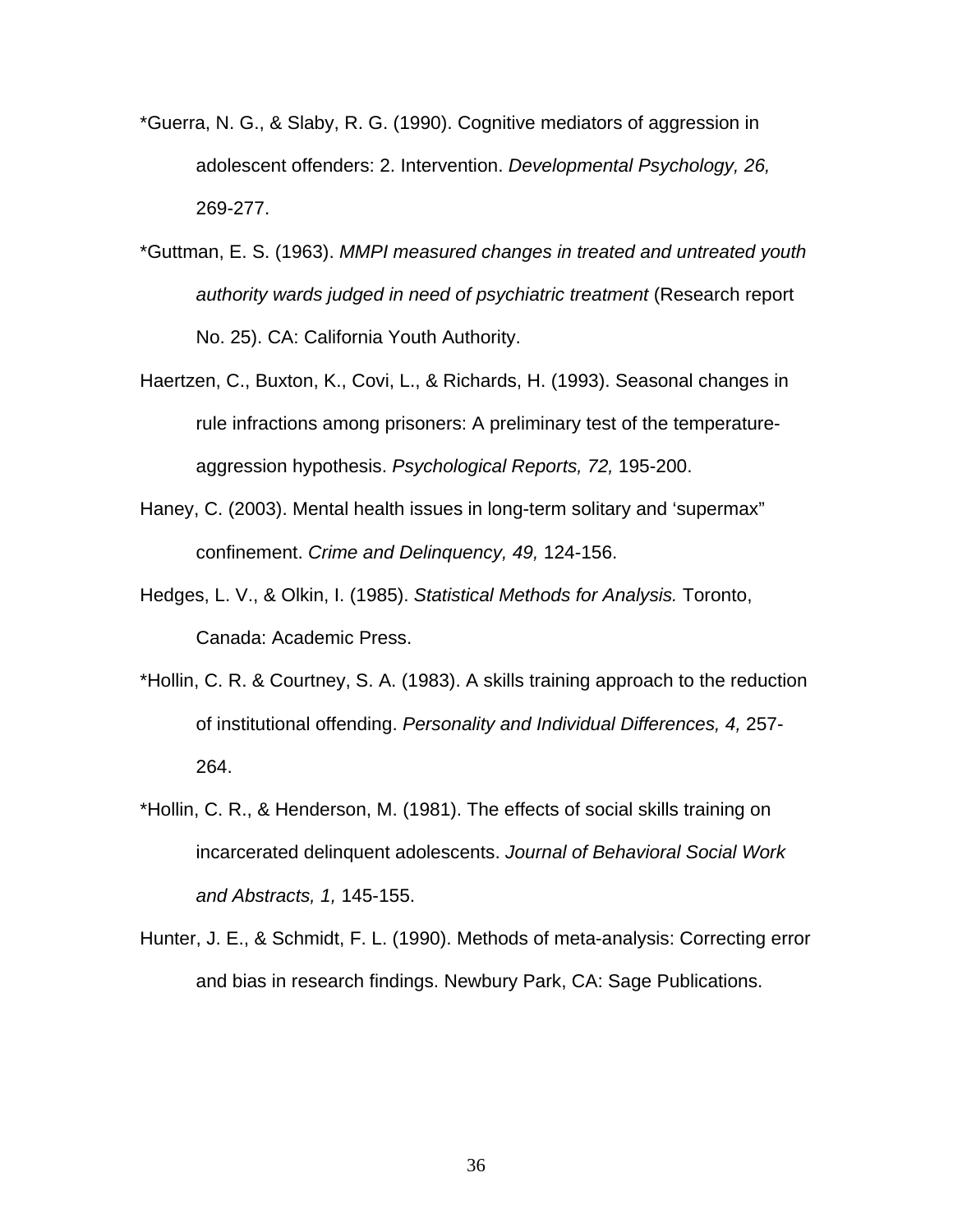- \*Ingram, G. L., Gerard, R., Quay, H. C., & Levinson, R. B. (1970). An experimental program for the psychopathic delinquent: Looking in the "correctional wastebasket." *Journal of Research in Crime and Delinquency, 7,* 24-30.
- \*Jacobson, F., & Magee, E. (1965). *Englewood project: Re-education: A radical correction of incarcerated delinquents*. Englewood, CO.
- \*Johnson, B. R. (1987). Religiosity and institutional deviance: The impact of religious variables upon inmate adjustment. *Criminal Justice Review, 12,* 21-30.
- \*Kassebaum, G. G., Ward, D. A., & Wilner, D. M. *The man in the pastel prison: A study of correctional treatment outcome.* NY: John Wiley & Sons.
- \* Kessemeier, L. A. (1966, March-April). Does group counseling pay its way? *Correctional Review,* 26-30.
- Keyes, D. (1996). *Preventing prison misconduct behavior: A quantitative review of the literature.* Unpublished honor's thesis, University of New Brunswick at Saint John, Saint John, New Brunswick, Canada.
- \*Kirigin, K. A., Braukmann, C. J., Atwater, J., & Wolf, M. M. (1982). An evaluation of teaching-family (Achievement Place) group homes for juvenile offenders. *Journal of Applied Behavior Analysis, 15,* 1-16.
- \*Langenbach, M., North, M. Y., Aagaard, L., & Chown, W. (1990). Televised instruction in Oklahoma prisons: A study of recidivism and disciplinary actions. *Journal of Correctional Education, 41,* 87-94.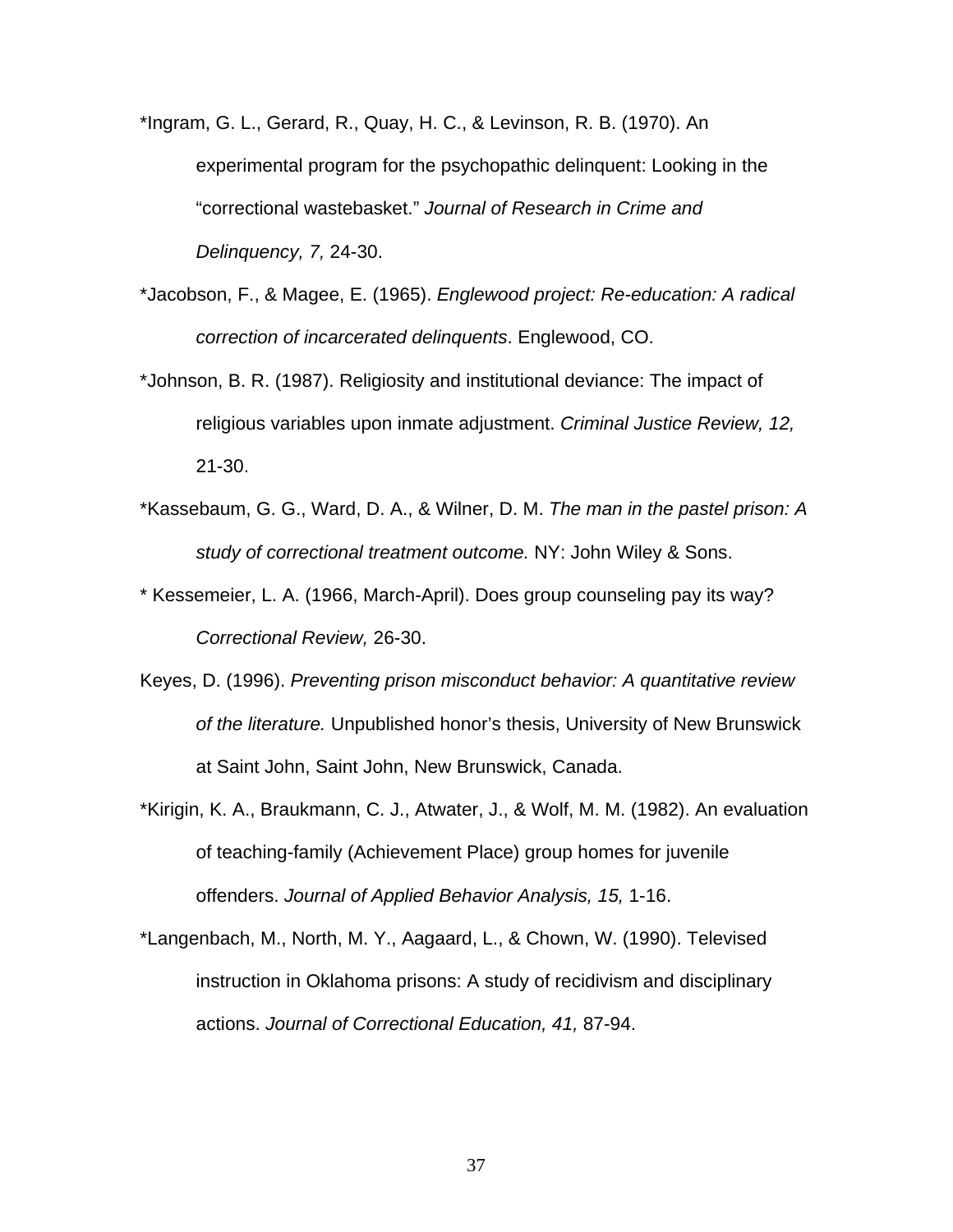- \*Leak, G. K. (1980). Effects of highly structured versus nondirective group counseling approaches on personality and behavioral measures of adjustment in incarcerated felons. *Journal of Counseling Psychology, 27,* 520-523.
- \*Leeman, L. W., Gibbs, J. C., & Fuller, D. (1993). Evaluation of a multicomponent group treatment program for juvenile delinquents. *Aggressive Behavior, 19,* 281-292.
- \*Levinson, R. B., & Kitchener, H. L. (1964). *Demonstration Counseling Project*. Washington, DC: National Training School for Boys.
- \*Liau, A. K., (1999). Evaluation of the peer helping component of a group treatment program for antisocial youth. (Doctoral dissertation, Graduate School of the Ohio State University, 1999). *Dissertation Abstracts International, 60(5-B),* 2387.
- Light, S. C. (1990). The severity of assaults on prison officers: A contextual study. *Social Science Quarterly, 71,* 267-284.
- \*Lipton, D., Martinson, R., & Wilks, J. (1975). *The effectiveness of correctional treatment: A survey of treatment evaluation studies.* NY: Praeger.
- \*Longhurst, J. E., & Mazer, G. E. (1988). The effects of a low glycemic diet on antisocial behavior in juvenile offenders. *International Journal of Biosocial Research, 10,* 123-136.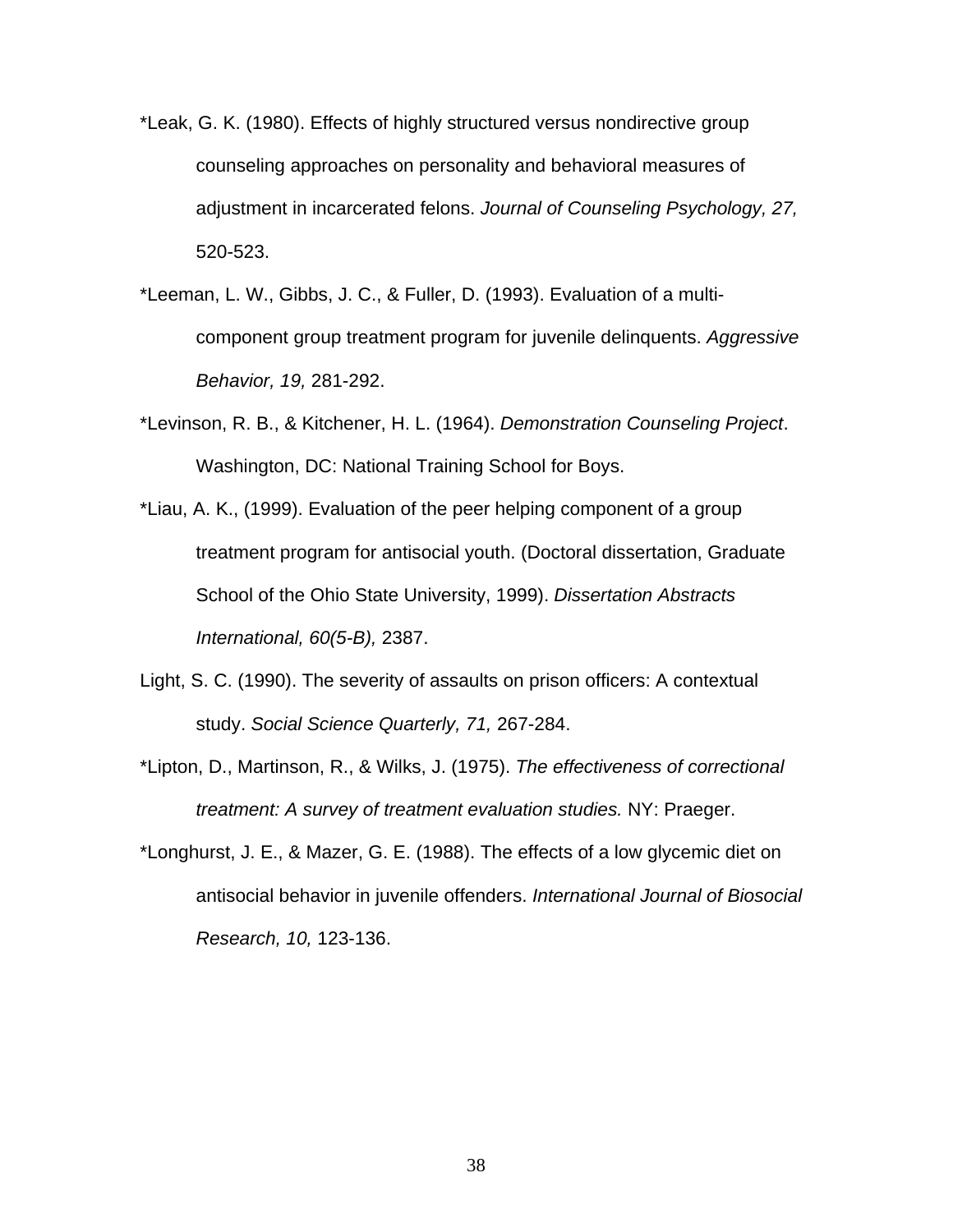- Lovell, D., & Jemelke, R. (1996). When inmates misbehave: The costs of discipline. *Prison Journal, 76,* 165-179.
- \*MacKenzie, D. L., & Shaw, J. (1990). Inmate adjustment and change during shock incarceration: The impact of correctional boot camps. *Justice Quarterly, 7,* 125-150.
- Marquis, H. A., Gendreau, P., Cousins, L., and Wormith, J. S. (1974). Application and social implications of a token economy in an adult institution. Paper presented at the Canadian Association for the Advancement of Research in Criminology and Criminal Justice, Montreal, Canada.
- \*McDougall, C. (1990). Anger control training with young offenders. In S. Duguid (Ed.), *The yearbook of correctional education* (pp. 319-324). Burnaby, Canada: Simon Fraser University.
- McGraw, K. O., & Wong, S. P. (1992). A common language effect size statistic. *Psychological Bulletin, 111,* 361-365.
- \*Medve, W. J. (1961). The rehabilitative aspects of team sports in a reformatory. *Journal of Correctional Education, 13,* 4-11.
- Morgan, R. D., & Flora, D. B. (2002). Group psychotherapy with incarcerated offenders: A research synthesis. *Group Dynamics, 6,* 203-218.
- \*Morgan, R. D., Winterowd, C. L., & Fuqua, D. R. (1999). The efficacy of an integrated theoretical approach to group psychotherapy for male inmates. *Journal of Contemporary Psychotherapy, 29,* 203-222.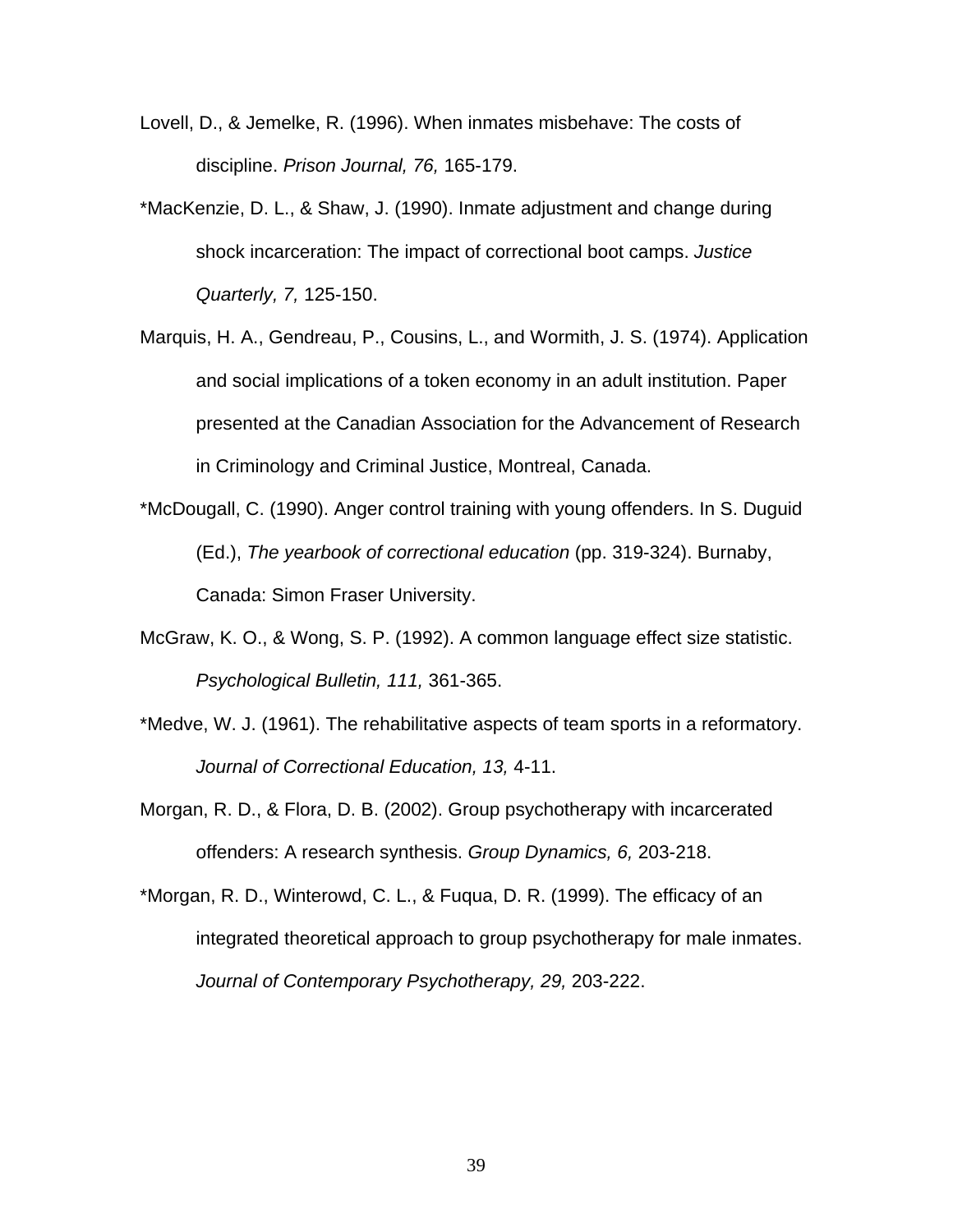\*Morrissey, C. (1997). A multimodal approach to controlling inpatient assaultiveness among incarcerated juveniles. *Journal of Offender Rehabilitation, 25,* 31-42.

- \*Moss, C. S., Hosford, R. E., Anderson, W. R., & Petracca, M. (1977). Personality variables of blacks participating in a prison riot. *Journal of Consulting and Clinical Psychology, 45,* 505-512.
- \*New York City Department of Correction. (1960, January). *A preliminary evaluation of the relationship between group psychotherapy and the adjustment of adolescent inmates in a short-term penal institution* (Research report). NY: Diagnostic staff of Rikers Island Penitentiary.
- \*Newburger, H. M. (1952). *The effect of group therapy upon certain aspects of the behavior and attitudes of institutionalized delinquents.* Unpublished doctoral dissertation, New York University, NY.
- Nossiter, A. (1994, September 17). Making hard time harder: States cut jail TV and sports. *New York Times,* pp. A1, A10.
- \*Ollendick, T. H., & Hersen, M. (1979). Social skills training for juvenile delinquents. *Behavior Research and Therapy, 17,* 547-554.
- \*Prendergast, M., Farabee, D., & Cartier, J. (2001). The impact of in-prison therapeutic community programs on prison management. *Journal of Offender Rehabilitation, 32,* 63-78.
- \*Pugh, D. N., (1993). The effects of problem-solving ability and locus of control on prisoner adjustment. *International Journal of Offender Therapy and Comparative Criminology, 37,* 163-176.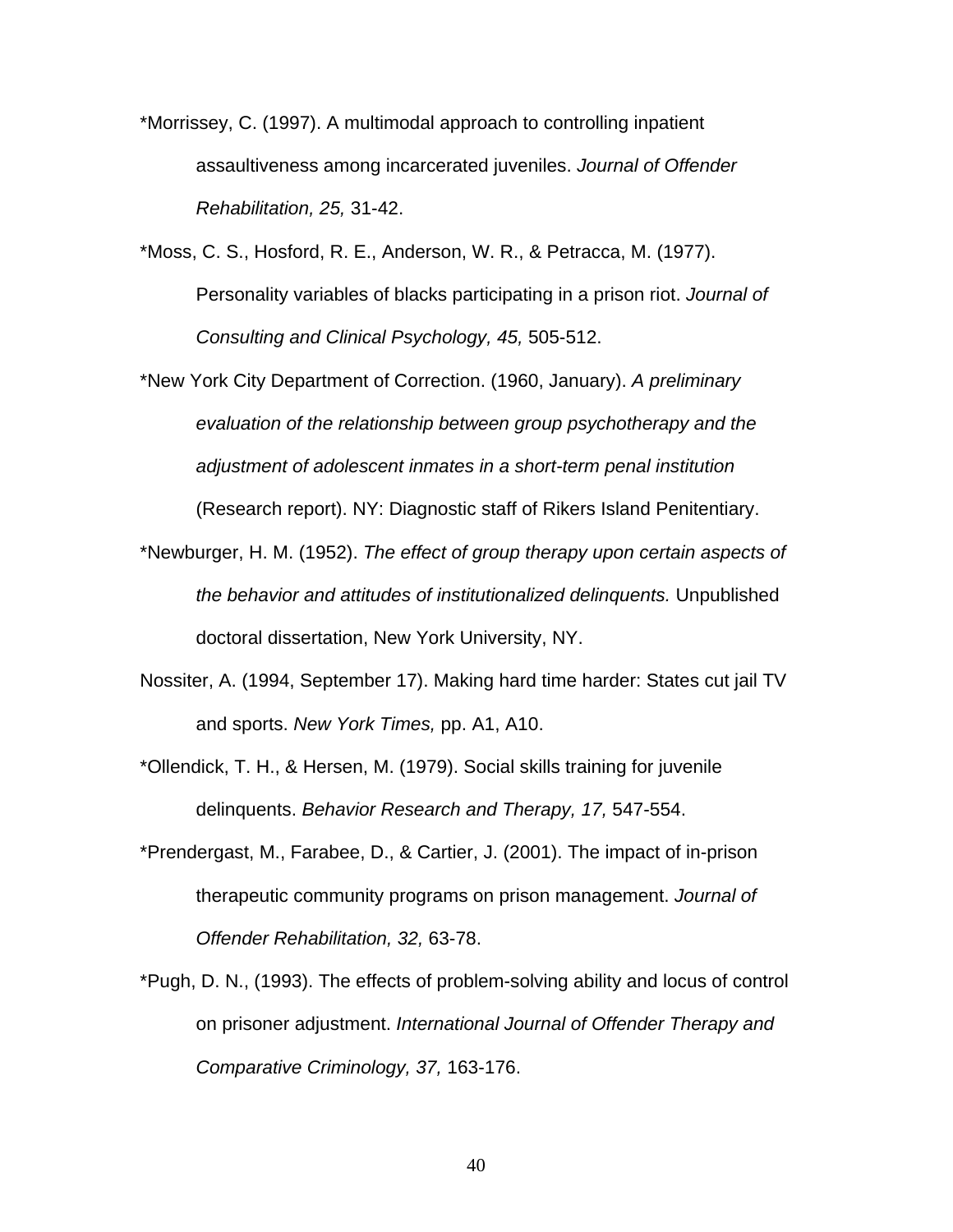- \*Queralt, J. P., Caballero, J., Casals, A., Navarro, J. C., & Serra, S. (1997). The treatment of aggressive prisoners: A closed regime programme. In S. Redondo, V. Garrido, J. Perez, & J. Barberet (Eds.), *Advances in psychology and law: International contributions* (442-451). NY: Walter de Gruyter.
- \*Roberts, R. E., Cheek, E. H., & Mumm, R. S. (1994). Group intervention and reading performance in a medium-security prison facility. *Journal of Offender Rehabilitation, 20,* 97-116.
- Rosenthal, R. (1991). *Meta-analytic procedures for social research.* Newbury Park, CA: Sage.
- \*Ross, R. R., & McKay, H. B. (1976). A study of institutional treatment programs. *International Journal of Offender Therapy and Comparative Criminology, 20,* 165-173.
- \*Roth, L. H., Rosenberg, N., and Levinson, R. B. (1971). Prison adjustment of alcoholic felons. *Quarterly Journal of Studies on Alcohol, 32,* 382-392.
- \*Rudoff, A. (1960). *The effect of treatment in incarcerated young adult delinquents as measured by disciplinary history.* Unpublished master's thesis, University of Southern California.
- \*Sarason, I. G., & Ganzer, V. J. (1973). Modeling and group discussion in the rehabilitation of juvenile delinquents. *Journal Of Consulting Psychology, 20,* 442-449.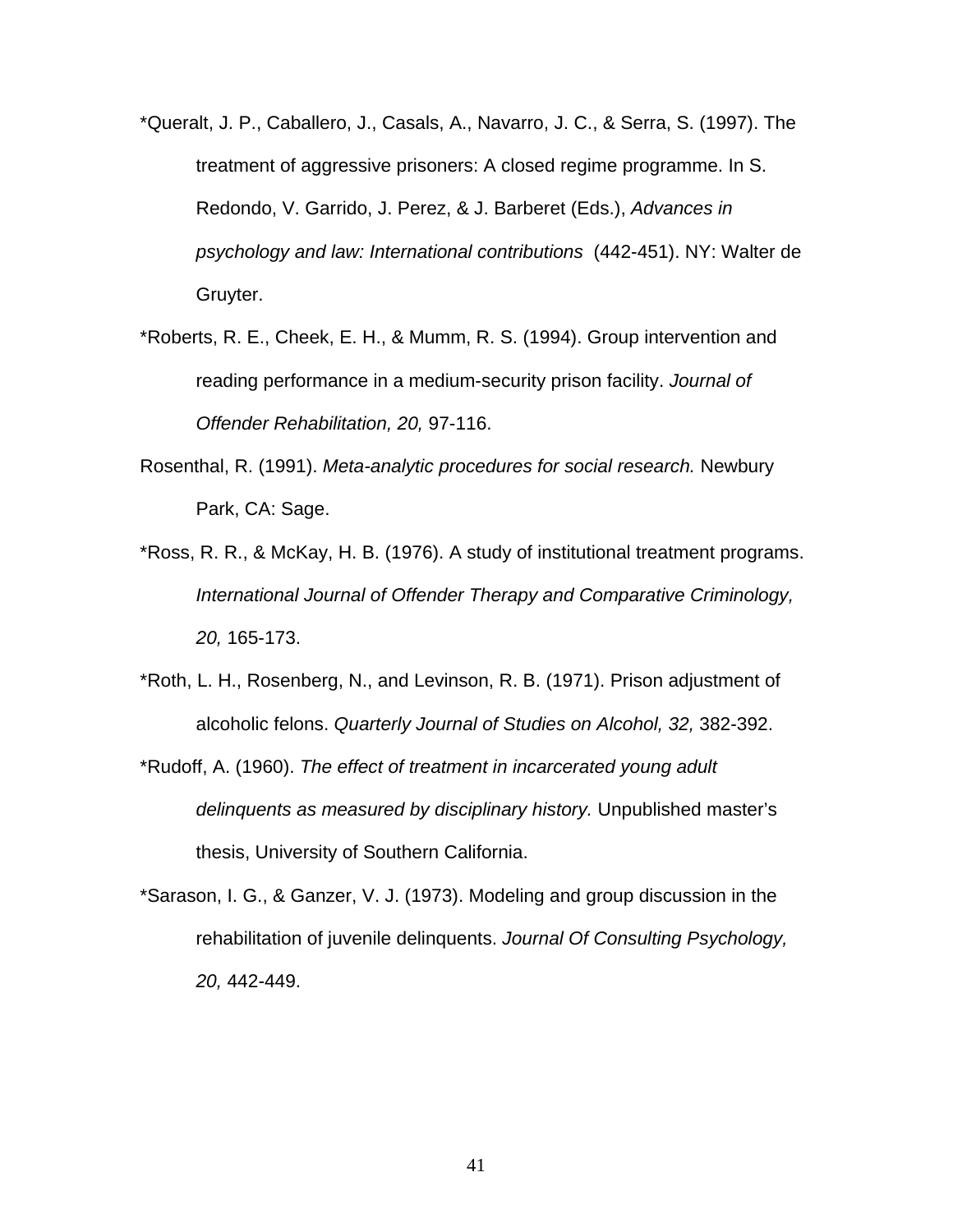- \*Schlichter, K. J., & Horan, J. J. (1981). Effects of stress inoculation on the anger and aggression management skills of institutionalized juvenile delinquents. *Cognitive Therapy and Research, 5,* 359-365.
- Schmidt, F. L. (1996). Statistical significance testing and cumulative knowledge in psychology: Implications for training researchers. *Psychological Methods, 1,* 115-129.
- \*Schoenthaler, S. J. (1983a). The Northern California diet-behavior program: An empirical examination of 3,000 incarcerated juveniles in Stanislaus County Juvenile Hall. *International Journal of Biosocial Research, 5,* 99-106.
- \*Schoenthaler, S. J. (1983b). Diet and crime: An empirical examination of the value of nutrition in the control and treatment of incarcerated juvenile offenders. *International Journal of Biosocial Research, 4,* 25-39.
- Schoenthaler, S. J. (1983c). diet and delinquency: A multi-site replication. *International Journal of Biosocial Research, 5,* 70-78.
- \*Seckel, J. P. (1965). *Experiments in group counseling at two youth authority institutions.* (Research report No. 46). CA: California Youth Authority.
- Senese, J. D. (1997). Evaluating jail reform: A comparative analysis of podular/direct and linear jail inmate interactions. *Journal of Criminal Justice, 25,* 61-73.
- Shafer, N. E. (1982). Good time and prisoner misconduct: A preliminary examination. In N. Parisi (Ed.), *Coping with imprisonment* (pp. 147-158). Beverly Hills, CA: Sage.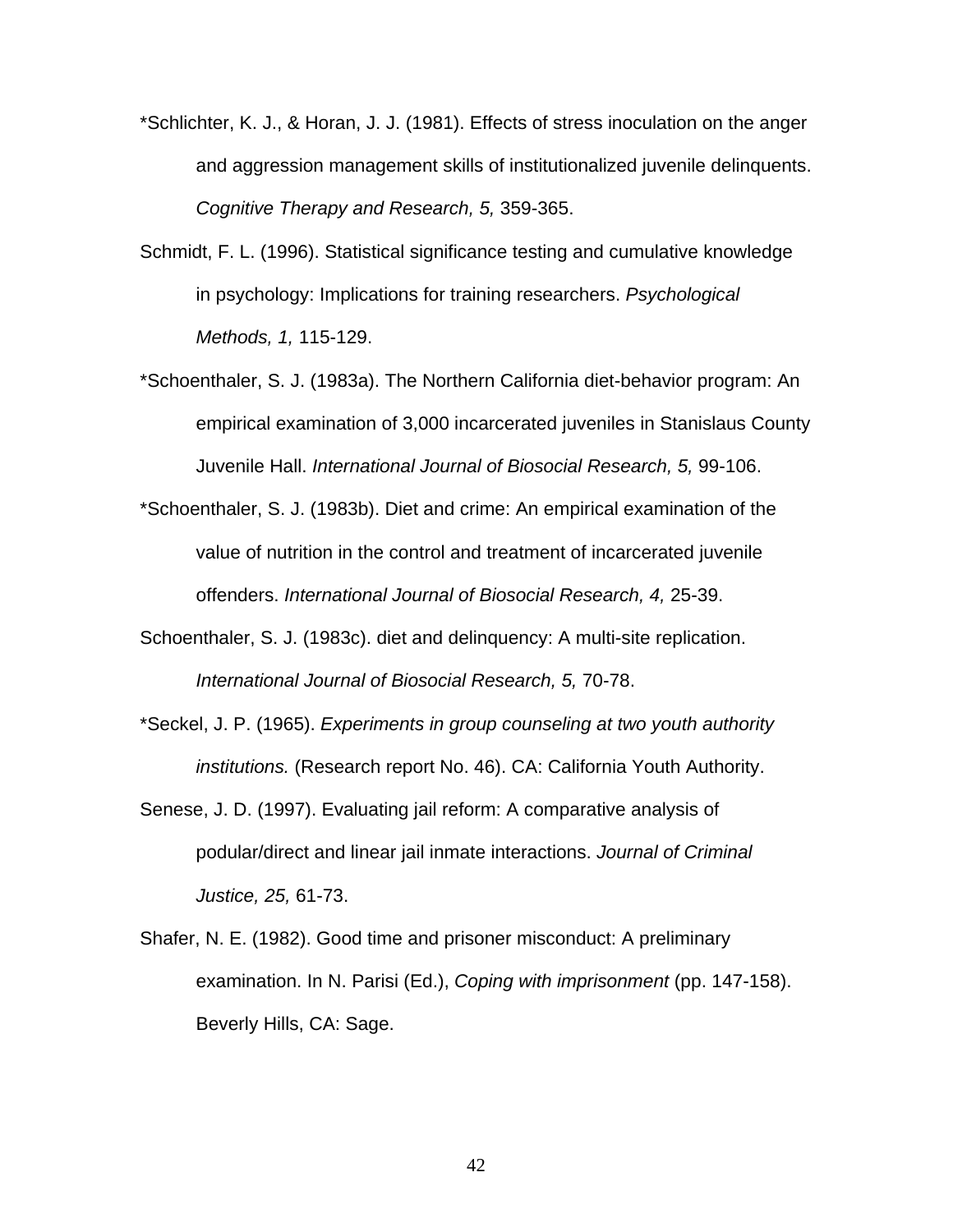- \*Snyder, R., & Sechrest, L. (1959). An experimental study of directive group therapy with defective delinquents. *American Journal of Mental Deficiency, 64,* 117-123.
- \*Sowles, R. C., & Gill, J. H. (1970). Institutional and community adjustment of delinquents following counseling. *Journal of Counseling and Clinical Psychology, 34,* 398-402.
- \*Stallone, T. M. (1993). The effects of psychodrama on inmates within a structured residential behavior modification program. *Journal of Group Psychotherapy, Psychodrama & Sociometry, 46,* 24-32.
- Stonemeierhoeffer, B., & Hoffman, P. B. (1982). The effects of presumptive parole dates on institutional behavior: A preliminary analysis. *Journal of Criminal Justice, 10,* 283-297.
- \*Sultan, F. E., Long, G. T., Kiefer, S. A., Schrum, D. M., Selby, J. W., & Calhoun, L. G. (1984). The female offender's adjustment to prison life: A comparison of psychodidactic and traditional supportive approaches to treatment. *Journal of Offender Counseling Services and Rehabilitation, 9,*  49-56.
- Toch, H. (1995). The long-term inmate as a long-term problem. In T. J. Flanagan (Ed.), *Long-term imprisonment* (pp. 245-248). Thousand Oaks, CA: Sage.
- Van Voorhis, P. (1994). Measuring prison disciplinary problems: A multiple indicators approach to understanding prison adjustment. *Justice Quarterly, 11,* 679-709.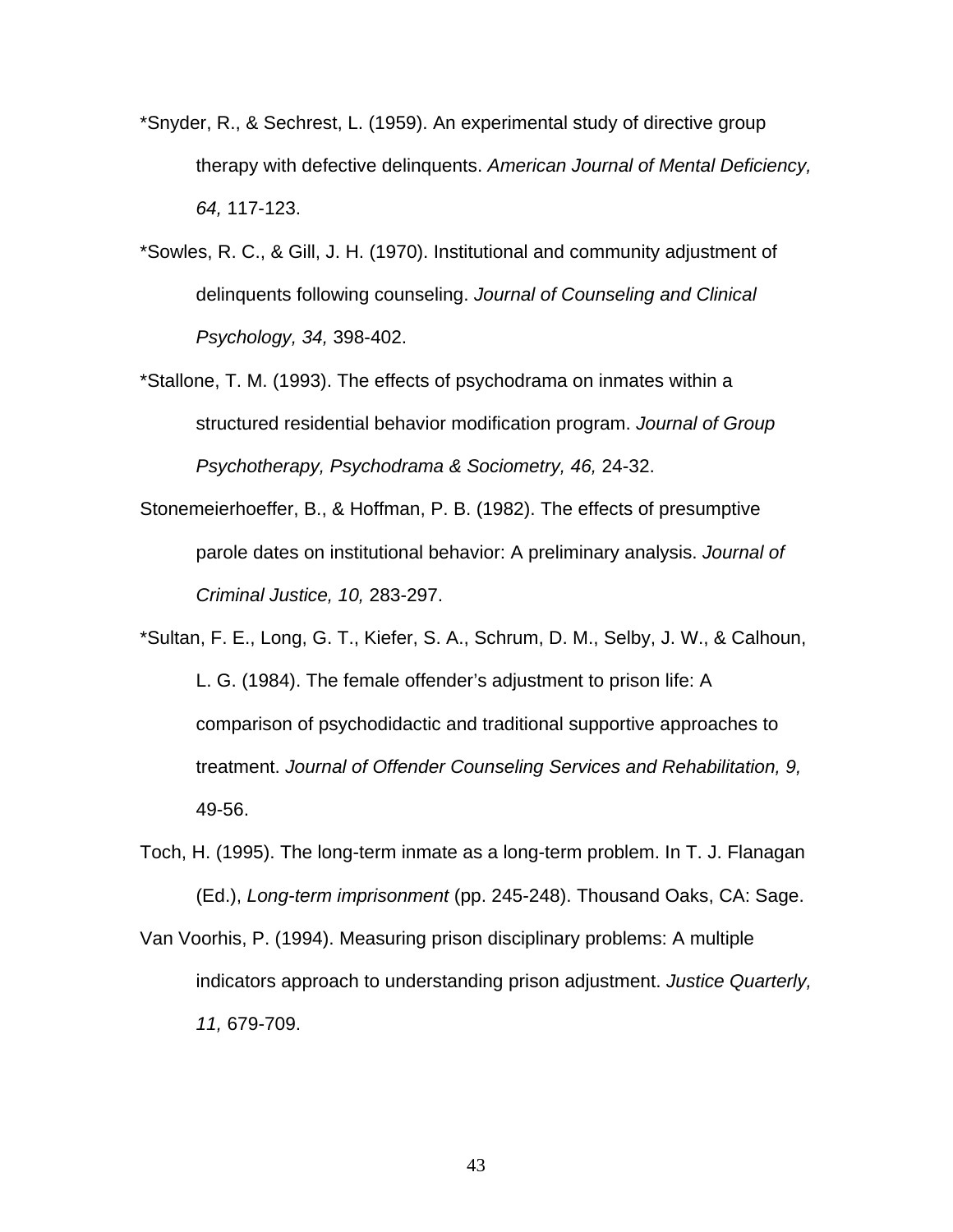- \*Walrath, Christine (2001). Evaluation of an inmate-run Alternatives to Violence Project: The impact of inmate-to-inmate intervention. *Journal of Interpersonal Violence, 16,* 697-711.
- \*Walters, G. D. (1999). Short-term outcome of inmates participating in the Lifestyle Change program. *Criminal Justice and Behavior, 26,* 322-337.
- \*Watt, B. D., & Howells, K. (1999). Skills training for aggression control: Evaluation of an anger management program for violent offenders. *Legal and Criminological Psychology, 4,* 285-300.
- \*Wolk, R. L. (1966). The relationship of group psychotherapy to institutional adjustment. *International Journal of Group Psychotherapy, 16,* 141-144.
- \*Wormith, J. S. (1984). Attitude and behavior change of correctional clientele: A three year follow-up. *Criminology, 22,* 595-618.
- \*Zivan, M. (1966). *Youth in trouble: A vocational approach.* Final report of a research and demonstration project, May 31, 1961 – August 31, 1966. Dobbs Ferry, NY: Children's Village.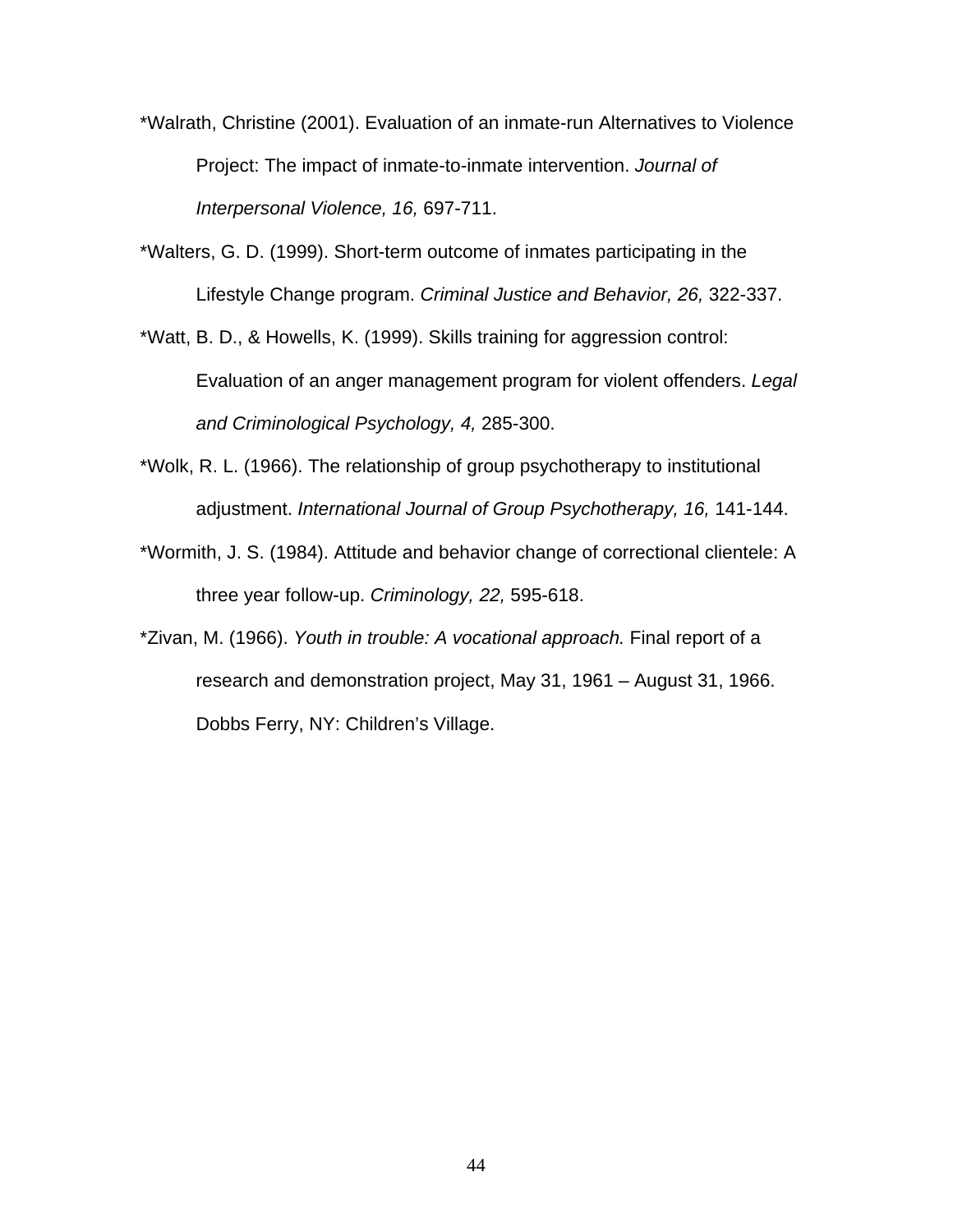# Appendix A

# *Details of Studies Included in the Meta-Analysis*

| Author (Year)            | <b>Treatment Strategy</b> | $\underline{\mathsf{N}}$ | $\mathbf{r}$ |
|--------------------------|---------------------------|--------------------------|--------------|
| Abrams & Siegal (1978)   | Non-Behavioral            | 40                       | .00          |
|                          | Non-Behavioral            | 49                       | .00          |
| Andrews & Young (1974)   | <b>Behavioral</b>         | 26                       | .33          |
|                          | <b>Behavioral</b>         | 21                       | .24          |
| Armstrong (2002)         | Behavioral                | 256                      | $-0.06$      |
| Barratt et al. (1997)    | Non-Behavioral            | 60                       | .15          |
| <b>Brill (1978)</b>      | Unspecified               | 22                       | .42          |
|                          | Unspecified               | 21                       | .00.         |
| Cavior & Schmidt (1978)  | Non-Behavioral            | 198                      | $-25$        |
|                          | Unspecified               | 222                      | $-.27$       |
|                          | Behavioral                | 214                      | $-.21$       |
|                          | <b>Behavioral</b>         | 259                      | $-0.08$      |
| Clear & Myhre (1995)     | Unspecified               | 769                      | .24          |
| Craft et al. (1964)      | Non-Behavioral            | 44                       | .15          |
| <b>Cullen (1987)</b>     | Behavioral                | 26                       | .28          |
| Davis (1988)             | Educational/Vocational    | 325                      | $-.02$       |
|                          | Non-Behavioral            | 332                      | .08          |
|                          | Unspecified               | 324                      | .00.         |
|                          | Unspecified               | 325                      | .16          |
| Eisenberg et al. (1962)* | Non-Behavioral            | 42                       | .30          |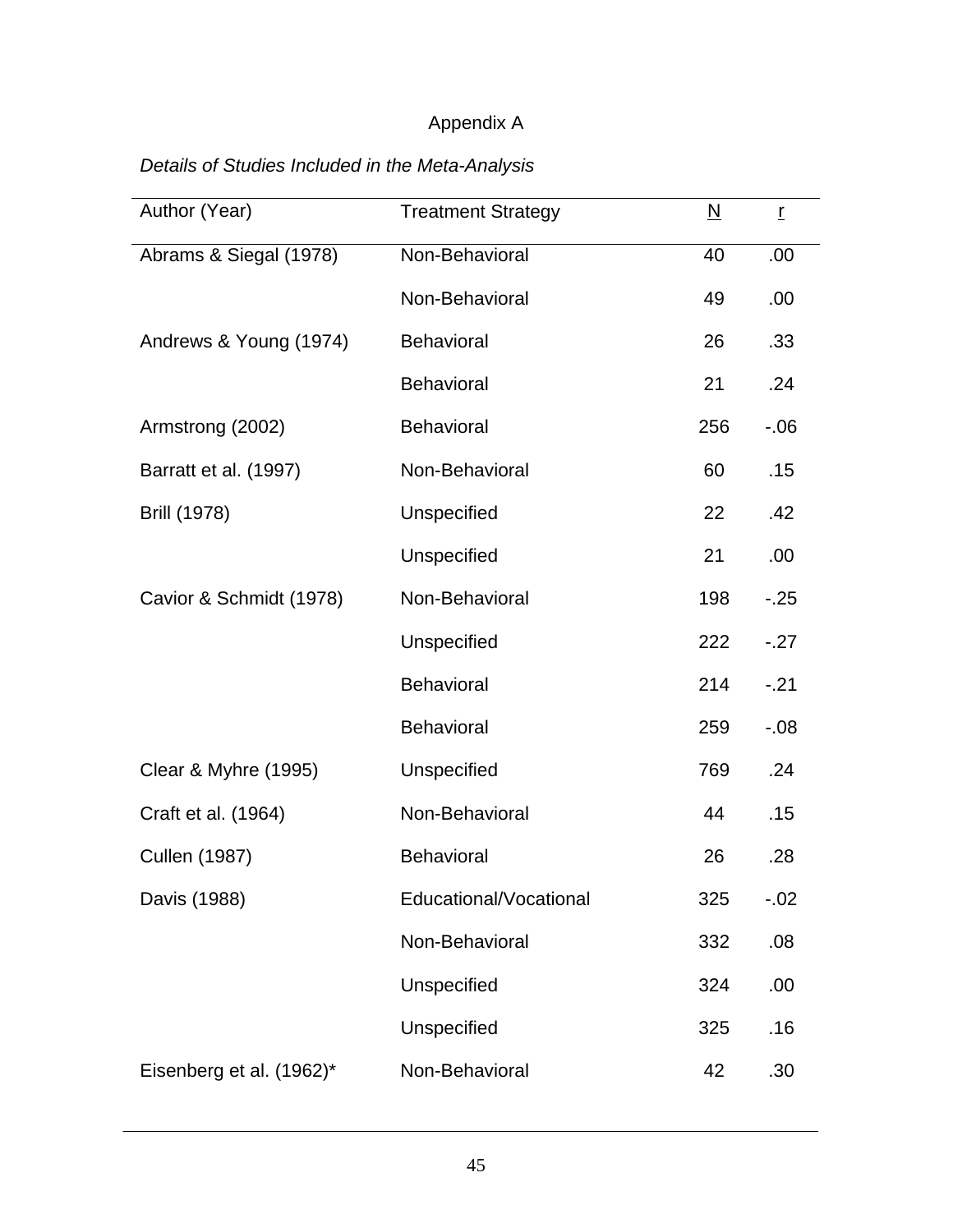| Author (Year)                        | <b>Treatment Strategy</b> | $\underline{\mathsf{N}}$ | $\mathbf{r}$ |
|--------------------------------------|---------------------------|--------------------------|--------------|
| Empey & Lubeck (1971)                | Non-Behavioral            | 261                      | .03          |
| Feder (1962)                         | Unspecified               | 40                       | .00.         |
|                                      | Unspecified               | 40                       | .00.         |
|                                      | Unspecified               | 40                       | .00          |
|                                      | Unspecified               | 40                       | .00          |
| Fox (1954)                           | Unspecified               | 174                      | .15          |
| Friedland (1960)*                    | Unspecified               | 36                       | .00          |
| Gendreau et al. (1985)               | Educational/Vocational    | 144                      | .13          |
| Gesch et al. (2002)                  | Non-Behavioral            | 172                      | .00          |
| Goldenberg<br>&<br>Cowden            |                           |                          |              |
| (1977)                               | Non-Behavioral            | 177                      | .00          |
| Goldstein et al. (1987) <sup>+</sup> | <b>Behavioral</b>         | 60                       | .41          |
|                                      | <b>Behavioral</b>         | 51                       | .00.         |
| Guerra & Slaby (1990) <sup>+</sup>   | <b>Behavioral</b>         | 80                       | .59          |
| Guttman (1963)*                      | Unspecified               | 215                      | .00          |
|                                      | Unspecified               | 123                      | .00          |
| Hollin & Courtney (1983)             | Behavioral                | 16                       | .00          |
| Hollin & Henderson (1981)            | <b>Behavioral</b>         | 10                       | .41          |
| Ingram et al. (1970)                 | <b>Behavioral</b>         | 61                       | .00          |
| Jacobson & Magee (1965)*             | Educational/Vocational    | 60                       | $-.30$       |
|                                      | Educational/Vocational    | 164                      | $-15$        |
| Johnson (1987)                       | Non-Behavioral            | 782                      | .02          |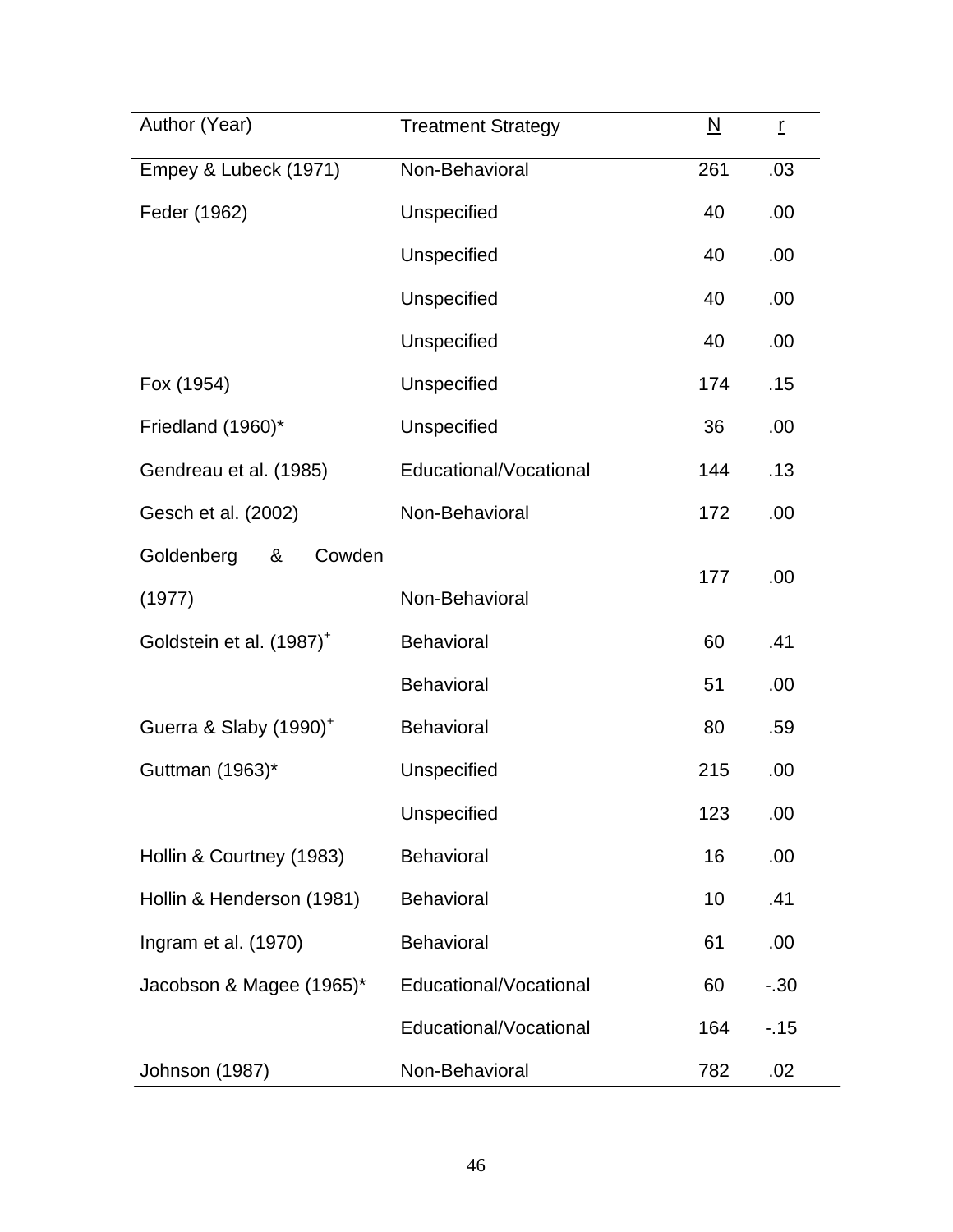| Author (Year)                 | <b>Treatment Strategy</b> | $\underline{\mathsf{N}}$ | ŗ      |
|-------------------------------|---------------------------|--------------------------|--------|
| Kassebaum, et al. (in press)* | Unspecified               | 968                      | .00    |
| Kessemeier (1966)*            |                           | 249                      | .07    |
|                               | Unspecified               | 9                        |        |
| Kirigin et al. (1982)         | <b>Behavioral</b>         | 68                       | .33    |
|                               | <b>Behavioral</b>         | 124                      | .23    |
| Langenbach et al. (1990)      | Educational/Vocational    | 200                      | .00    |
| Leak (1980)                   | Non-Behavioral            | 47                       | .31    |
| Leeman et al. (1993)          | Behavioral                | 39                       | .68    |
|                               | <b>Behavioral</b>         | 38                       | .88    |
| Levinson & Kitchener (1964)*  | Non-Behavioral            | 225                      | .00    |
| Liau (1999)                   | <b>Behavioral</b>         | 39                       | .35    |
| Longhurst & Mazer (1988)      | Non-Behavioral            | 140                      | .37    |
| MacKenzie & Shaw (1990)       | Non-Behavioral            | 68                       | $-24$  |
| McDougall (1990)              | Behavioral                | 36                       | .46    |
| Medve (1961)*                 | Non-Behavioral            | 399                      | .10    |
| Morgan et al. (1999)          | <b>Behavioral</b>         | 36                       | .26    |
| Morrissey (1997)              | Behavioral                | 77                       | .26    |
| Moss et al. (1977)            | Educational/Vocational    | 98                       | .28    |
|                               | Educational/Vocational    | 98                       | .00    |
|                               | Non-Behavioral            | 98                       | .00    |
|                               | Unspecified               | 98                       | $-.28$ |
|                               | Non-Behavioral            | 98                       | .00    |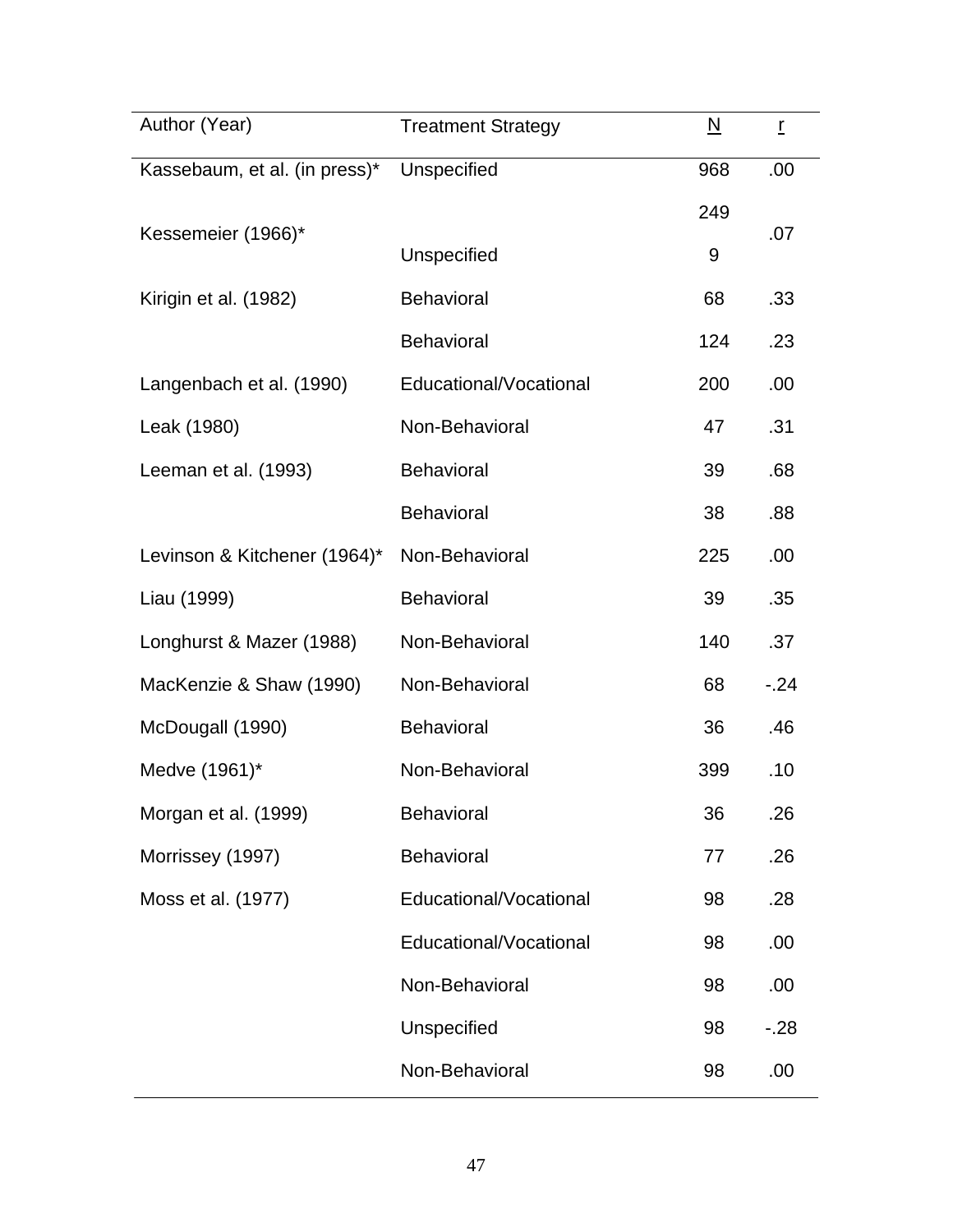| Author (Year)             | <b>Treatment Strategy</b> | $\underline{\mathsf{N}}$ | $\underline{\textbf{r}}$ |
|---------------------------|---------------------------|--------------------------|--------------------------|
|                           | Unspecified               | 98                       | $-20$                    |
| New York City (1960)*     | Unspecified               | 120                      | .00                      |
| Newburger (1952)*         | Unspecified               | 47                       | .00                      |
|                           | Unspecified               | 47                       | .00.                     |
| Ollendick & Hersen (1979) | <b>Behavioral</b>         | 18                       | .46                      |
|                           | <b>Behavioral</b>         | 18                       | .46                      |
|                           | Non-Behavioral            | 18                       | .00                      |
|                           |                           | 295                      |                          |
| Prendergast et al. (2001) | <b>Behavioral</b>         | 6                        | .53                      |
| Pugh (1993)               | Behavioral                | 168                      | .05                      |
| Queralt et al. (1997)     | Educational/Vocational    | 28                       | .24                      |
| Roberts et al. (1994)     | Non-Behavioral            | 28                       | .52                      |
|                           | Non-Behavioral            | 23                       | .68                      |
| Ross & McKay (1976)       | <b>Behavioral</b>         | 30                       | $-0.36$                  |
|                           | <b>Behavioral</b>         | 30                       | .36                      |
|                           | Behavioral                | 30                       | .36                      |
|                           | <b>Behavioral</b>         | 30                       | .47                      |
| Roth et al. (1971)        | Non-Behavioral            | 100                      | $-.09$                   |
| Rudoff (1960)*            | Non-Behavioral            | 534                      | .00.                     |
| Sarason & Ganzer (1973)   | <b>Behavioral</b>         | 95                       | .10                      |
|                           | <b>Behavioral</b>         | 101                      | .24                      |
|                           | <b>Behavioral</b>         | 108                      | .15                      |
|                           |                           |                          |                          |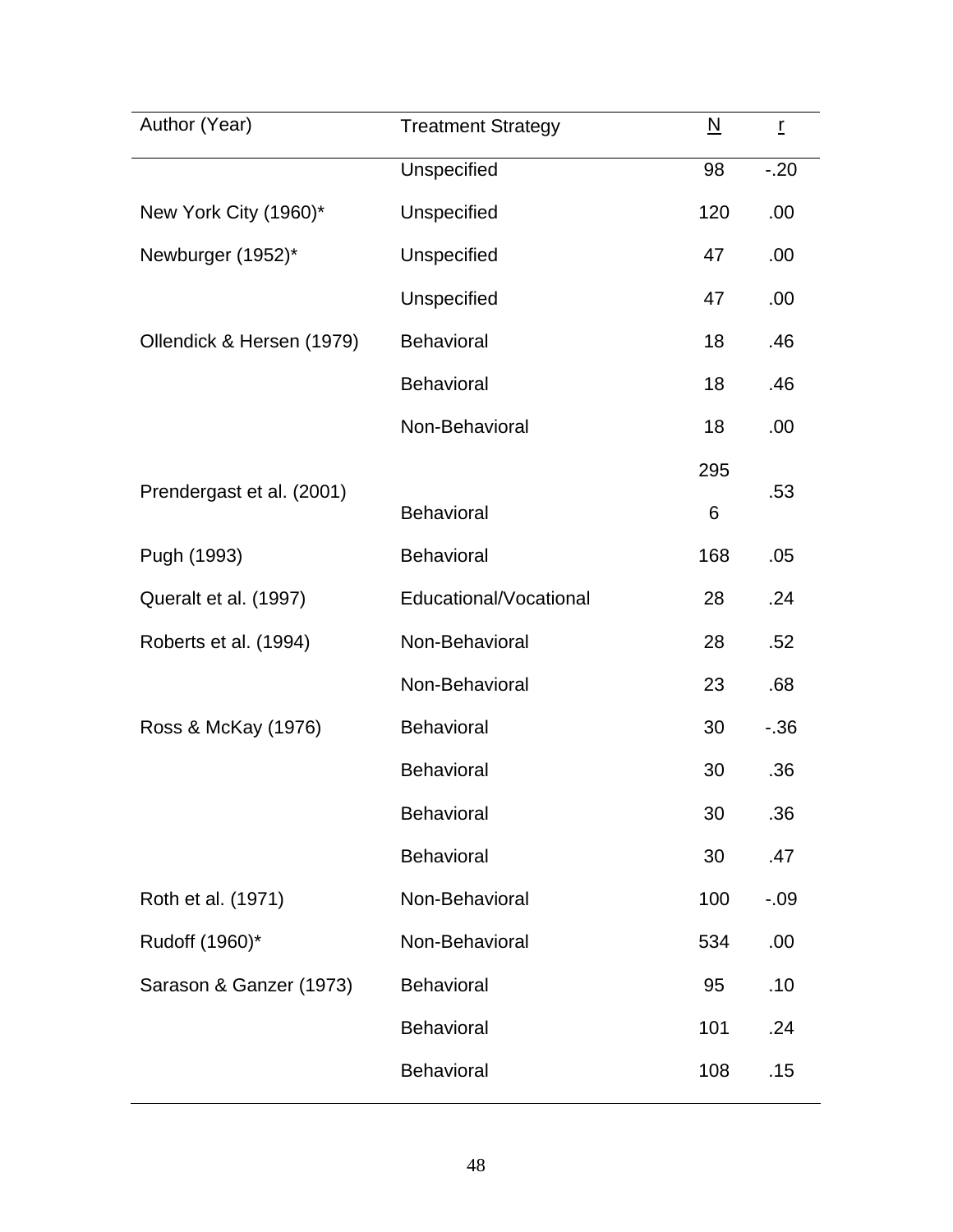| Author (Year)             | <b>Treatment Strategy</b> | $\underline{\mathsf{N}}$ | $\overline{L}$ |
|---------------------------|---------------------------|--------------------------|----------------|
| Schlichter & Horan (1981) | Behavioral                | 19                       | $-13$          |
|                           | <b>Behavioral</b>         | 18                       | $-.21$         |
|                           | Non-Behavioral            | 17                       | .07            |
| Schoenthaler (1983a)      |                           | 200                      | .04            |
|                           | Non-Behavioral            | 5                        |                |
|                           | Non-Behavioral            | 573                      | .00            |
| Schoenthaler (1983b)      | Non-Behavioral            | 276                      | .24            |
| Seckel (1965)*            | Unspecified               | 487                      | .09            |
| Snyder & Sechrest (1959)  | Non-Behavioral            | 32                       | .29            |
|                           | Non-Behavioral            | 32                       | .40            |
| Sowles & Gill (1970)      | Unspecified               | 45                       | .00            |
|                           | Unspecified               | 15                       | .00            |
| Stallone (1993)           | <b>Behavioral</b>         | 44                       | .43            |
|                           | Behavioral                | 44                       | .33            |
| Sultan et al. (1984)      | <b>Behavioral</b>         | 61                       | .00            |
| <b>Walrath (2001)</b>     | <b>Behavioral</b>         | 56                       | .47            |
| <b>Walters (1999)</b>     | Behavioral                | 373                      | .23            |
| Watt & Howells (1999)     | <b>Behavioral</b>         | 38                       | .00            |
| Wolk (1966)               | Non-Behavioral            | 619                      | .10            |
| Wormith (1984)            | Behavioral                | 35                       | .33            |
| Zivan (1966)*             | Non-Behavioral            | 140                      | .00            |
|                           |                           |                          |                |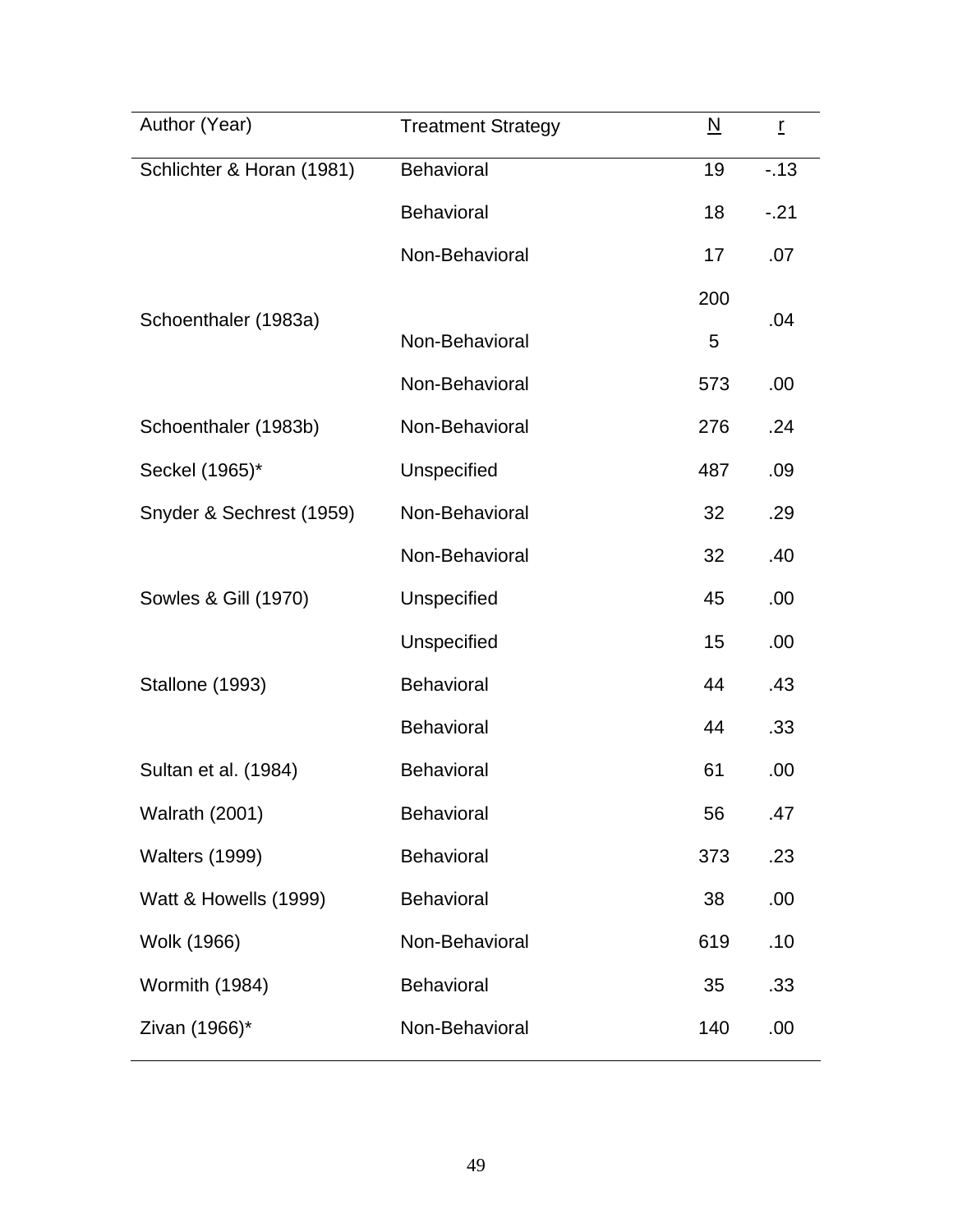*Note*. In those studies where more than one treatment of the same category was employed (e.g., behavioral, Stallone, 1993), the behavioral treatments were different, or the behavioral treatment was compared to different types of control groups, or the study was conducted in multiple sites.

\* Denotes studies for which the original publication was not accessible. The effect sizes for these studies were derived from Lipton, Martinson, and Wilkes (1975).

+ Denotes two studies, one where there were 2 *df* in the numerator and another where the authors reported separate pre-post *t* values for the treatment and comparison groups. The control group under either condition did not improve over time.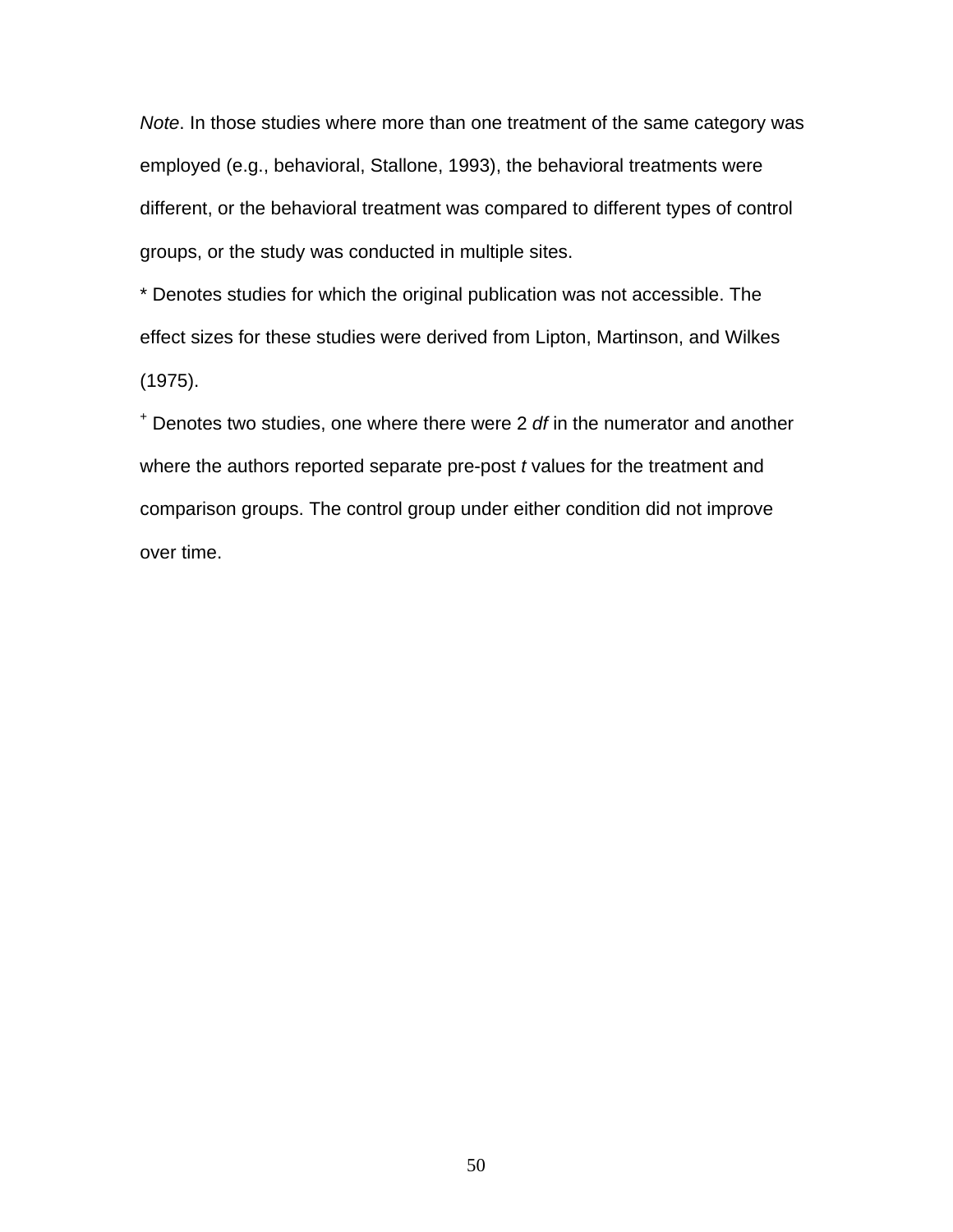# Appendix B

# *Coding Manual*

# *Study/Author Descriptors*

# *Reference*: Write a complete citation in APA format

- 1. *Study ID number*. Study identification numbers correspond to the reference numbers assigned to each study by the Library Master Software program. If an article contains two or more independent studies, i.e., if the article reports two or more independent outcomes using different samples, then the suffix a, b, c, etc. is affixed to the study ID to distinguish each study within the report. Each outcome is then coded separately.
- 2. *Type of publication*. Record the type of publication for the study.
	- 1. Book
	- 2. Journal article
	- 3. Book chapter
	- 4. Thesis/doctoral dissertation
	- 5. Technical report
	- 6. Conference paper
	- 7. Other (specify):
- 3. *Published paper.* Identify whether the article has been published.
	- 1. Yes
	- 2. No
- 4. *Publication year*. What was the publication year (last two digits, 99 if unknown)?
- 5. *Author affiliation.* What was the affiliation of the study author? In the case of multiple author studies, record the affiliation for the lead author only.
	- 1. Academic
	- 2. Government
	- 3. Private agency
	- 4. Mixed (specify):
	- 9. Information not available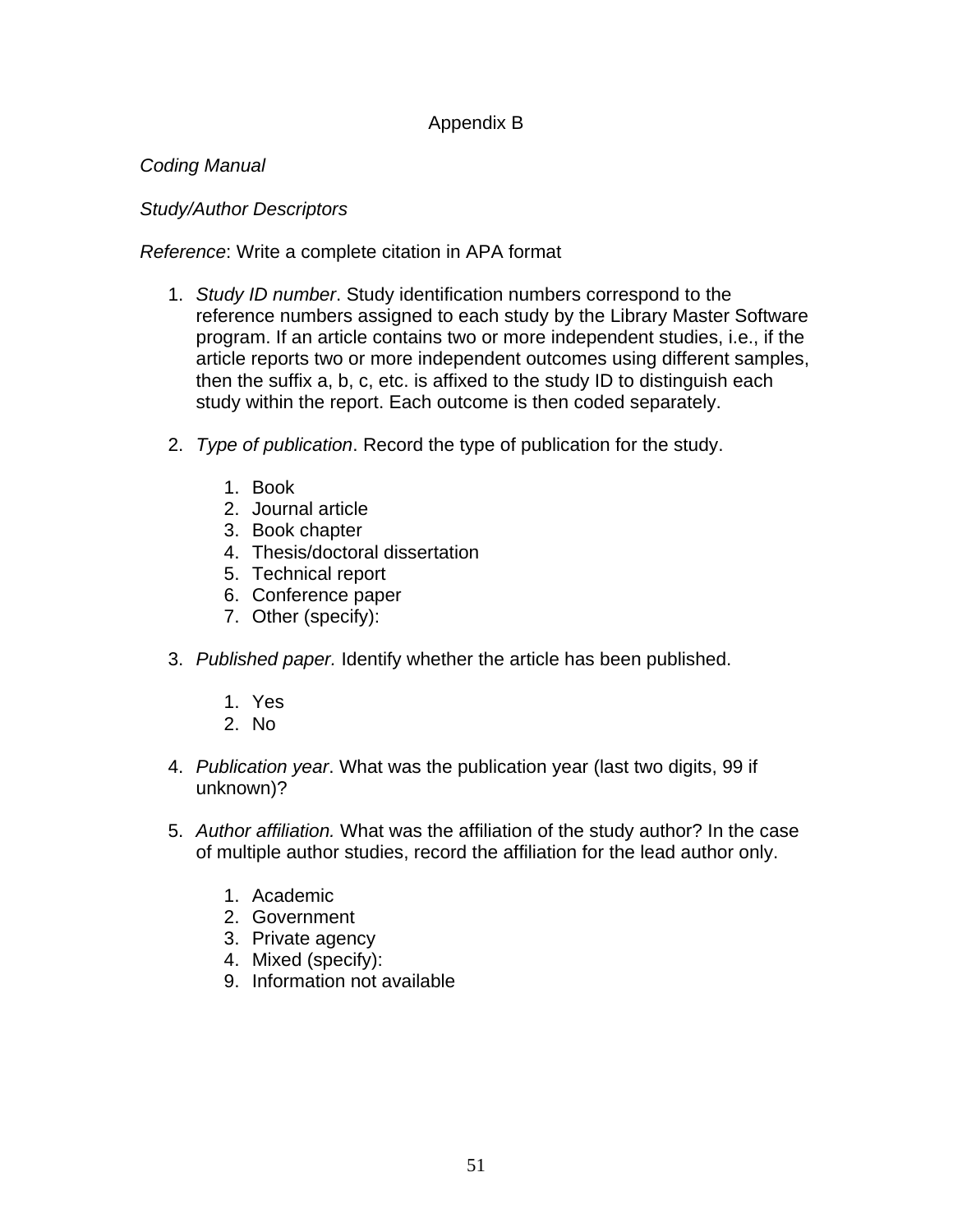- 6. *Author discipline.* What was the academic discipline of the author? In the case of multiple author studies, record the discipline of the lead author only.
	- 1. Criminology
	- 2. Psychology
	- 3. Sociology
	- 4. Other (specify):
	- 9. Information not available

# *Institutional Descriptors*

- 7. *Security level.* What was the security level of the institution in which the study was conducted? Institutions that were residential (e.g., juvenile group homes, borstals, etc.) are coded as minimum security unless author(s) specify otherwise.
	- 1. Minimum
	- 2. Medium
	- 3. Maximum
	- 9. Information not available
- 8. *Institution type.* Record the type of institution in which the study was conducted.
	- 1. Federal
	- 2. Provincial/State
	- 3. County
	- 4. Residential/Half-way house
	- 5. Other (specify):
	- 9. Information not available
- 9. *Location.* Record the location of the institution.
	- 1. Canada
	- 2. United States
	- 3. Europe
	- 4. Other (specify):
- 10. *Inmate population.* Record the inmate population of the institution. If population information is not available, code "99999".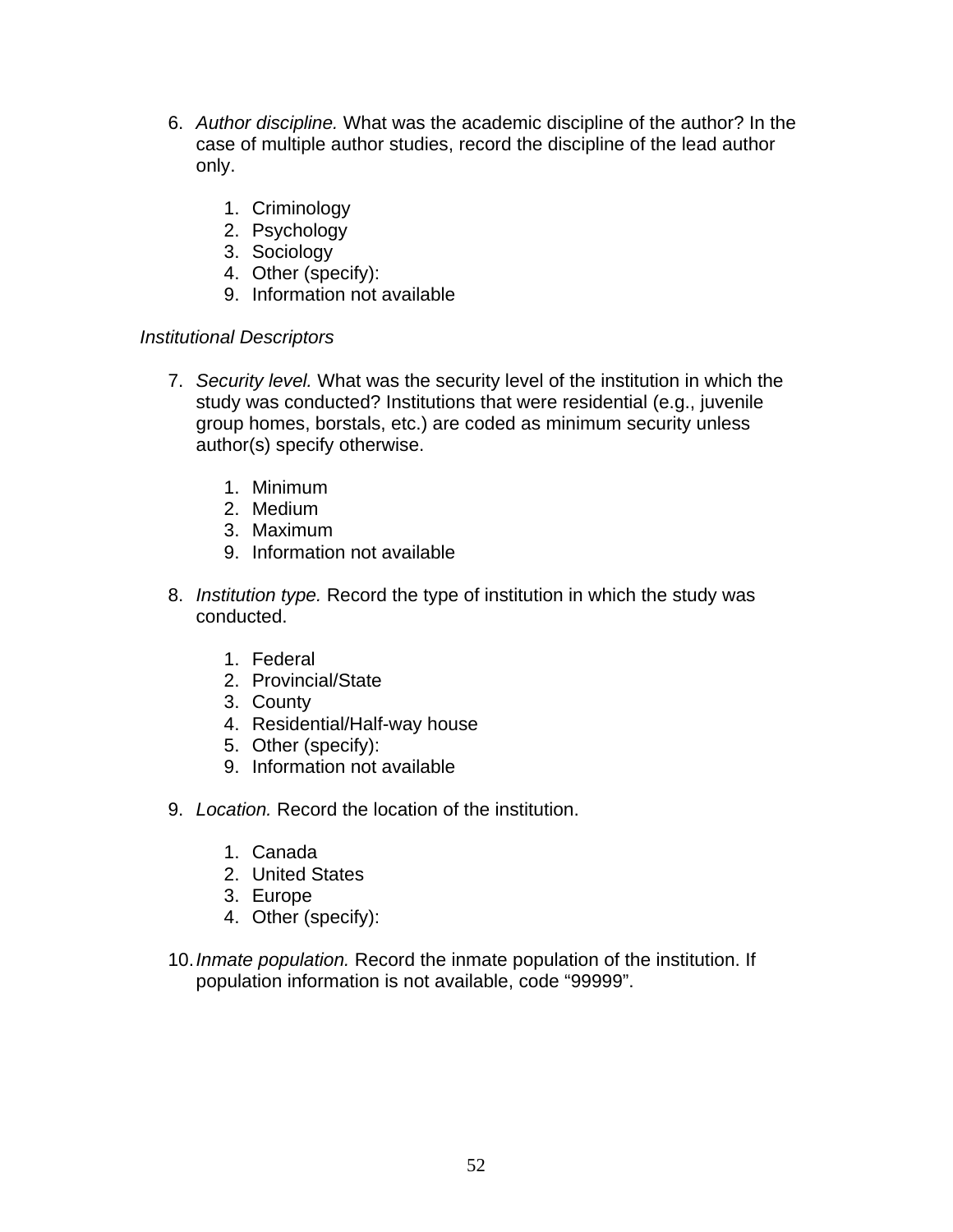- 11. *Crowding indices.* Record an index of the level of crowding within the institution. Select "more" if a density index or author report indicates that the institution was crowded. Select "less" if a density index or author report indicates that the institution was not crowded.
	- 1. More
	- 2. Less
	- 9. Information not available
- 12. *Program-oriented philosophy.* Specify whether the institution subscribed to a program-oriented philosophy.
	- 1. Yes
	- 2. No
	- 9. Information not available
- 13. *Institutional climate history.* Code author report of institutional climate history, if available. A "poor" institutional climate refers to an institution that has experienced a history of disturbance and/or frequent staff turnover. A "good" institutional climate refers to an institution with no history of disturbance and infrequent staff turnover.
	- 1. Poor
	- 2. Good
	- 9. Information not available
- 14. *Offender location.* Were program/intervention participants separated from the rest of the prison population for the duration of treatment?
	- 1. Yes
	- 2. No
	- 9. Information not available

### *Sample Descriptors*

- 15. *Adult/Juvenile*. Was the sample comprised of adult and/or juvenile participants?
	- 1. Adult  $(18 + \text{years of age})$
	- 2. Juvenile (17 years of age and under)
	- 3. Mixed
	- 9. Information not available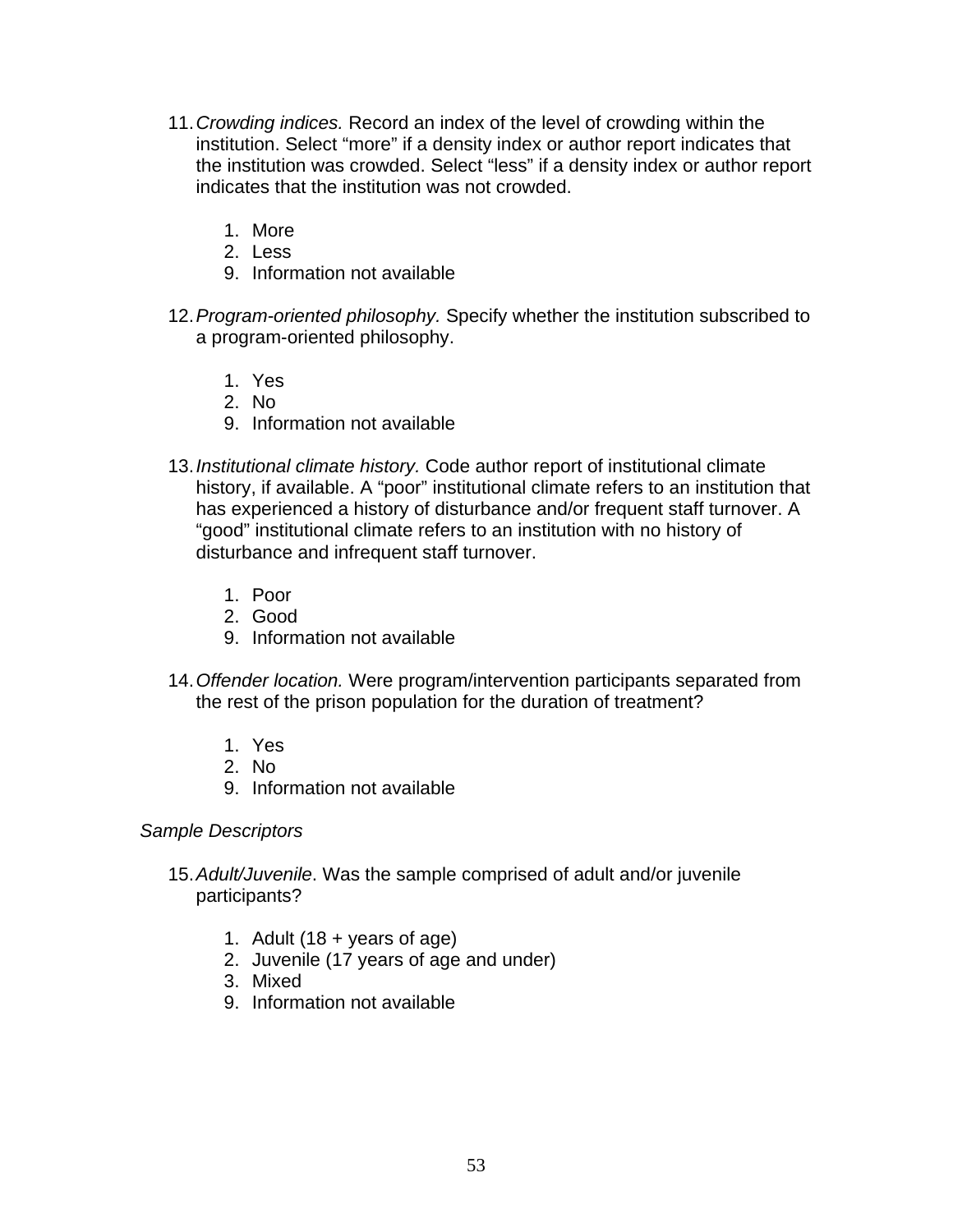- 16. *Predominant race*. Choose the code that best characterizes the makeup of the sample with respect to race.
	- 1. >80% white
	- 2. >80% black
	- 3. >80% Hispanic
	- 4. >80% other minority (specify):
	- 5. Mixed (none greater than 80%)
	- 6. Mixed (cannot estimate proportion)
	- 9. Information not available
- 17. *Predominant gender.* Choose the code that best characterizes the makeup of the sample with respect to gender.
	- 1. >80% male
	- 2. >80% female
	- 3. Mixed (Neither >80%)
	- 4. Mixed (cannot estimate proportion)
	- 9. Information not available
- 18. *Offender risk at onset of treatment.* Record the risk level of the sample prior to the treatment/intervention.
	- 1. Low
	- 2. Moderate
	- 3. High
	- 4. Mixed
	- 9. Information not available
- 19. *Offender risk assessment method.* Specify the method used to determine risk level for sample.
	- 1. Actuarial assessment
	- 2. 2 or more previous convictions
	- 3. Author(s) report risk
	- 4. Other (specify):
	- 9. Information not available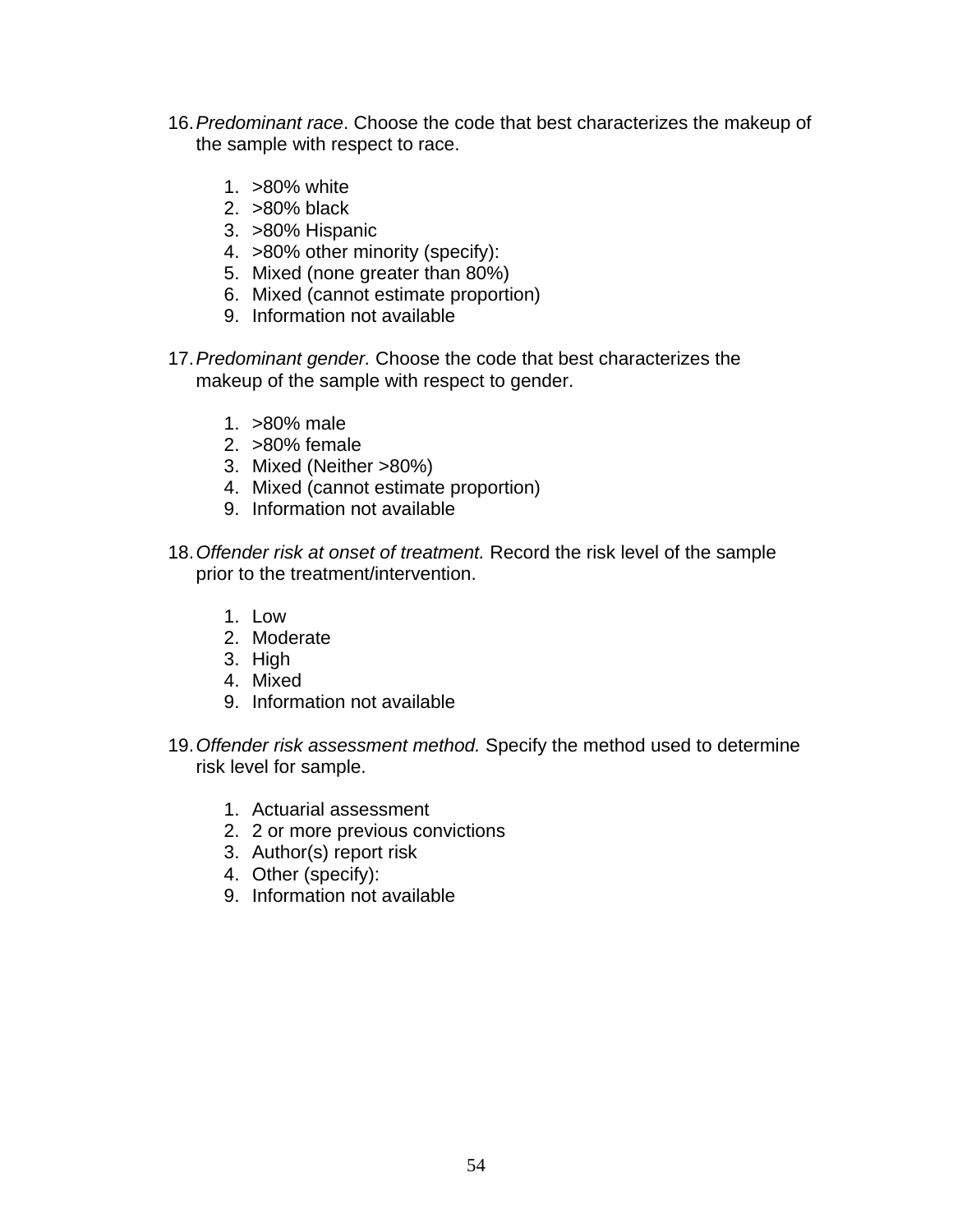### *Research Design Descriptors*

- 20. *Type of design.* Choose the code that best describes the method by which participants were assigned to treatment/intervention and control groups.
	- 1. Random after matching, stratification, blocking, etc.
	- 2. Random, simple (also includes systematic sampling)
	- 3. Random with breakdown (e.g., 20% attrition in experimental or control)
	- 4. Comparison group control (matched on 5 or more risk factors)
	- 5. Comparison group control (matched on fewer than 5 risk factors)
	- 6. Time series design
	- 7. Correlational design
	- 8. Other (specify):
- 21. *Length of follow-up.* Indicate the length of the post-treatment/intervention follow-up period.
	- 1. >2 years
	- 2. 1 to 2 years
	- 3. 6 to 11 months
	- 4. 3 to 5 months
	- 5. <3 months
	- 9. Information not available
- 22. *Total sample size.* Start of study.
- 23. *Treatment group size.* Start of study.
- 24. *Control group size.* Start of study.
- 25. *Participant institutional misconduct history.* Is information provided concerning the institutional misconduct history of participants?
	- 1. Yes
	- 2. No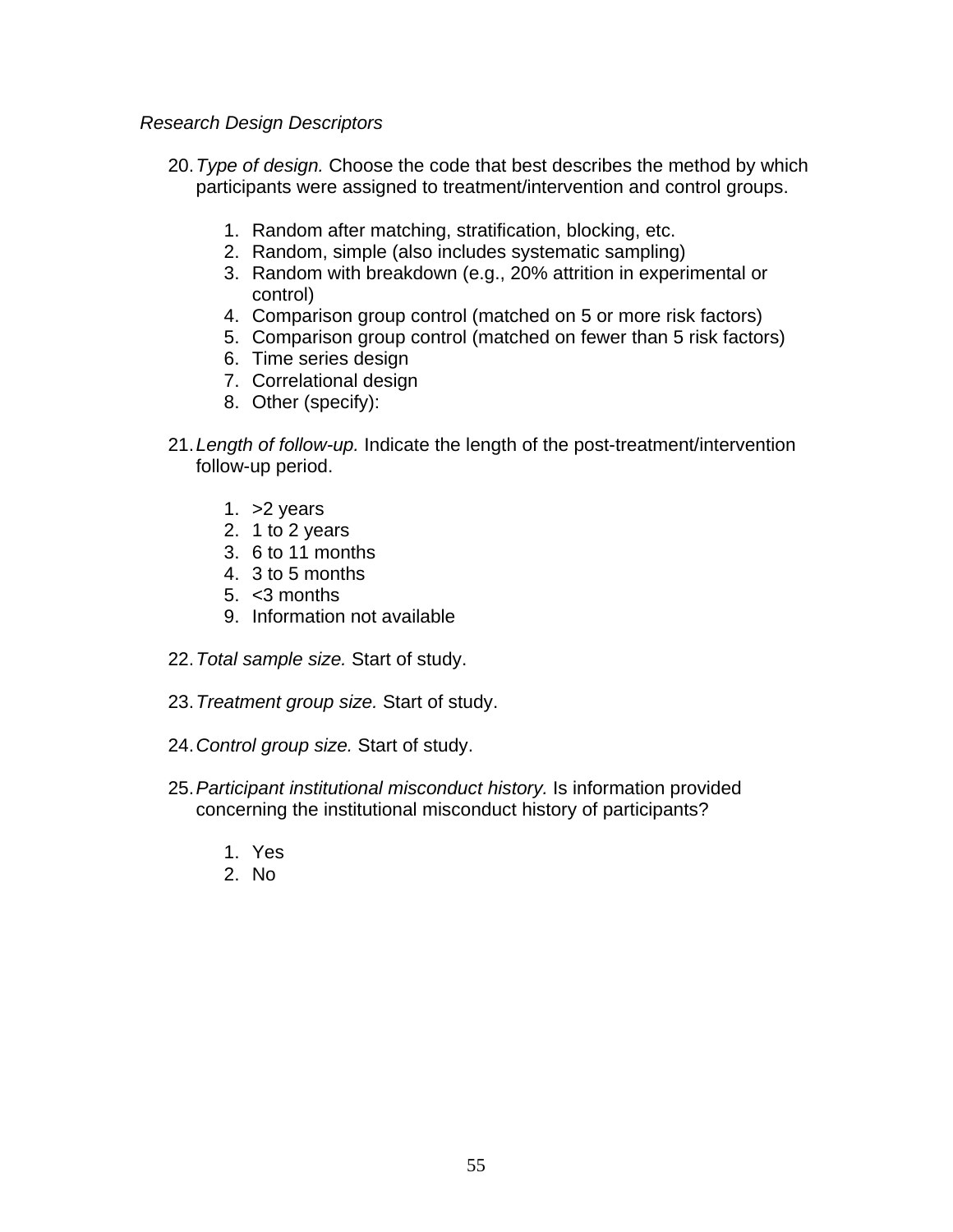*Treatment Descriptors[10](#page-57-0)*

- 26. *Is there enough information to determine the type of treatment strategy utilized?* 
	- 1. Yes
	- 2. No
- 27. *Behavioral treatment strategy.* Indicate the strategy of the treatment/intervention program. If no behavioral strategy was utilized, code as 7 (No behavioral strategy).
	- 1. *Radical behavioral.* If not explicitly stated in the study, this strategy can be inferred from the following: classical conditioning (e.g., desensitization); operant conditioning schedules of reinforcement; token economies; or contingency management.
	- 2. *Social learning.* Code if modeling and behavioral rehearsal techniques designed to engender self-efficacy were employed in the treatment/intervention.
	- 3. *Cognitive behavioral.* Code if any of the following were utilized: Cognitive Therapy; Cognitive Skills training, Problem Solving, Rational-Emotive Therapy; Self-Instructional Training; or Stress Inoculation Training.
	- 4. *Punishment.* Code if the treatment/intervention employed strategies such as fines or loss of privilege.
	- 5. *Mixed (specify):*
	- 6. *Other structural therapy (specify):*
	- 7. *No behavioral strategy*
- 28. *Non-behavioral treatment strategy.* Indicate the non-behavioral treatment strategy of the treatment/intervention program. If no non-behavioral strategy was used, choose code 12: (No non-behavioral strategy).
	- 1. *Non-directive therapy.* Code if program appeared not to use any direct behavioral training procedures such as rehearsal, conditioning (classic or operant), modeling, role playing, etc.
	- 2. *Psychodynamic.* This category is appropriate for those programs that were of the "talk" therapy, client-centered, Rogerian variety which concentrate on client "insight".
	- 3. *Group milieu.* Code if program was a group therapy, which did not employ any direct behavioral training procedures (e.g., 12 step program).

<span id="page-57-0"></span> $\overline{a}$  $10$  The Behavioral and Non-Behavioral categories of the Treatment Descriptor Section were derived from: Gendreau, P. (1996). The principles of effective intervention with offenders. In A. T. Harland (Ed.), *Choosing Correctional Options that Work,* (pp. 117-130). London: Sage.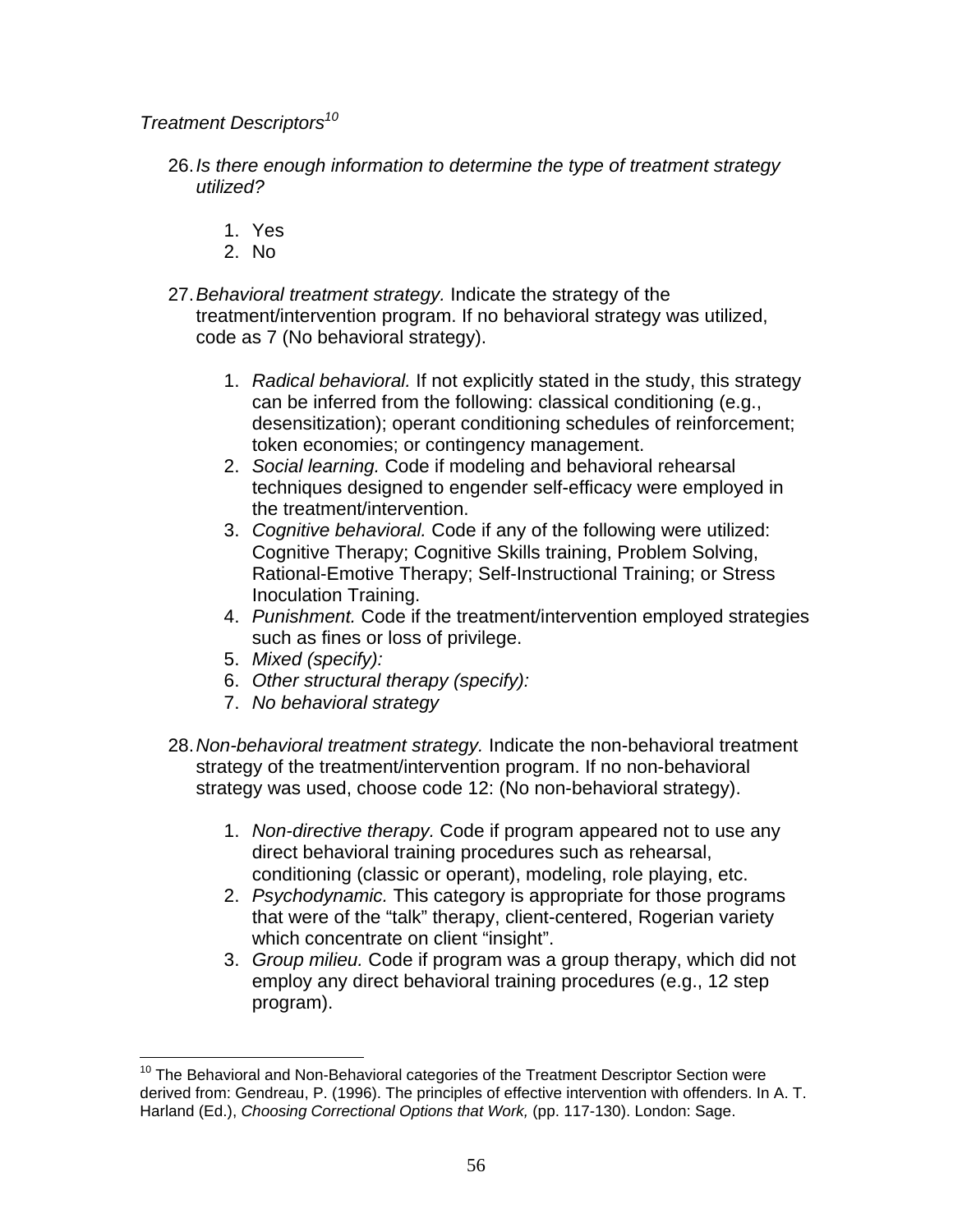- 4. *Chemotherapy.* Code if program involved providing some kind of medical intervention (in the absence of behavioral treatment) as a means to reduce institutional misconduct (e.g., medication or plastic surgery)
- 5. *"Punishing smarter" program.* Code if program involved strategies such as extensive surveillance, frequent drug testing, shock incarceration, etc. to control institutional misconduct.
- 6. *Wilderness program.* Code if program was of the wilderness or "Outward Bound" variety.
- 7. *Boot camp*
- 8. *Recreation program*
- 9. *Diet program.* Code if program was designed to alter some aspect of participant diet to change behavior.
- 10. *Mixed (specify):*
- 11. *Other non-behavioral (specify):*
- 12. *No non-behavioral strategy*
- 29. *Educational/vocational treatment strategy.* Record the treatment/intervention as either educational or vocational in nature. If no education/vocation program was used, choose code 4 (No educational/vocational strategy).
	- 1. *Education program.* Code if program was strictly educational.
	- 2. *Vocational program.* Code if program was strictly vocational.
	- 3. *Mixed.* Code if program was a combination of educational and vocational training.
	- 4. *No educational/vocational strategy*
- 30. *Treatment dosage.* Record the length of time of the treatment/intervention.
	- 1. >5 months
	- 2. >2 months to 5 months
	- 3. 1 to 2 months
	- $4. < 1$  month
	- 9. Information not available
- 31. *Treatment intensity.* Record the total number of hours participants spent in the treatment/intervention program.
	- $1. > 100$
	- 2. 50 to 99
	- 3. 25 to 49
	- 4. 10 to 24
	- 5. <10
	- 6. Information not available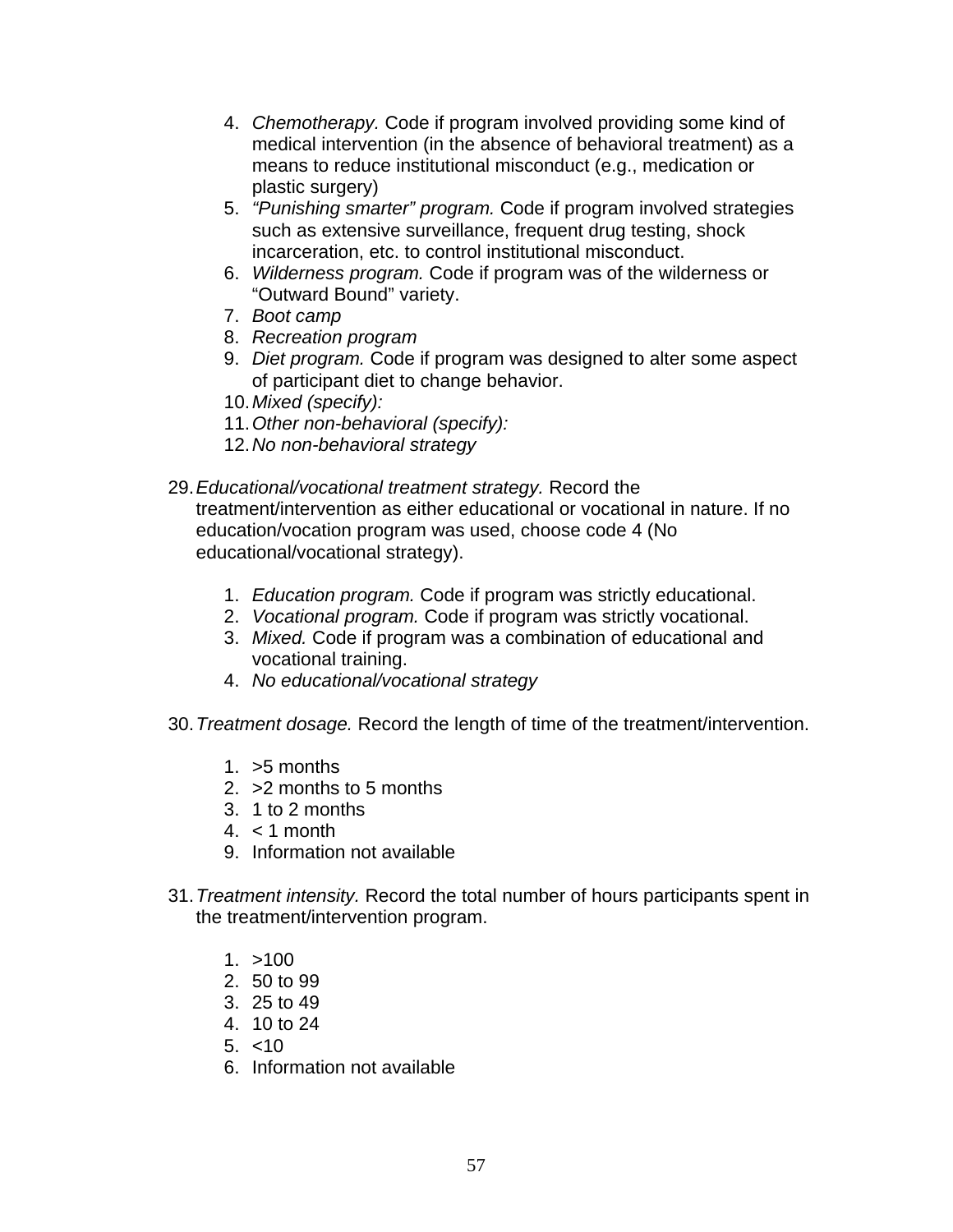- 32. *Control group treatment.* Choose the code that most resembles the nature of the procedure for the control group. If the control group received a different treatment than the experimental group, choose the code that closest resembles the alternate (items 3 to 19).
	- 1. Received no treatment
	- 2. Wait list
	- 3. Alternate treatment radical behavioral
	- 4. Alternate treatment social learning
	- 5. Alternate treatment cognitive behavioral
	- 6. Alternate treatment punishment
	- 7. Alternate treatment mixed behavioral (specify):
	- 8. Alternate treatment non-directive therapy
	- 9. Alternate treatment psychodynamic
	- 10. Alternate treatment group milieu
	- 11. Alternate treatment chemotherapy
	- 12. Alternate treatment punishing smarter
	- 13. Alternate treatment wilderness
	- 14. Alternate treatment boot camp
	- 15. Alternate treatment recreation
	- 16. Alternate treatment diet
	- 17. Alternate treatment mixed non-behavioral (specify):
	- 18. Alternate treatment educational
	- 19. Alternate treatment vocational
	- 20. Alternate treatment mixed educational and vocational
	- 21. Alternate treatment other (specify):
	- 99. Information not available

# *Therapeutic Integrity Descriptors.[11](#page-59-0)*

- 33. *Director qualifications.* Record "qualified" if the director of the treatment/intervention was trained in a helping profession (e.g., education, nursing, psychology, social work, with some specialization in the correctional/forensic/legal area) and possessed post BA training, with at least an MA degree. If director had no such training, indicate "Not qualified".
	- 1. Qualified
	- 2. Not qualified
	- 9. Information not available

<span id="page-59-0"></span> $\overline{a}$  $11$  The Therapeutic Integrity Section is derived from: Gendreau, P. & Andrews, D. A. (2001). *Correctional Programs Assessment Inventory – 2000 (CPAI-2000).* Ottawa, Ontario: T3 Associates.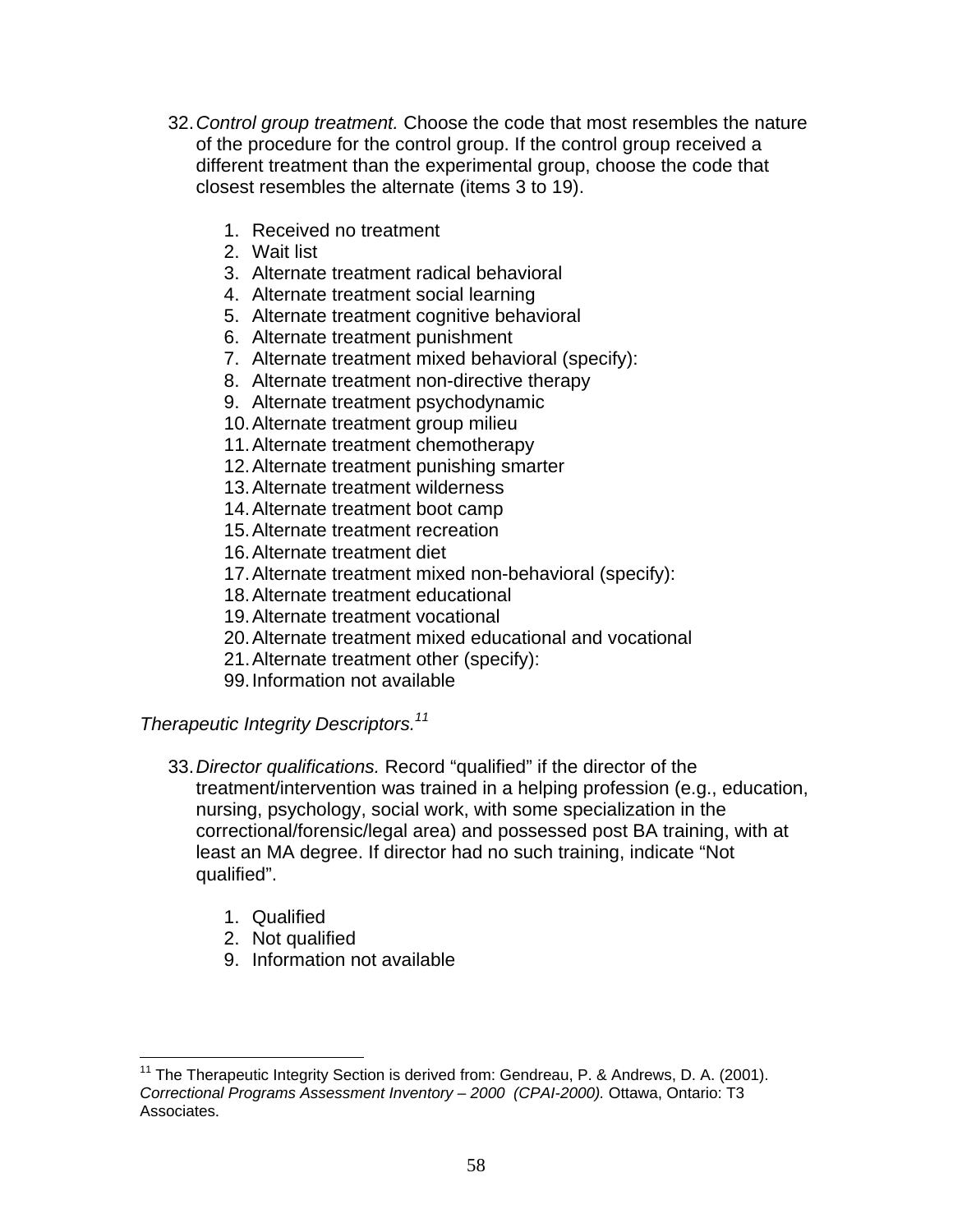- 34. *Director experience.* Indicate "yes" if the director is reported as having had previous full time direct experience (e.g., case management) with an offender treatment program of any description for at least three years. Otherwise indicate "no". If the information is not available, indicate as such.
	- 1. Yes
	- 2. No
	- 9. Information not available
- 35. *Director conducted program?* Indicate "yes" if the director conducted some aspects of the program that involved direct service delivery to clients and direct supervision of staff. Otherwise, indicate "no". If the information is not available, indicate as such.
	- 1. Yes
	- 2. No
	- 9. Information not available
- 36. *Staff education.* If 75% of program staff had an undergraduate degree and 10% of staff had an advanced (e.g., MA) degree, code "yes". Otherwise indicate "no". If the information is not available, indicate as such.
	- 1. Yes
	- 2. No
	- 9. Information not available
- 37. *Staff training in area of study.* Code "yes" if 75% of program staff had training in criminal justice, education, nursing, psychology, social work, or specialized fields (e.g., addictions). Otherwise, indicate "no". If the information is not available, indicate as such.
	- 1. Yes
	- 2. No
	- 9. Information not available
- 38. *Staff experience in treatment programs.* Indicate "yes" if 75% of staff had worked in treatment programs with offenders for at least 2 years. Otherwise, indicate "no". If the information is not available, indicate as such.
	- 1. Yes
	- 2. No
	- 9. Information not available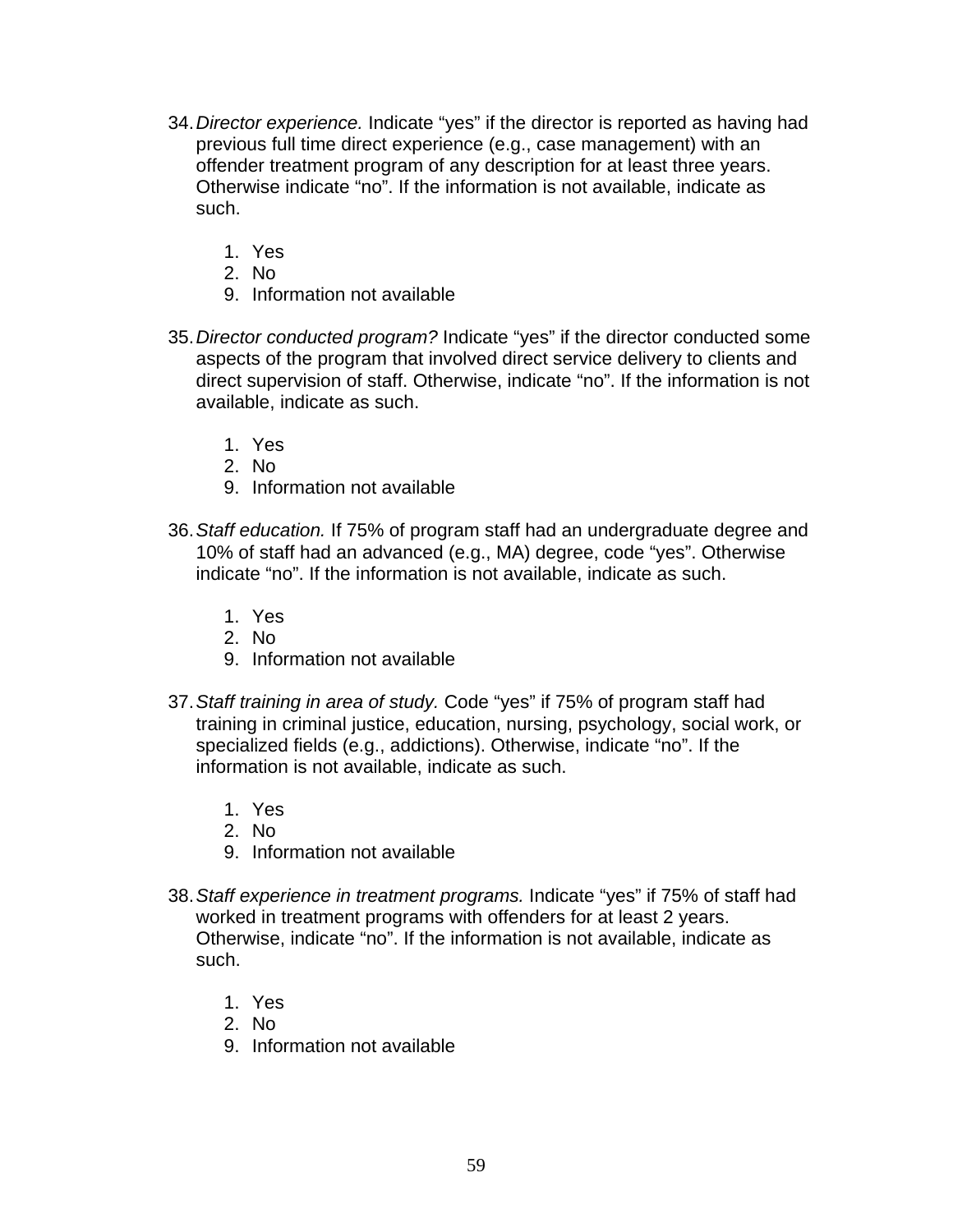- 39. *Staff personal qualities.* Code "yes" if staff had been selected for: A) relationship skills (e.g., enthusiasm, warmth, respectfulness, flexibility, non-blaming, genuineness, humour, self-confidence, empathy, engaging, reflective, maturity, intelligence); B) belief in offender rehabilitation, commitment to human service; and C) staff believed they had the skills to run the program effectively and that the program would be effective. Otherwise, code "no". If the information is not available, indicate as such.
	- 1. Yes
	- 2. No
	- 9. Information not available
- 40. *Staff selection based on skill?* Code "yes" if staff was selected according to a majority of the following characteristics: directive, solution-focused, structured, contingency-based, cognitive restructuring, pro-social modeling, effective reinforcement, disapproval, and problem solving. Otherwise, code "no". If the information is not available, indicate as such.
	- 1. Yes
	- 2. No
	- 9. Information not available
- 41. *Staff supervision.* Code "yes" if staff were assessed yearly on clinical skills related to service delivery and had frequent and immediate access to the program director. Otherwise, code "no". If the information is not available, indicate as such.
	- 1. Yes
	- 2. No
	- 9. Information not available
- 42. *Ongoing staff training.* Code "yes" if staff received training, at least once yearly, in theory and practice of interventions employed and in skill factors needed to deliver the service effectively. Otherwise, code "no". If the information is not available, indicate as such.
	- 1. Yes
	- 2. No
	- 9. Information not available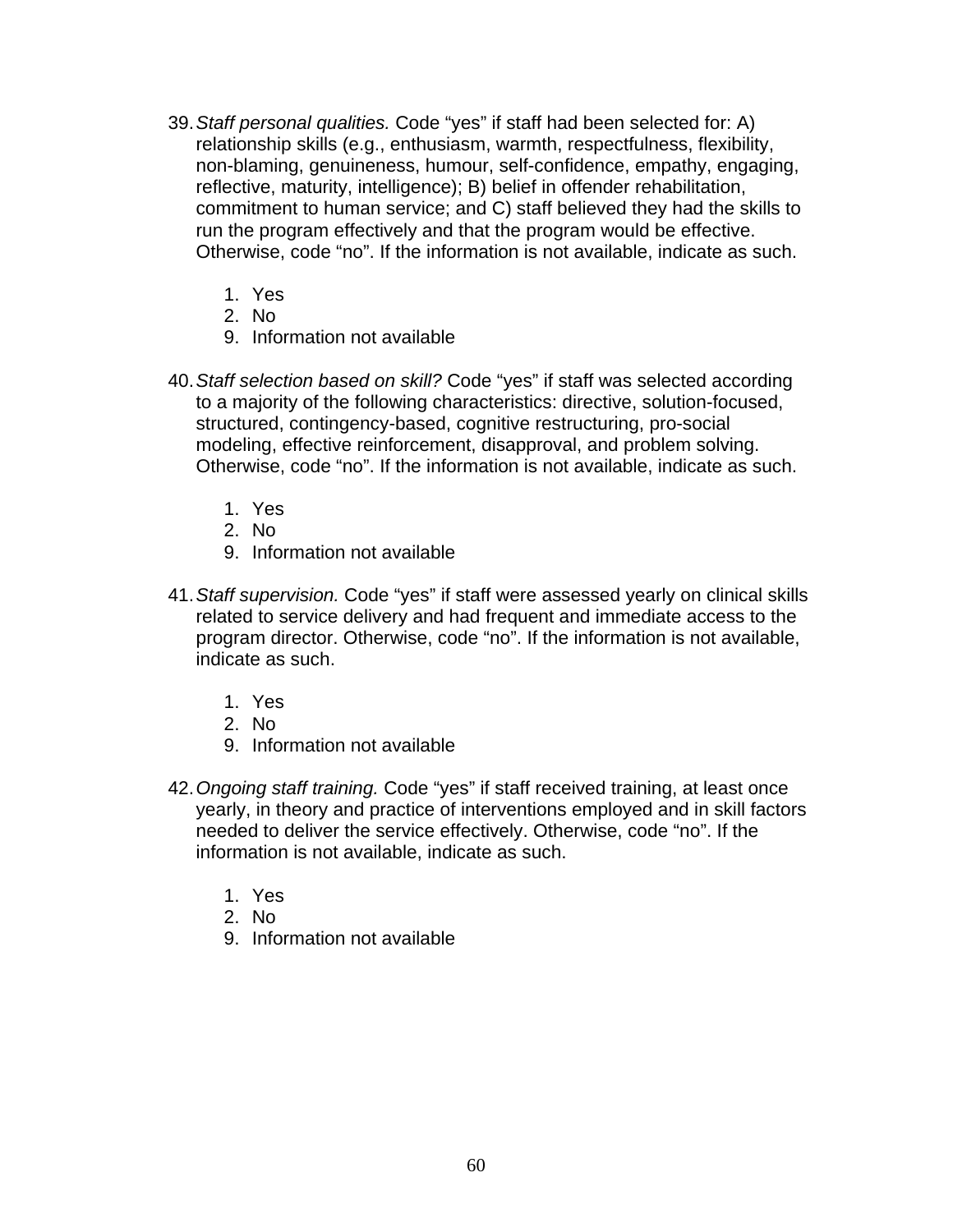- 43. *Knowledge of risk/needs targeted.* Code "yes" if risk was assessed with a valid instrument. If the risk assessment was not valid, code "no". If the information is not available, indicate as such.
	- 1. Yes
	- 2. No
	- 9. Information not available
- 44. *Dynamic risk assessment.* Indicate "yes" if dynamic risk factors were assessed with a valid instrument.
	- 1. Yes
	- 2. No
	- 9. Information not available
- 45. *Risk/need summary.* Code "yes" if participant personal characteristics were summarized as to the level of risk, either qualitatively (high, medium, low) or by using cut-off scores as in the case of the LSI. If not, indicate "no". If the information is not available, indicate as such.
	- 1. Yes
	- 2. No
	- 9. Information not available
- 46. *Risk/need norms.* Indicate yes if the program had generated its own recidivism norms using their measure of choice. Otherwise, indicate "no". If the information is not available, indicate as such.
	- 1. Yes
	- 2. No
	- 9. Information not available
- 47. *Attention to specific responsivity factors.* Indicate "yes" if the program had routinely taken into account the responsivity of offenders to different styles and modes of service, that is, how characteristics of offenders may have interacted with the style and mode of service delivery. Otherwise, indicate "no". If the information is not available, indicate as such.
	- 1. Yes
	- 2. No
	- 9. Information not available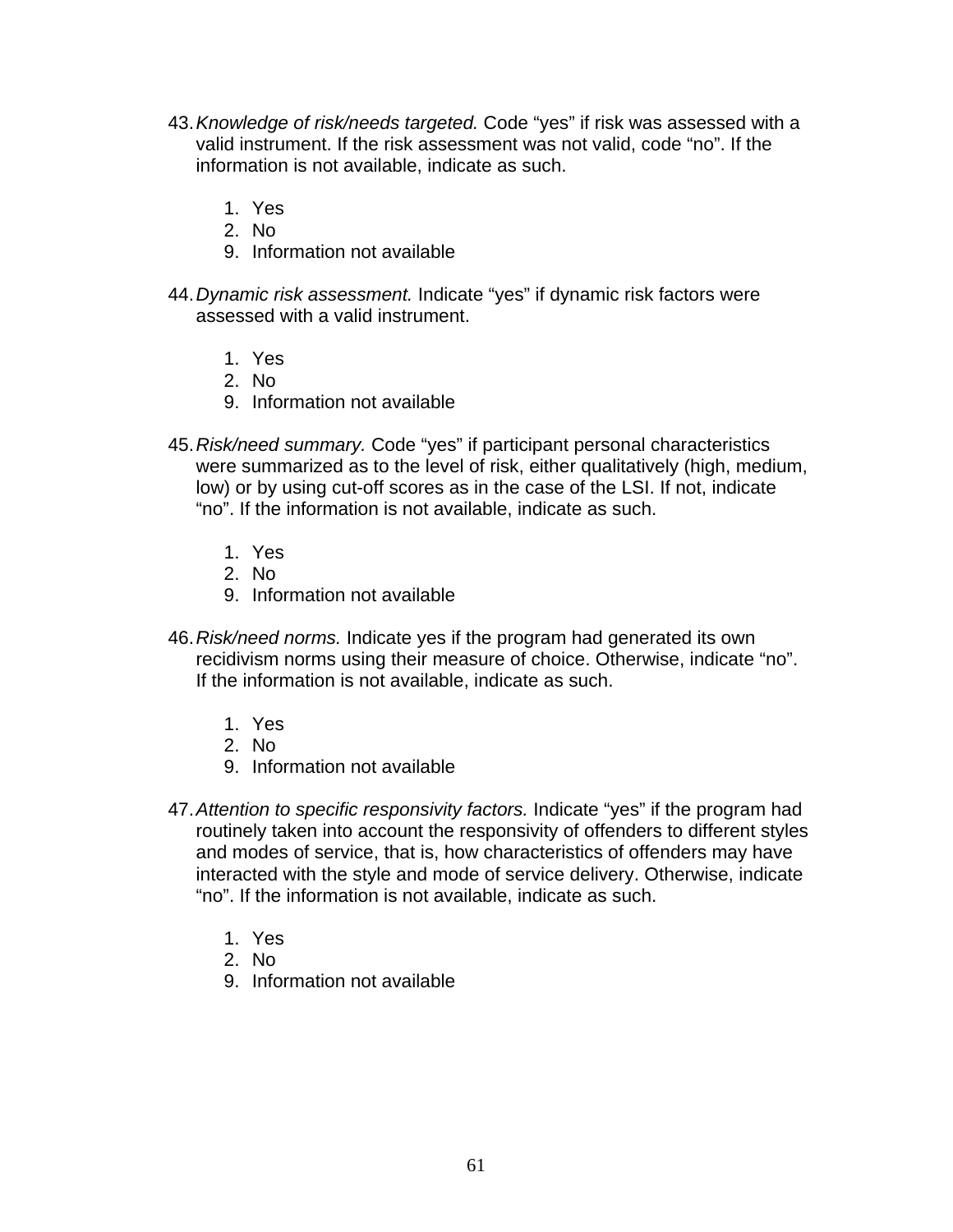- 48. *Responsivity assessment.* Code "yes" if actuarial measures were used to assess responsivity factors such as cognitive ability (General Aptitude Test Battery), psychopathy (PCL\_R factor 1), anxiety (Speilberger State-Trait Anxiety), and depression (Beck Depression Inventory). Otherwise, code "no". If the information is not available, indicate as such.
	- 1. Yes
	- 2. No
	- 9. Information not available
- 49. *Responsivity matching.* Indicate "yes" if staff were assigned to a program best matching their skills and assigned to clients with whom they could work effectively. Otherwise, code "no". If the information is not available, indicate as such.
	- 1. Yes
	- 2. No
	- 9. Information not available
- 50. *Change measured.* Indicate "yes" if the measure used to assess risk/needs was re-administered periodically and change scores derived. Otherwise, code "no". If the information is not available, indicate as such.
	- 1. Yes
	- 2. No
	- 9. Information not available
- 51. *Appropriate intermediate targets.* Indicate "yes" if the program predominantly targeted criminogenic needs (dynamic risk factors). Otherwise, code "no". If the information is not available, indicate as such.
	- 1. Yes
	- 2. No
	- 9. Information not available
- 52. *Criminogenic vs. noncriminogenic targets.* Indicate "yes" if the number of criminogenic targets exceeded the number of noncriminogenic targets by three or more. Otherwise, code "no". If the information is not available, indicate as such.
	- 1. Yes
	- 2. No
	- 9. Information not available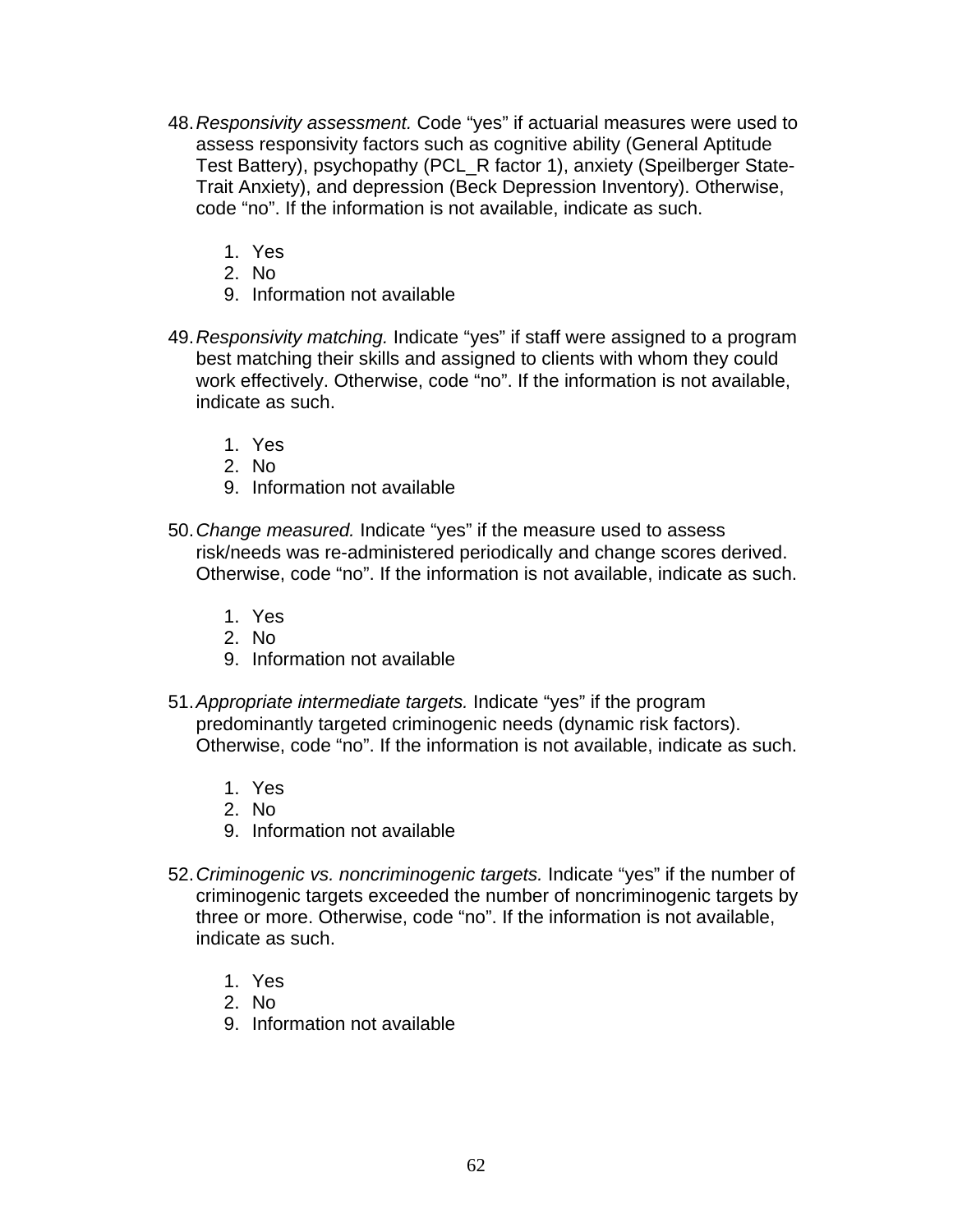- 53. *Program manual.* Indicate "yes" if the program had a detailed program manual. Otherwise, code "no". If the information is not available, indicate as such.
	- 1. Yes
	- 2. No
	- 9. Information not available
- 54. *Client prosocial task involvement.* Indicate "yes" if clients spent at least 40% of their time (or 50 hours per week) in pro-social tasks (which could also include work or leisure activities or a related program). Otherwise, code "no". If the information is not available, indicate as such.
	- 1. Yes
	- 2. No
	- 9. Information not available
- 55. *Intensity/risk.* Indicate "yes" if higher risk participants received the greatest intensity/duration of service. Otherwise, code "no". If the information is not available, indicate as such.
	- 1. Yes
	- 2. No
	- 9. Information not available
- 56. *Appropriate ratio (rewards: punishers).* Indicate "yes" if rewards outnumbered punishers by at least 4:1. Otherwise, code "no". If the information is not available, indicate as such.
	- 1. Yes
	- 2. No
	- 9. Information not available
- 57. *Completion/termination criteria.* Indicate "yes" if criteria were clearly outlined as to when the program terminated for each participant. Progress in acquiring pro-social behaviors and beliefs while in program, or engaging in behavior that seriously jeopardized the safety of staff and/or other clients should have defined termination. Otherwise, code "no". If the information is not available, indicate as such.
	- 1. Yes
	- 2. No
	- 9. Information not available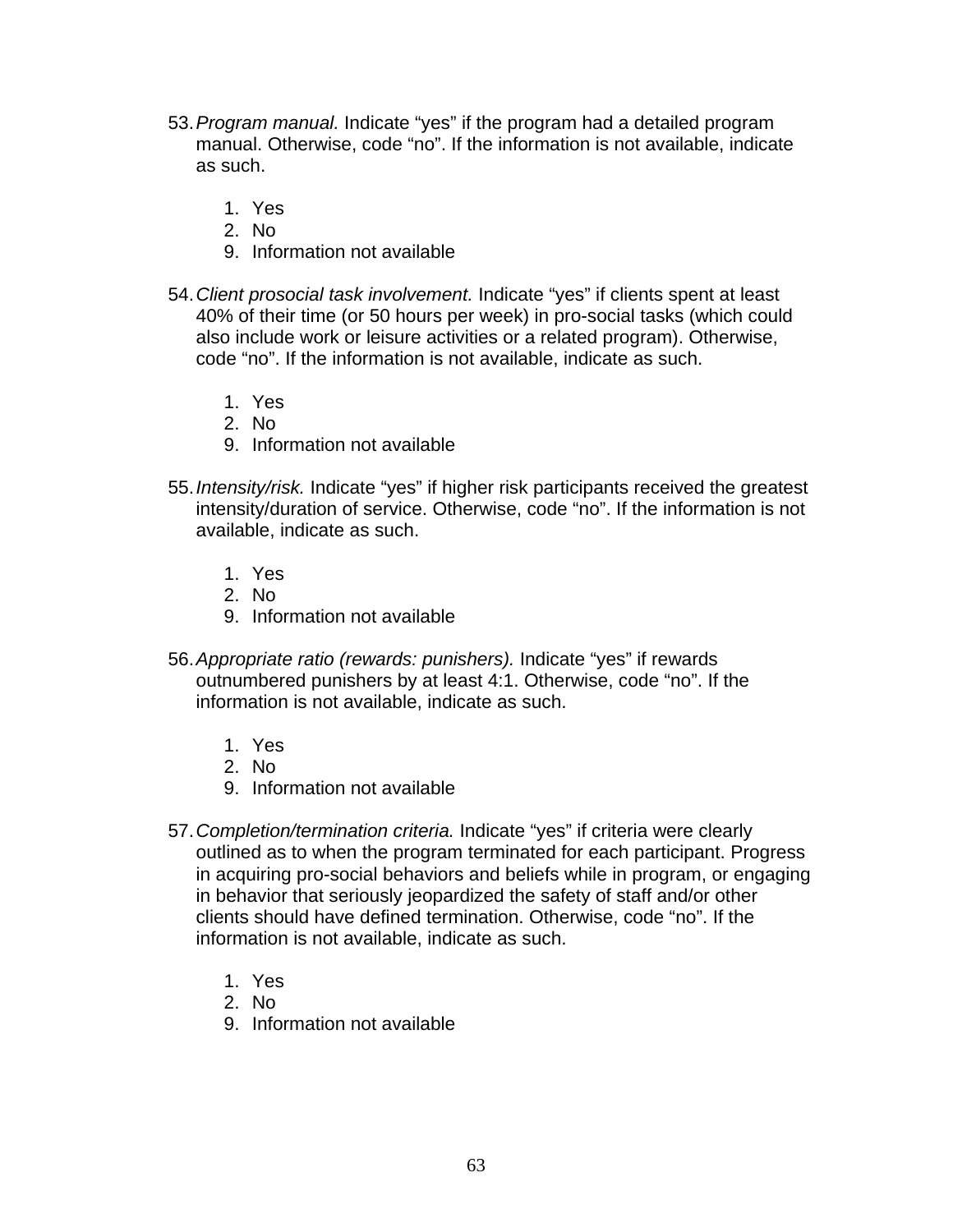- 58. *Self-monitoring.* Indicate "yes" if clients were trained to observe and anticipate problem situations. Otherwise, code "no". If the information is not available, indicate as such.
	- 1. Yes
	- 2. No
	- 9. Information not available
- 59. *Client prosocial response rehearsal.* Indicate "yes" if clients planned and rehearsed alternative pro-social responses. Otherwise, code "no". If the information is not available, indicate as such.
	- 1. Yes
	- 2. No
	- 9. Information not available
- 60. *Client behavior practice.* Indicate "yes" if clients practiced new pro-social behaviors in increasingly difficult situations. Otherwise, code "no". If the information is not available, indicate as such.
	- 1. Yes
	- 2. No
	- 9. Information not available
- 61. *Anti-criminal modeling.* Indicate "yes" if a coping model was being used (a model to display challenges similar to those experienced by the observer but include a self-corrective strategy). The model must have demonstrated the desired behavior in concrete and vivid ways. Participants were rewarded for demonstrating desired behaviors and the model was generally a source for reinforcement rather than always punishing or negative. Otherwise, code "no". If the information is not available, indicate as such.
	- 1. Yes
	- 2. No
	- 9. Information not available
- 62. *Effective reinforcement.* Indicate "yes" if staff immediately told participants that they liked the type of speech/behavior just exhibited. Otherwise, code "no". If the information is not available, indicate as such.
	- 1. Yes
	- 2. No
	- 9. Information not available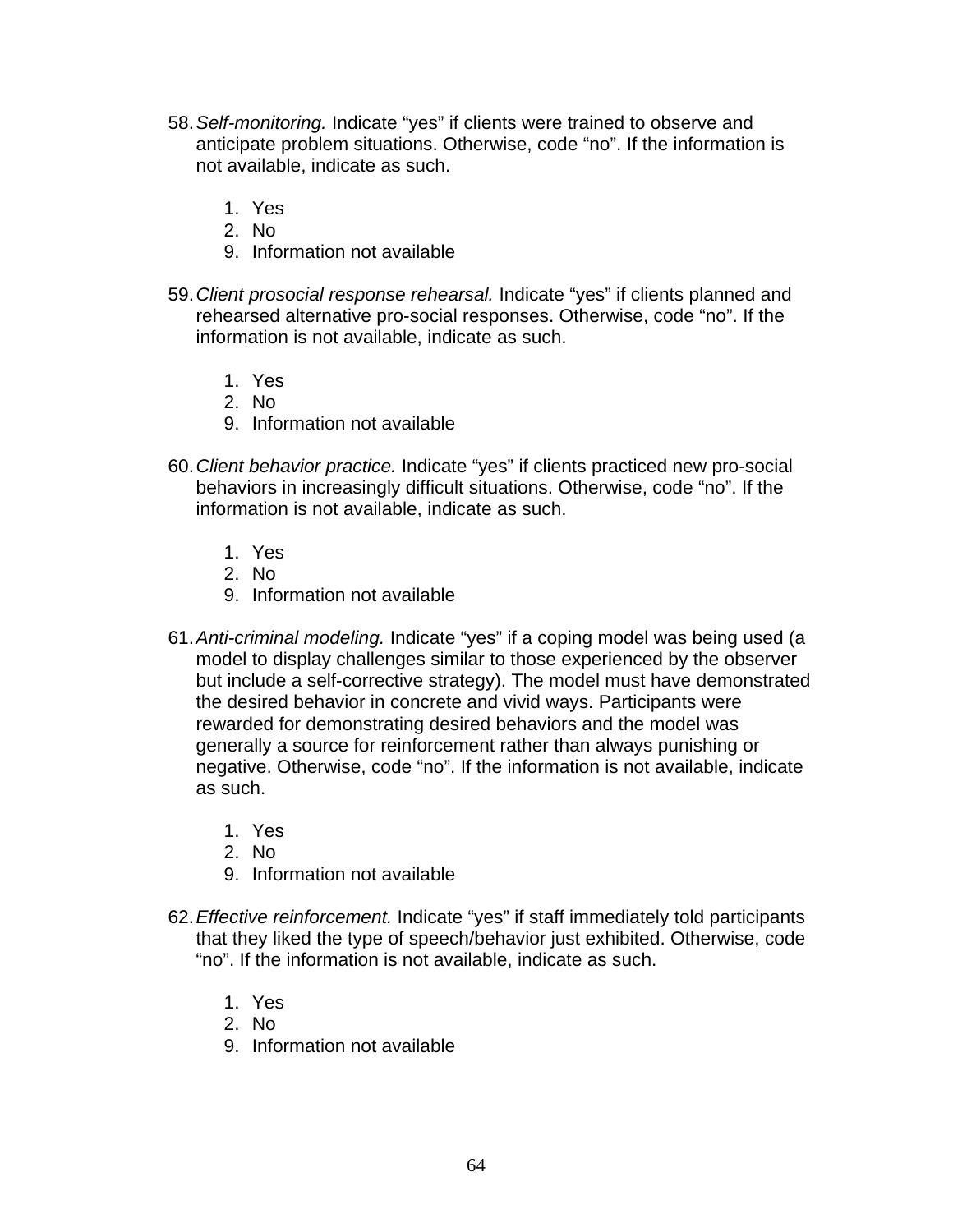- 63. *Effective disapproval.* Indicate "yes" if staff immediately told participants why the behavior/speech just exhibited was inappropriate or if the antisocial expressions of the participant were not reinforced (extinction). Otherwise, code "no". If the information is not available, indicate as such.
	- 1. Yes
	- 2. No
	- 9. Information not available
- 64. *Problem-solving techniques.* Indicate "yes" if staff aided participants in the identification of problems (focusing on the antecedents, behaviors, and consequences), as well as helped to clarify goals, generate alternative solutions, evaluate options, implement a plan, and evaluate a plan. Otherwise, code "no". If the information is not available, indicate as such.
	- 1. Yes
	- 2. No
	- 9. Information not available
- 65. *Structured skill learning.* Indicate "yes" if staff identified the skill to be learned, modeled the skill for the participants, provided opportunities for role play of the new skill, and provided feedback. Otherwise, code "no". If the information is not available, indicate as such.
	- 1. Yes
	- 2. No
	- 9. Information not available
- 66. *Effective use of authority.* Indicate "yes" if staff focused their message on the behavior exhibited and not on the person performing it, if they were direct and specific, used a normal tone of voice, specified choices with attendant consequences for compliance and non-compliance, gave encouraging messages, supported words with action, and remained firm but fair. Otherwise, code "no". If the information is not available, indicate as such.
	- 1. Yes
	- 2. No
	- 9. Information not available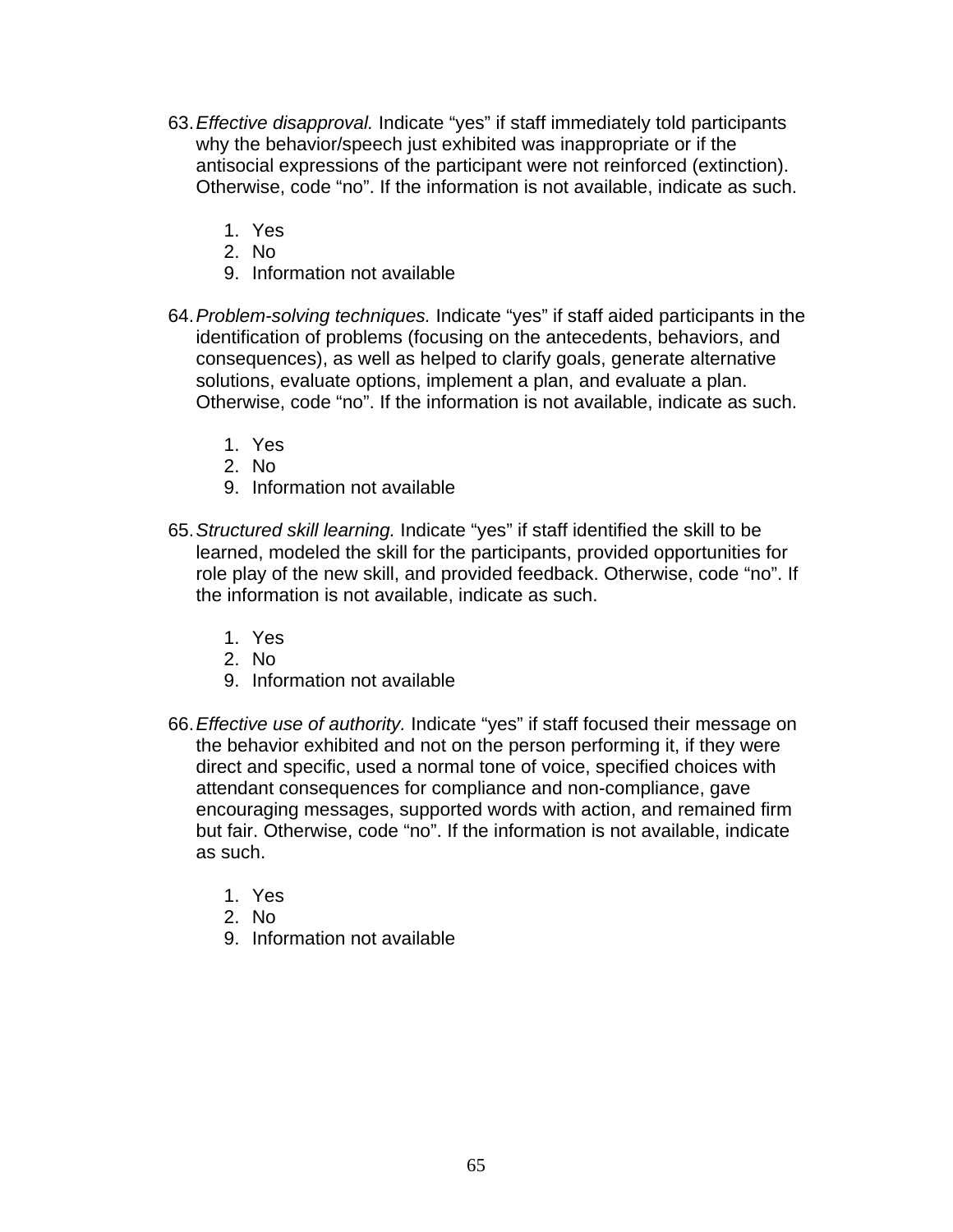- 67. *Staff relationship practices.* Indicate "yes" if staff were: open, warm, had respectful communication, were non-blaming, empathic, genuine, and flexible, used humour, were engaging, enthusiastic, and expressed optimism. Otherwise, code "no". If the information is not available, indicate as such.
	- 1. Yes
	- 2. No
	- 9. Information not available
- 68. *Structuring skills.* Indicate "yes" if staff were solution-focused, and the teaching of skills was structured and directive. Otherwise, code "no". If the information is not available, indicate as such.
	- 1. Yes
	- 2. No
	- 9. Information not available
- 69. *Motivational interviewing.* Indicate "yes" if staff avoided argumentation, developed discrepancy gently, and supported self-sufficiency. Otherwise, code "no". If the information is not available, indicate as such.
	- 1. Yes
	- 2. No

 $\overline{a}$ 

- 9. Information not available
- 70. *Therapeutic integrity score.* To generate this score, add all of the "yes" responses from the *Therapeutic Integrity* section and record the total (items 33-69).
- 71. *Criminogenic Needs Targeted.* Record the number of criminogenic needs targeted.<sup>12</sup>
- 72. *N*o*n-Criminogenic Needs Targeted.* Record the number of noncriminogenic needs targeted.

<span id="page-67-0"></span> $12$  The guidelines for determining criminogenic needs were adopted from Andrews, D. A. & Bonta,

J. (1998). *The Psychology of Criminal Conduct* (pp. 354-357). Cincinnati, OH: Anderson.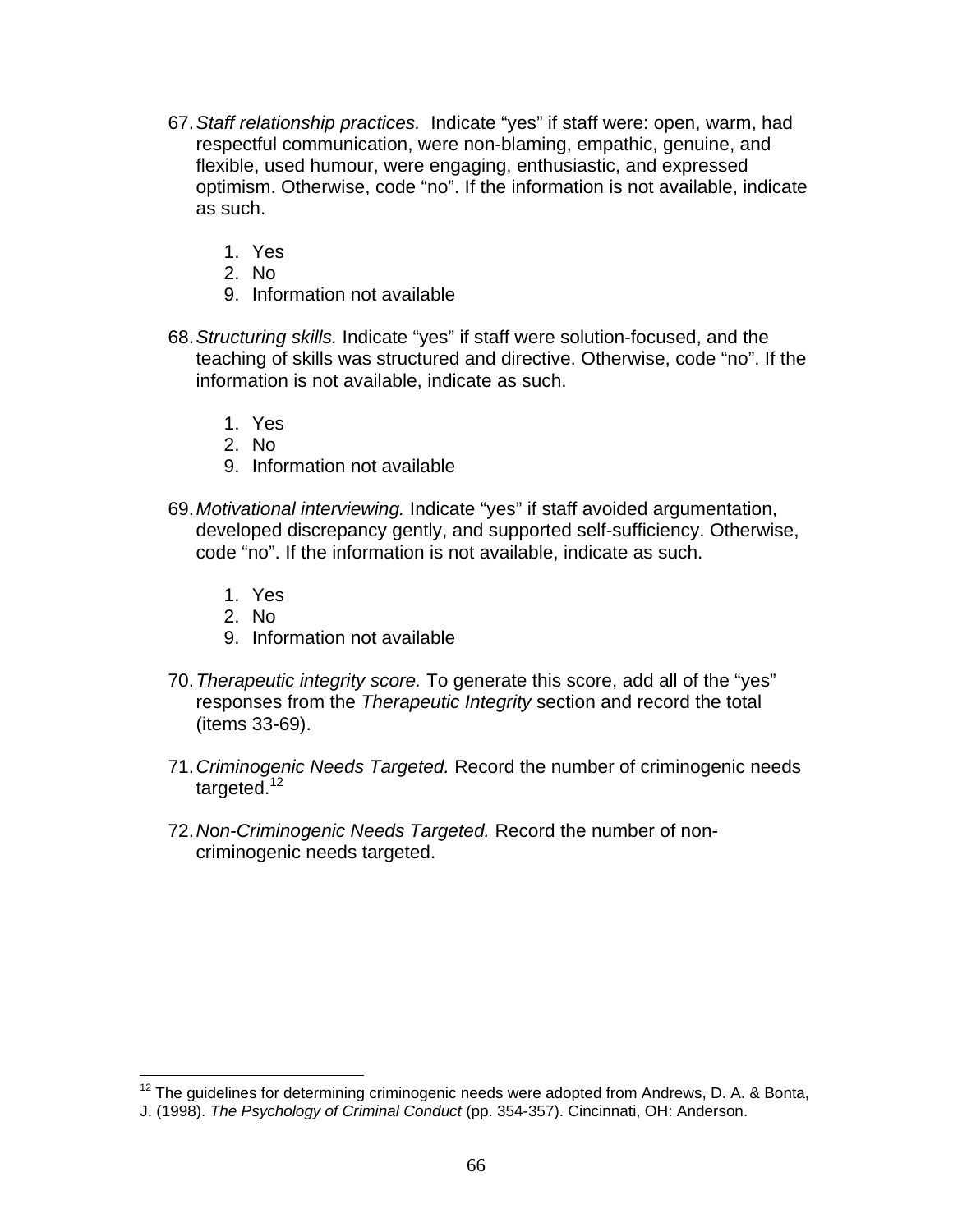### *Effect Size Descriptors*

- 73. *Study ID number*. Identification number of the study from which the effect size is coded. Study identification numbers correspond to reference numbers assigned by the Library Master Software program. If an article contains two or more independent studies, i.e., if the article reports two or more independent outcomes using different samples, then the suffix a, b, c, etc. is affixed to the study ID to distinguish each study within the report. Each study is then coded separately.
- 74. *Effect size number*. Assign each effect size within a study a unique number. Number multiple effect sizes within a study sequentially, e.g., 1, 2, 3, 4, etc.

# *Dependent Measure Descriptors*

- 75. *Type of outcome.* Choose the option that best describes the outcome measure employed for the effect size. Note: if a study reports both a measure of violent misconduct and another outcome measure (e.g., nonviolent misconduct), code only the violent outcome.
	- 1. Violent/serious misconduct
	- 2. Non-violent misconduct or disciplinary infraction
	- 3. Misconduct not specified
	- 4. Institutional adjustment measure

# *Effect Size Data*

### 76. *Type of data effect size based on.*

- 1. Means and standard deviations
- 2. *t*-value or *F*-value
- 3. Chi-square (df=1)
- 4. Frequencies or proportions
- 5. Correlation
- 6. Other (specify):
- 77. *Page number where effect size was found.* Record the page number where the data for this effect size was found.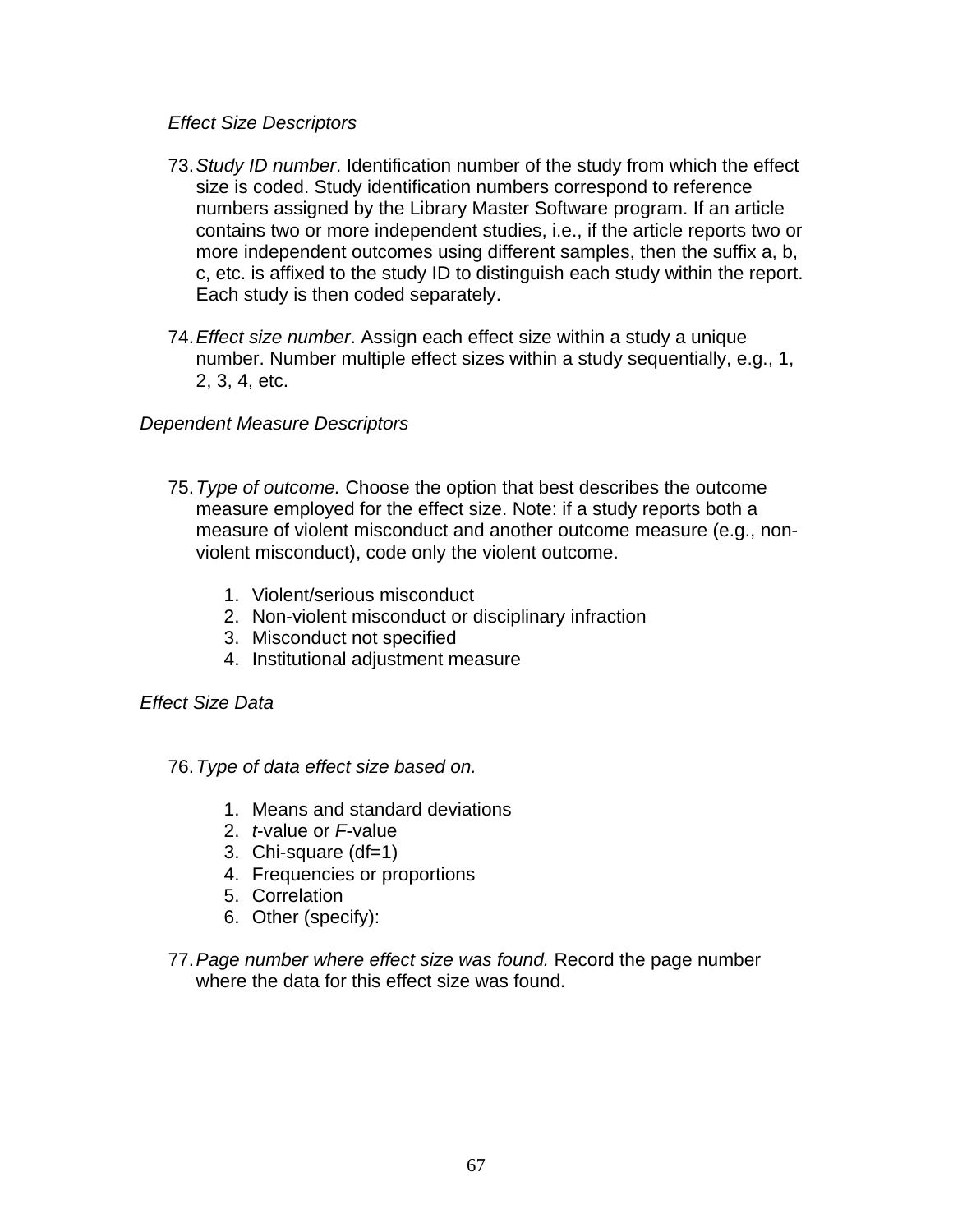- 78. *Raw difference favors* (i.e., treatment shows more success for…).
	- 1. Treatment group
	- 2. Neither (exactly equal)
	- 3. Control group
	- 4. Cannot tell or only statistically significant difference reported
- 79. *Treatment group sample size* (end of study).
- 80. *Control group sample size* (end of study).
- 81. *Treatment group attrition.* Record the difference between the treatment sample size at the start of the study and the treatment sample size at the end of the study.
- 82. *Control group attrition.* Record the difference between the control sample size at the start of the study and the control sample size at the end of the study.

# *Means and Standard Deviations*

- 83. *Treatment group mean.*
- 84. *Control group mean.*
- 85. *Treatment group standard deviation.*
- 86. *Control group standard deviation.*

### *Proportions or Frequencies*

- 87. *n of treatment group with successful outcome.*
- 88. *n of treatment group with unsuccessful outcome*
- 89. *n of control group with successful outcome.*
- 90. *n of control group with unsuccessful outcome.*
- 91. *Proportion of treatment group with successful outcome.*
- 92. *Proportion of treatment group with unsuccessful outcome.*
- 93. *Proportion of control group with successful outcome.*